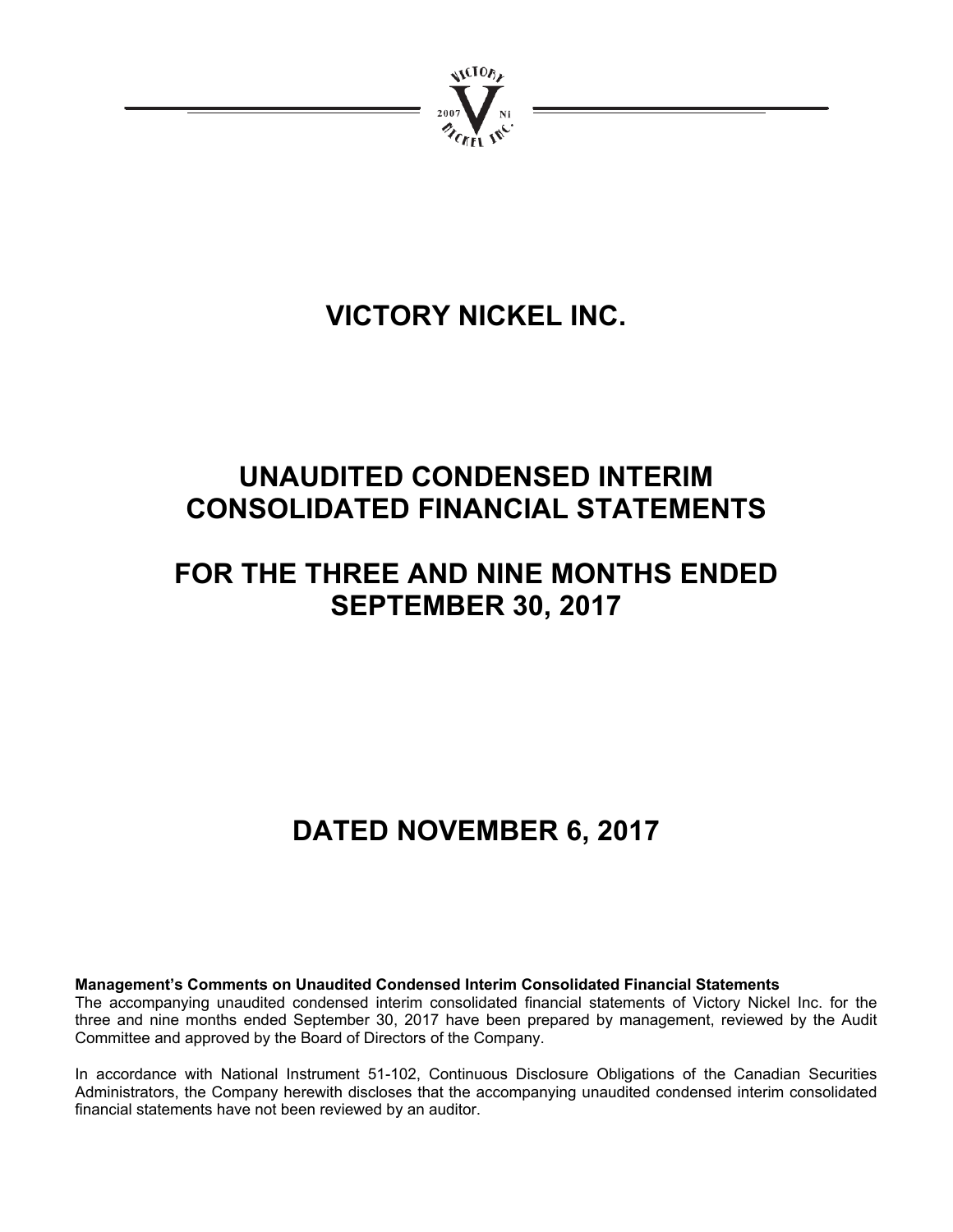## **Condensed Interim Consolidated Balance Sheets**

|                                                   |              | September 30,<br>2017 | December 31,<br>2016 |
|---------------------------------------------------|--------------|-----------------------|----------------------|
| (in thousands of United States dollars)           | <b>Notes</b> | (unaudited)           | (unaudited)          |
| <b>ASSETS</b>                                     |              |                       |                      |
| <b>Current assets</b>                             |              |                       |                      |
| Cash and cash equivalents                         |              | \$<br>161             | \$<br>197            |
| Receivables and prepaids                          | 4            | 94                    | 78                   |
| Marketable securities                             | 5            | 241                   | 158                  |
| Inventory                                         | 6            | 1,525                 | 2,223                |
| <b>Total current assets</b>                       |              | 2,021                 | 2,656                |
| Non-current assets                                |              |                       |                      |
| Property, plant and equipment                     | 7            | 3,188                 | 3,567                |
| Mine property and development project             | 8            | 34,991                | 34,974               |
| Exploration and evaluation projects               | 9            | 8,718                 | 8,718                |
| <b>Total non-current assets</b>                   |              | 46,897                | 47,259               |
| <b>Total Assets</b>                               |              | \$<br>48,918          | \$<br>49,915         |
| <b>LIABILITIES AND SHAREHOLDERS' EQUITY</b>       |              |                       |                      |
| <b>Current liabilities</b>                        |              |                       |                      |
| Trade and other payables                          | 10           | \$<br>$2,236$ \$      | 2,141                |
| Loans and borrowings                              | 11           | 13,445                | 6,073                |
| <b>Total current liabilities</b>                  |              | 15,681                | 8,214                |
| <b>Non-current liabilities</b>                    |              |                       |                      |
| Loans and borrowings                              | 11           |                       | 5,871                |
| Participating Interest                            | 12           | 933                   | 933                  |
| Lease obligations                                 | 13           |                       | 5                    |
| Deferred tax liability                            |              | 2,942                 | 3,809                |
| <b>Total non-current liabilities</b>              |              | 3,875                 | 10,618               |
| <b>Total Liabilities</b>                          |              | 19,556                | 18,832               |
| <b>Shareholders' equity</b>                       |              |                       |                      |
| Share capital                                     | 14           | 53,241                | 53,241               |
| Contributed surplus                               |              | 6,076                 | 5,696                |
| Accumulated other comprehensive loss              |              | (3, 817)              | (3, 855)             |
| Deficit                                           |              | (26, 138)             | (23, 999)            |
| <b>Total shareholders' equity</b>                 |              | 29,362                | 31,083               |
| <b>Total Liabilities and Shareholders' Equity</b> |              | \$<br>48,918          | \$<br>49,915         |

### **NATURE OF OPERATIONS AND GOING CONCERN (Note 1)**

The accompanying notes are an integral part of these condensed consolidated financial statements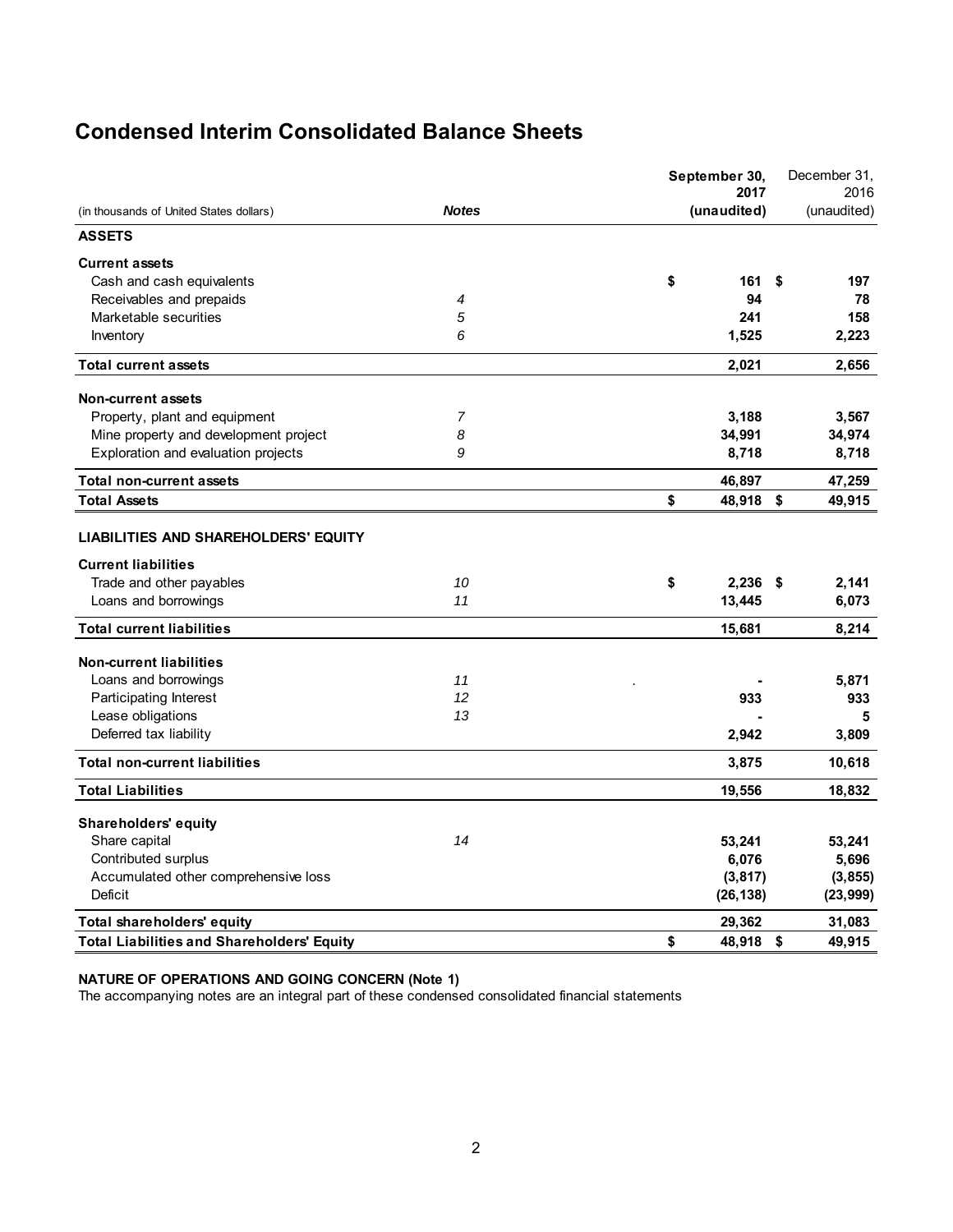## **Condensed Interim Consolidated Statements of Operations**

| Three months ended                                                |              |    |               |                                |      |               | Nine months ended |
|-------------------------------------------------------------------|--------------|----|---------------|--------------------------------|------|---------------|-------------------|
|                                                                   |              |    | September 30, | September 30,                  |      | September 30, | September 30,     |
|                                                                   |              |    | 2017          | 2016                           |      | 2017          | 2016              |
| (in thousands of United States dollars, except per share amounts) | <b>Notes</b> |    | (unaudited)   | (unaudited)                    |      | (unaudited)   | (unaudited)       |
| Sales                                                             |              | \$ | 428           | \$<br>$\overline{\phantom{0}}$ | - \$ | 723 \$        | 69                |
| Cost of goods sold                                                |              |    | (544)         |                                |      | (989)         | 27                |
| Gross margin                                                      |              |    | (116)         | $\blacksquare$                 |      | (266)         | 96                |
| <b>Operating expenses</b>                                         |              |    |               |                                |      |               |                   |
| General and administrative                                        |              |    | (120)         | (212)                          |      | (458)         | (790)             |
| Share based payments                                              | 16           |    | (48)          |                                |      | (380)         |                   |
| Amortization of property, plant and equipment                     | 7            |    | (146)         | (152)                          |      | (426)         | (464)             |
| <b>Operating loss</b>                                             |              |    | (430)         | (364)                          |      | (1, 530)      | (1, 158)          |
| Finance income                                                    | 17           |    | 26            | 161                            |      | 53            | 4,399             |
| Finance costs                                                     | 17           |    | (474)         | (721)                          |      | (1, 529)      | (1, 157)          |
| Net finance (costs) income                                        |              |    | (448)         | (560)                          |      | (1, 476)      | 3,242             |
| (Loss) income before income taxes                                 |              |    | (878)         | (924)                          |      | (3,006)       | 2,084             |
| Income tax recovery (expense)                                     |              |    | 301           |                                |      | 867           | (3,064)           |
| Net loss for the period                                           |              | \$ | $(577)$ \$    | $(924)$ \$                     |      | $(2, 139)$ \$ | (980)             |
| Loss per share                                                    | 15           |    |               |                                |      |               |                   |
| Basic and diluted loss per share                                  |              | \$ | $(0.01)$ \$   | $(0.01)$ \$                    |      | $(0.02)$ \$   | (0.01)            |

The accompanying notes are an integral part of these condensed consolidated financial statements

## **Condensed Interim Consolidated Statements of Comprehensive (Loss) Income**

|                                              |              | Three months ended |               |               |  | Nine months ended |  |               |  |
|----------------------------------------------|--------------|--------------------|---------------|---------------|--|-------------------|--|---------------|--|
|                                              |              |                    | September 30, | September 30, |  | September 30,     |  | September 30, |  |
|                                              |              |                    | 2017          | 2016          |  | 2017              |  | 2016          |  |
| (in thousands of United States dollars)      | <b>Notes</b> |                    | (unaudited)   | (unaudited)   |  | (unaudited)       |  | (unaudited)   |  |
| Net loss for the period                      |              | \$                 | $(577)$ \$    | $(924)$ \$    |  | $(2, 139)$ \$     |  | (980)         |  |
| Other comprehensive income (loss)            |              |                    |               |               |  |                   |  |               |  |
| Net change in fair value of financial assets | 5            |                    | 100           | 145           |  | 132               |  | 436           |  |
| Income tax loss                              |              |                    |               | (40)          |  | $\blacksquare$    |  | (80)          |  |
| Foreign exchange loss                        |              |                    | (94)          | (34)          |  | (94)              |  | (130)         |  |
| Other comprehensive income for the period    |              |                    | 6             | 71            |  | 38                |  | 226           |  |
| Total Comprehensive Loss for the period      |              |                    | $(571)$ \$    | $(853)$ \$    |  | $(2, 101)$ \$     |  | (754)         |  |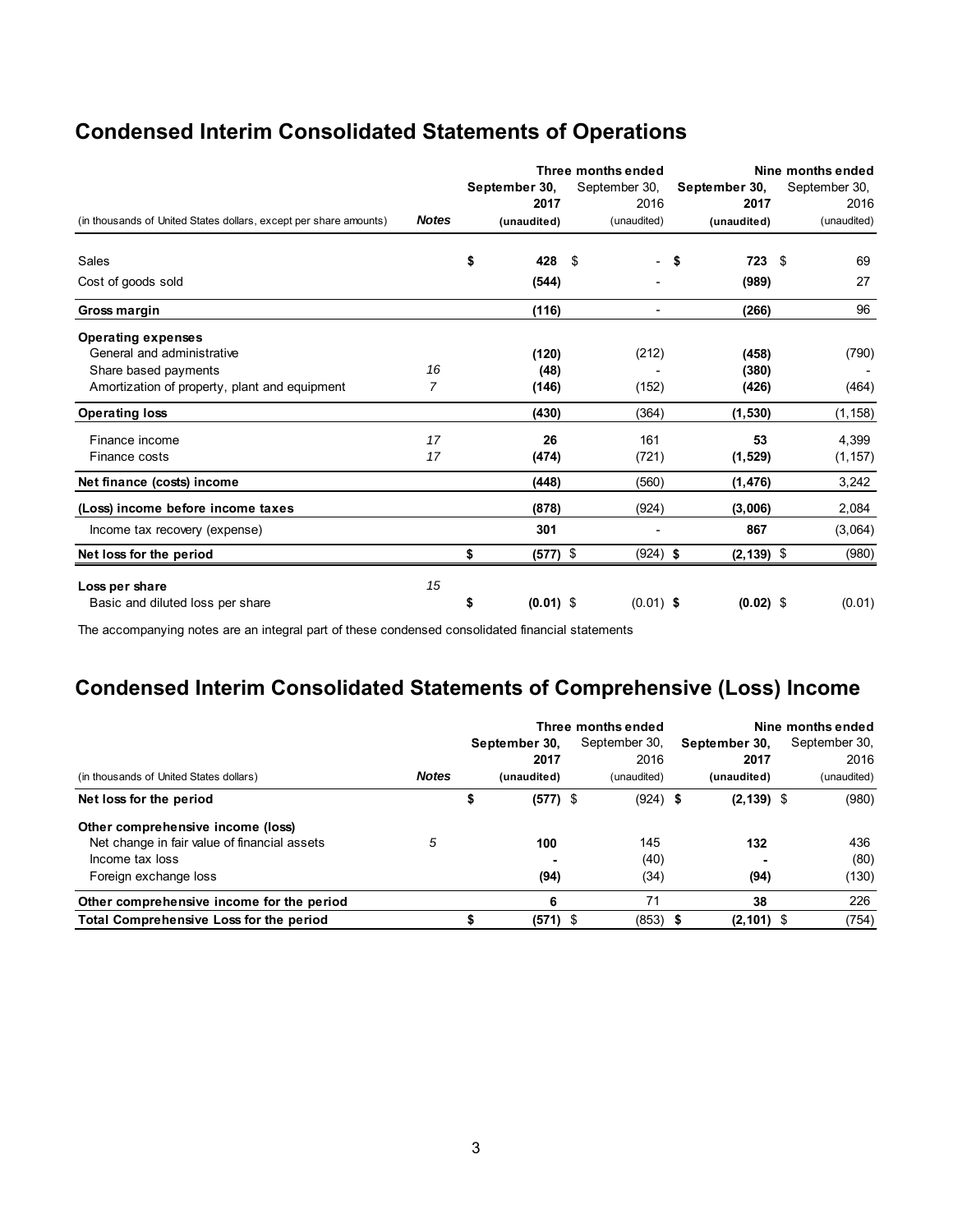## **Condensed Interim Consolidated Statements of Shareholders' Equity**

|                                                       |    | <b>Share</b>           |    |                |     | <b>Contributed Comprehensive</b> |                              |                     |
|-------------------------------------------------------|----|------------------------|----|----------------|-----|----------------------------------|------------------------------|---------------------|
| (in thousands of United States dollars)               |    | Capital                |    | <b>Surplus</b> |     | (Loss) Income                    | Deficit                      | <b>Total Equity</b> |
| Balances as at January 1, 2016                        |    | <b>Notes \$ 52,570</b> | \$ | 5,696          | \$  |                                  | $(4, 130)$ \$ $(15, 372)$ \$ | 38,764              |
| Total comprehensive loss for the period               |    |                        |    |                |     |                                  |                              |                     |
| Net loss for the period                               |    |                        |    |                |     |                                  | (980)                        | (980)               |
| Other comprehensive income (loss)                     |    |                        |    |                |     |                                  |                              |                     |
| Net change in fair value of financial assets          |    |                        |    |                |     | 436                              |                              | 436                 |
| Income tax loss                                       |    |                        |    |                |     | (80)                             |                              | (80)                |
| Foreign exchange on change in functional currency     |    |                        |    |                |     | (130)                            |                              | (130)               |
| Total other comprehensive income                      |    |                        |    |                |     | 226                              |                              | 226                 |
| Total comprehensive loss for the period               |    |                        |    |                |     |                                  |                              | (754)               |
| Transactions with owners, recorded directly in equity |    |                        |    |                |     |                                  |                              |                     |
| Contributions in the period                           |    |                        |    |                |     |                                  |                              |                     |
| Issuance of shares on settlement of debt              |    | 671                    |    |                |     |                                  |                              | 671                 |
| <b>Total contributions by owners</b>                  |    | 671                    |    |                |     |                                  |                              | 671                 |
| <b>Total transactions with owners</b>                 |    | 671                    |    |                |     |                                  |                              | 671                 |
| Balances as at September 30, 2016                     |    | \$53,241               | \$ | 5,696          | S   |                                  | $(3,904)$ \$ $(16,352)$ \$   | 38,681              |
| Balances as at January 1, 2017                        |    | \$53,241               | \$ | 5,696          | \$  |                                  | $(3,855)$ \$ $(23,999)$ \$   | 31,083              |
| Total comprehensive loss for the period               |    |                        |    |                |     |                                  |                              |                     |
| Net Loss for the period                               |    |                        |    |                |     |                                  | (2, 139)                     | (2, 139)            |
| Other comprehensive income                            |    |                        |    |                |     |                                  |                              |                     |
| Net change in fair value of financial assets          | 5  |                        |    |                |     | 132                              |                              | 132                 |
| Foreign exchange on change in functional currency     |    |                        |    |                |     | (94)                             |                              | (94)                |
| Total other comprehensive income                      |    |                        |    |                |     | 38                               |                              | 38                  |
| Total comprehensive loss for the period               |    |                        |    |                |     |                                  |                              | (2, 101)            |
| Transactions with owners, recorded directly in equity |    |                        |    |                |     |                                  |                              |                     |
| Contributions in the period                           |    |                        |    |                |     |                                  |                              |                     |
| Options granted and vesting                           | 16 |                        |    | 380            |     |                                  |                              | 380                 |
| <b>Total contributions</b>                            |    |                        |    | 380            |     |                                  |                              | 380                 |
| <b>Total transactions with owners</b>                 |    |                        |    | 380            |     |                                  |                              | 380                 |
| Balances as at September 30, 2017                     |    | $$53,241$ \$           |    | 6,076          | -\$ |                                  | $(3,817)$ \$ $(26,138)$ \$   | 29,362              |

The accompanying notes are an integral part of these condensed consolidated financial statements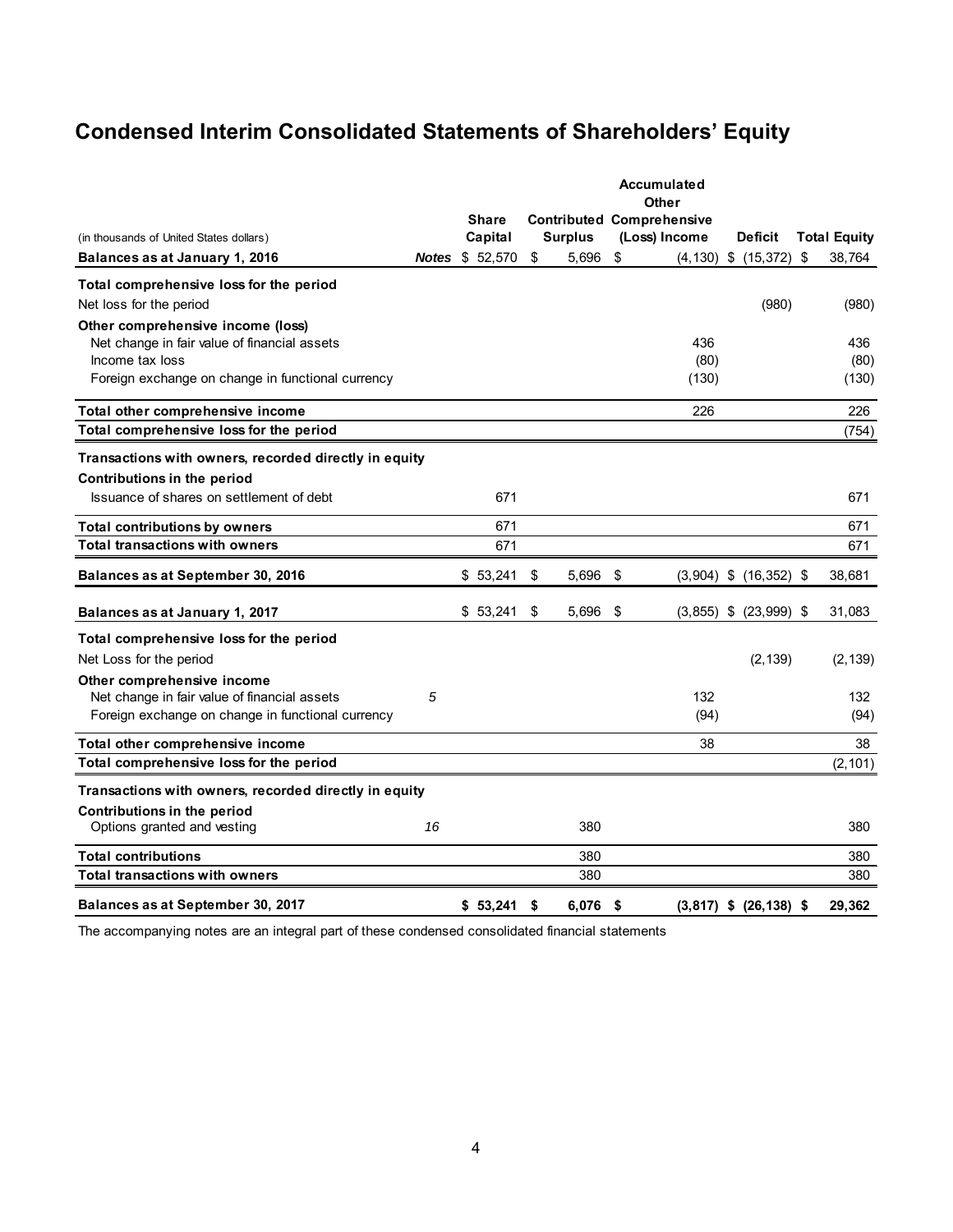## **Condensed Interim Consolidated Statements of Cash Flows**

|                                                       |                |                     | Nine months ended<br>September 30, September 30,<br>2016 |          |
|-------------------------------------------------------|----------------|---------------------|----------------------------------------------------------|----------|
| (in thousands of United States dollars)               | <b>Notes</b>   | 2017                |                                                          |          |
| Cash flows from operating activities                  |                |                     |                                                          |          |
| Net loss for the period                               |                | \$<br>$(2, 139)$ \$ |                                                          | (980)    |
| Adjustments for:                                      |                |                     |                                                          |          |
| Share based payments                                  | 16             | 380                 |                                                          |          |
| Amortization of property, plant and equipment         | $\overline{7}$ | 426                 |                                                          | 464      |
| Net finance costs (income)                            | 17             | 1,498               |                                                          | (2, 112) |
| Income tax (recovery) loss                            |                | (867)               |                                                          | 3,144    |
| Net change in working capital:                        |                |                     |                                                          |          |
| Change in receivables and prepaids                    | 4              | (16)                |                                                          | 190      |
| Change in inventory                                   | 6              | 698                 |                                                          | 28       |
| Change in trade and other payables                    | 10             | 192                 |                                                          | (841)    |
| Net cash provided (used) by operating activities      |                | 172                 |                                                          | (107)    |
| Cash flows from investing activities                  |                |                     |                                                          |          |
| Expenditures on mine property and development project | 8              | (17)                |                                                          | (19)     |
| Expenditures on exploration and evaluation projects   |                |                     |                                                          | (11)     |
| Proceeds on sale of partnership                       |                |                     |                                                          | 174      |
| Net cash (used) provided by from investing activities |                | (17)                |                                                          | 144      |
| Cash flows from financing activities                  |                |                     |                                                          |          |
| Payments of interest                                  | 11             | (41)                |                                                          | (28)     |
| Payments under leases                                 | 13             | (102)               |                                                          | (104)    |
| Purchase of property, plant and equipment             | $\overline{7}$ | (33)                |                                                          |          |
| Proceeds on sale of marketable securities             | 5              | 39                  |                                                          |          |
| Deposits of restricted cash received                  |                |                     |                                                          | 36       |
| Net cash used by financing activities                 |                | (137)               |                                                          | (96)     |
| Net decrease in cash and cash equivalents             |                | 18                  |                                                          | (59)     |
| Foreign exchange effect on cash and cash equivalents  |                | (54)                |                                                          |          |
| Cash and cash equivalents, beginning of the period    |                | 197                 |                                                          | 85       |
| Cash and cash equivalents, end of the period          |                | \$<br>161           | \$                                                       | 26       |

The accompanying notes are an integral part of these condensed consolidated financial statements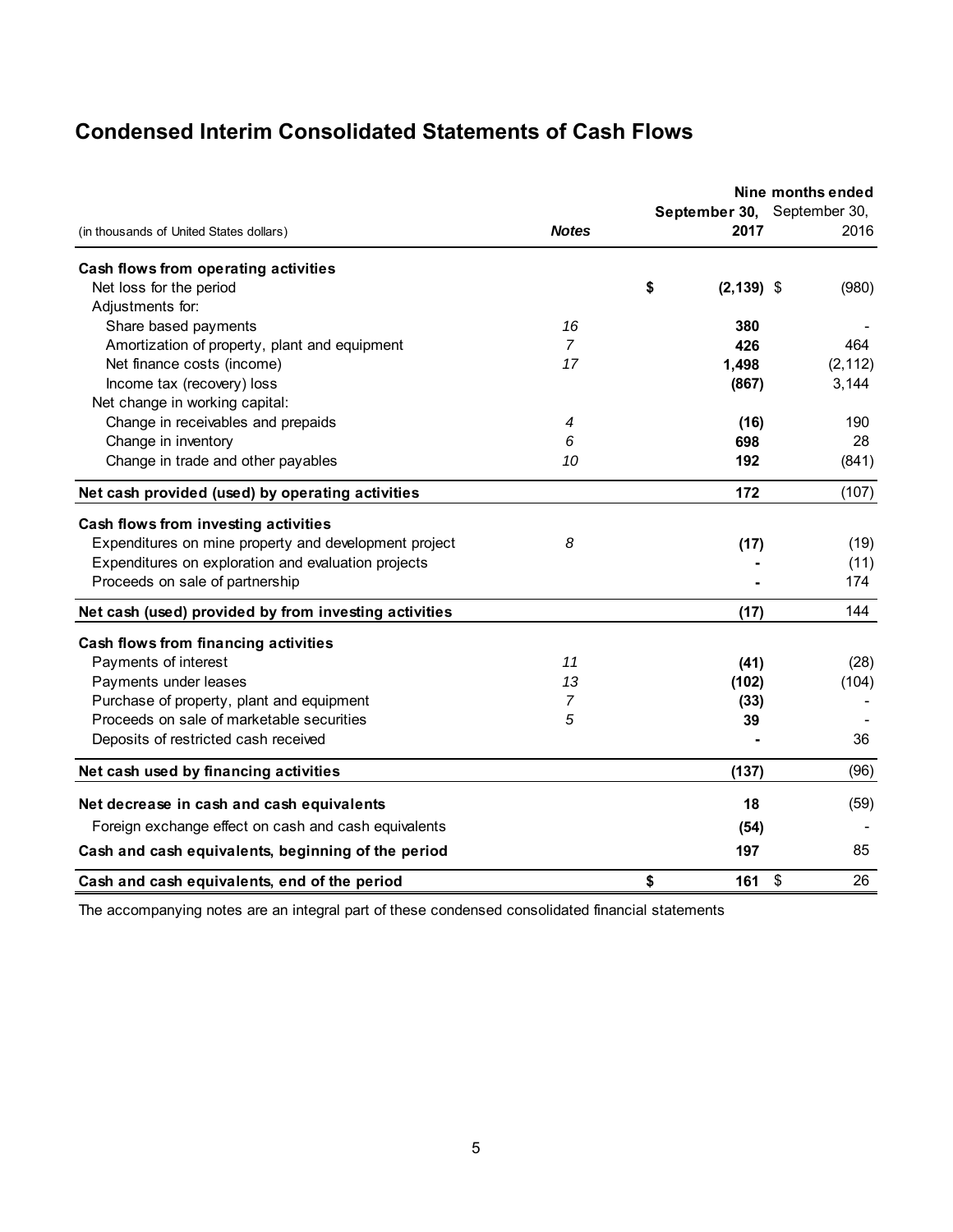*(all tabular amounts in thousands of United States dollars, except common share and per share information)*

### **1. NATURE OF OPERATIONS AND GOING CONCERN**

### **Nature of Operations**

Victory Nickel Inc. ("Victory Nickel" or the "Company") is a company domiciled in Canada. The address of the Company's registered office is 80 Richmond St. West, Suite 1802, Toronto, Ontario, M5H 2A4. The condensed interim consolidated financial statements as at and for the three and nine months ended September 30, 2017 and 2016 comprise the Company and its subsidiaries Victory Silica Ltd. ("VSL" or "Victory Silica") and BG Solutions Ltd. ("BG") together referred to as "Victory Nickel" and individually as "Victory Nickel entities". Victory Nickel was primarily engaged in the acquisition, exploration and development of sulphide nickel properties and associated products in Canada. Sulphide ore deposits produce the high-grade nickel required for the developing battery industry. This quality nickel along with cobalt and lithium are now referred to as "Energy Metals". In the second quarter of 2014 the Company became a producer and supplier of premium frac sand from its frac sand plant (the "7P Plant"), located near the town of Seven Persons, approximately 18 kilometres southwest of Medicine Hat, Alberta. The 7P Plant comprises a fully-operational wet plant with a nominal capacity of approximately 120,000 tons per annum ("tpa") and a dry plant with a nominal capacity of 500,000 tpa. Frac sand is specialized sand that is used as a proppant to enhance recovery from oil and gas wells. The Company was formed on February 1, 2007 pursuant to a plan of arrangement.

On February 22, 2016, the Company commenced trading its common shares on the Canadian Securities Exchange ("CSE") under the symbol NI. Previously, the Company was listed on the Toronto Stock Exchange ("TSX") under the symbol NI.

All dollar amounts are quoted in United States dollars ("USD\$" or "US dollars"), except for those denoted as Canadian dollars ("CAD\$") or Australian dollars ("AU\$").

### **Going Concern**

These condensed interim consolidated financial statements have been prepared using Generally Accepted Accounting Principles ("GAAP") applicable to a going concern, which contemplates the realization of assets and settlement of liabilities in the normal course of business as they come due. As at September 30, 2017, the Company had a working capital deficiency of \$13,660,000, calculated as current assets less current liabilities, an increase of \$8,102,000 from a working capital deficiency of \$5,558,000 as at December 31, 2016. At September 30, 2017, the debts of \$13,445,000 were the largest factor in the Company's working capital deficiency, as the Company was in default on all secured and unsecured debt.

The Company's main assets are its nickel projects. Minago, the most advanced of its projects is permitted and ready for development. However, development costs are in excess of \$500,000,000 and given the current price of nickel, it is unlikely that financing for this project will be available in the near future.

On April 14, 2015, the Company announced that operations at the 7P Plant were temporarily suspended until the demand for frac sand improved; this temporary suspension was due to the dramatic decrease in energy pricing that began in 2014. Since March 2015, sales have been significantly below rates achieved during 2014 and continue well below the level required to generate positive cash flow. The 7P Plant was restarted in March 2017 and continues to operate on an as-needed basis in order to fulfil customer needs. 2017 has shown some improvement in the slowdown in drilling activity due to the severe drop in the price of oil, but sales have yet to recover to levels that would generate positive cash flow. In October 2017, the Company announced that it had completed the refurbishment of its frac sand wash plant at 7P Plant that is now operational, providing the ability to immediately wash and sell frac sand.

The near-term outlook in the frac sand market remains unclear. The US dollar continues to impact demand for highquality Wisconsin frac sand in Canada as the price for domestic frac sand has dropped and service companies appear satisfied with using lower-quality domestic frac sand, because of the price differential. As the Company's inventory is Wisconsin frac sand, this will continue to stress the Company's liquidity until such time as the market demand recovers and operations can resume on a consistent basis.

Cash flows from frac sand sales were not sufficient to cover operating costs and the Company was not able to make a portion of its interest payments due during 2016 and the nine months ended September 30, 2017.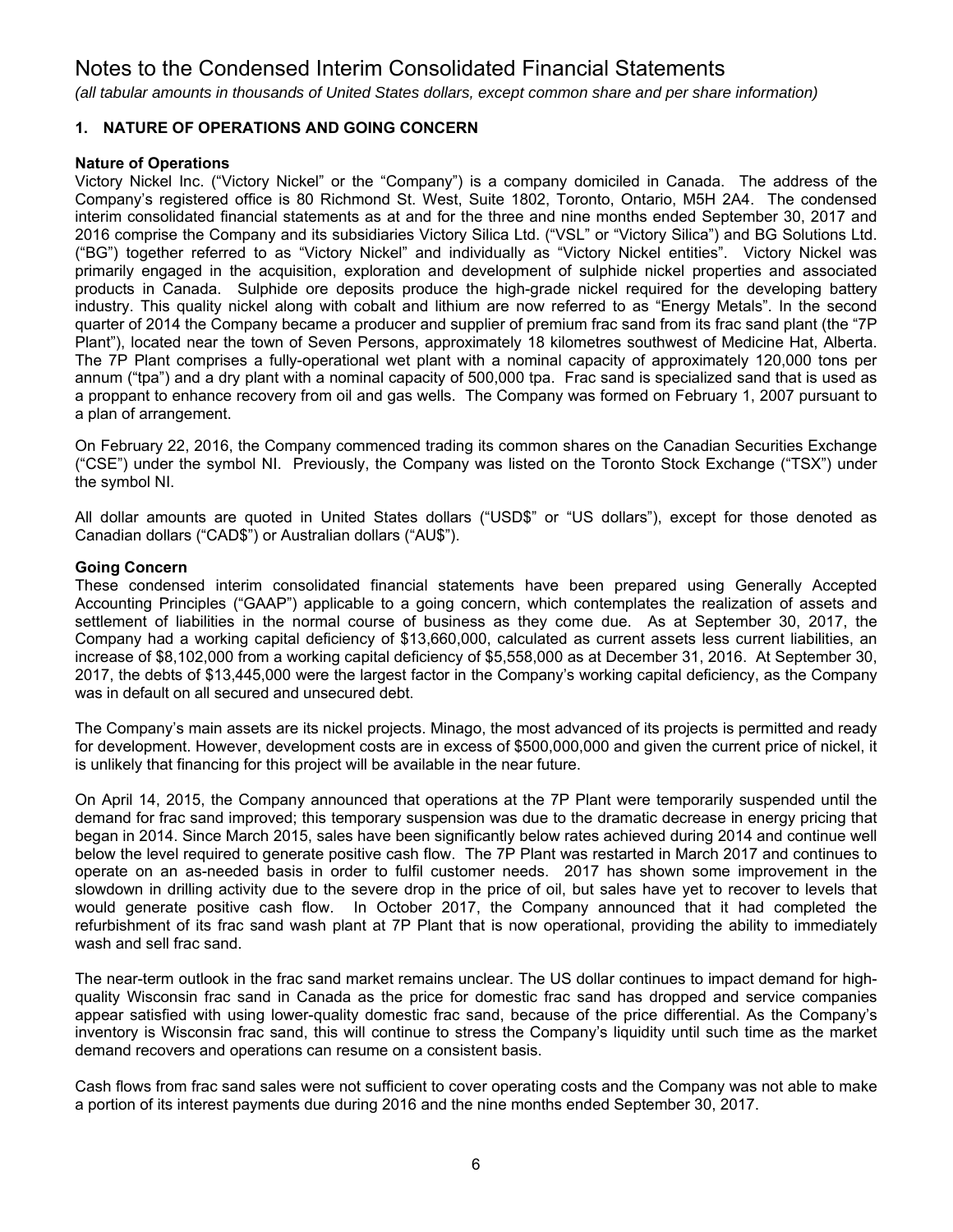*(all tabular amounts in thousands of United States dollars, except common share and per share information)*

On March 3, 2016 the Company announced that it had completed the restructuring of the SPA Amended Loan (as defined and outlined in Note 11), which included terms of a debt restructuring package (the "Debt Restructuring Agreement") for the holders of the promissory convertible notes (the "Promissory Convertible Notes") and the Company's trade creditors. The SPA Amended Loan was increased to \$5,500,000 and the maturity date extended by 30 months to January 31, 2018 (the "Senior Secured Debt"). The Senior Secured Debt is in default, but the lender of the Senior Secured Debt (the "Secured Lender") has provided a forbearance agreement.

Pursuant to the terms of the Senior Secured Debt, the Company is prevented from making payments under outstanding unsecured debt until the Senior Secured Debt is repaid. Only a portion of the interest due under the Senior Secured Debt was paid in the first quarter of 2017. The Secured Lender provided a forbearance agreement for the balance of the accrued interest and made short term advances to cover non-discretionary costs, such as equipment lease payments. All advances were included in trade payables and were paid during 2016. Barring a significant improvement in the sales of frac sand, the Company is unlikely to be able to repay the Senior Secured Debt in full when it matures in January 2018. The Company's ability to make the required interest payments in 2017 is also in doubt and dependent upon frac sand sales. To date, the Company's Secured Lender has communicated its commitment to ensuring the protection of the Company's core assets, including the advances noted above and the forbearance agreement. Should the support of the Secured Lender change, the going concern assumption would be in doubt.

All of the Promissory Convertible Note holders participated in the Debt Restructuring Agreement, except for one holder of a \$3,000,000 Promissory Convertible Note (the "Outstanding Note"). On March 27, 2016, the Company announced that it had received notice that the holder of the Outstanding Note had filed a statement of claim concerning non-payment of principal and interest. The Company has reviewed the statement of claim with legal counsel to assess its impact on the Company and has concluded that there is no significant impact on the status of the Company's debt. The Outstanding Note matured in July 2016 and the Company has been unable to repay the amounts owing and interest payments due, which has resulted in the Company defaulting on the note.

On March 7, 2016, March 31, 2016 and June 7, 2016, the Company announced that it had completed private placements with certain of its unsecured lenders, trade creditors and management in settlement of the Promissory Convertible Notes and debt owed, as per the terms of the Debt Restructuring Agreement, as described in Note 11. The Company has not paid interest payments due on its New Promissory Convertible Notes as described in Note 11, which has resulted in the Company defaulting its New Promissory Convertible Notes.

The ability of the Company to continue as a going concern is heavily dependent on the continued support of its lenders and the frac sand market improving, both in demand and in price, and the Company's ability to resume operations at its 7P Plant. In addition to the liquidity and solvency uncertainties described above, the ability to resume full operations at the 7P Plant will require additional financing. In order to resume purchasing and shipping supplies of frac sand and full operations at the 7P Plant, the Company will require additional working capital. As noted, the Company's Secured Lender has been supportive to date. However, there are no assurances that the Company will be able to obtain the working capital to resume operations at the level sufficient to generate cash flows to repay its outstanding obligations.

The Company has cut non-essential costs in an effort to reduce operating losses and has deferred payments wherever possible. During 2016 and 2017, the Company, with the agreement of its Secured Lender, sold non-core assets, including marketable securities and its interest in a general partnership agreement (the "Partnership"), to provide operating funds. However, without an injection of capital and/or until the demand for frac sand returns to pre-2015 levels, the Company will not be able to meet its outstanding obligations or any new obligations as they become due. The defaults on the Company's existing obligations add to the challenge of obtaining additional capital.

There can be no assurance that the Company will be able to restructure its debt further and/or recapitalize, and there is no certainty as to what further steps, if any, the secured and unsecured lenders may take. To date, the Secured Lender has been supportive and has provided limited working capital needed to protect the Company's core assets, and management and the board of directors have reduced and/or deferred salaries and director fees until business recovers, but there is no certainty that this will continue.

In addition to the above liquidity issues, the Company is subject to the risks and challenges experienced by other companies at a comparable stage. These risks include, but are not limited to, continuing losses, dependence on key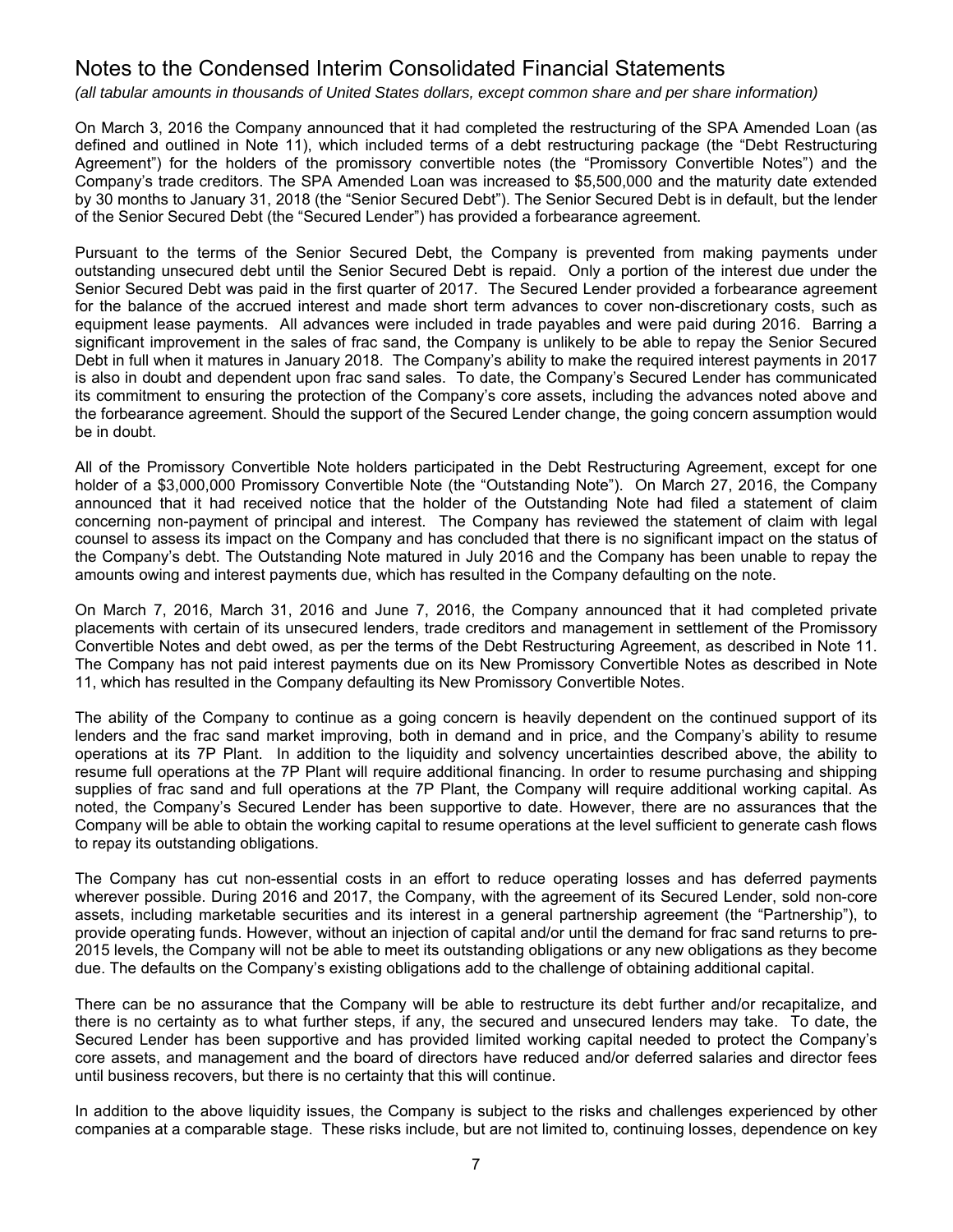*(all tabular amounts in thousands of United States dollars, except common share and per share information)*

individuals and the ability to secure adequate financing or to complete corporate transactions to meet the minimum capital required to successfully fund its projects and operating expenses.

None of the Company's mining projects have commenced commercial production and, accordingly, the Company is dependent upon debt or equity financings, the optioning and/or sale of resource or resource-related assets or interests, exploration results which have the potential for the discovery of economically-recoverable reserves and resources, and/or the ability to generate sufficient cash flow from its other operating activities for its funding. Development of the Company's current nickel mining projects to the production stage will require significant financing. Given the current economic climate, including the low nickel price, and the Company's existing liquidity challenges, the ability to raise sufficient funds will be difficult.

Should the Company not be able to overcome the risks described in this section, the carrying value of the Company's assets would be subject to material adjustment and, in addition, other adjustments may be necessary to these condensed interim consolidated financial statements should such adverse events impair the Company's ability to continue as a going concern as contemplated under GAAP. There is no certainty that the Company will be able to generate sufficient cash to fund its activities including debt servicing, project expenditures and corporate costs. These conditions indicate the existence of a material uncertainty that may cast significant doubt about the Company's ability to continue as a going concern. Failure to continue as a going concern would require that the Company's assets and liabilities be restated on a liquidation basis, which would differ significantly from the going concern basis.

### **2. BASIS OF PREPARATION**

The condensed interim consolidated financial statements have been prepared using accounting policies consistent with International Financial Reporting Standards ("IFRS") and its interpretations adopted by the International Accounting Standards Board ("IASB") applicable to the preparation of the interim financial statements, including IAS 34. The accounting policies, methods of computation and presentation applied in these condensed interim consolidated financial statements are consistent with those of the previous fiscal year.

These unaudited condensed interim consolidated financial statements reflect the accounting policies and disclosures described in Notes 2, 3, 4 and 5 to the Company's Audited Consolidated Financial Statements for the years ended December 31, 2016 and 2015 ("2016 Audited Financial Statements") (with the exception of changes set out below, if any) and accordingly, should be read in conjunction with those financial statements and the notes thereto.

The management of the Company prepares the condensed interim consolidated financial statements, which are then reviewed by the Audit Committee and the Board of Directors. The condensed interim consolidated financial statements were authorized for issue by the Board of Directors on November 6, 2017 and are made available to shareholders and others through filing on SEDAR shortly thereafter.

These financial statements are presented in US dollars, which is the Company's functional currency. All financial information is expressed in US dollars unless otherwise stated; tabular amounts are stated in thousands of dollars.

### **3. SIGNIFICANT ACCOUNTING POLICIES**

The accounting policies of the Company are set out in detail in Note 3 to the 2016 Audited Financial Statements. Such policies have been applied consistently by all Victory Nickel entities and to all periods presented in these condensed interim consolidated financial statements.

There have been no new accounting policies adopted by the Company.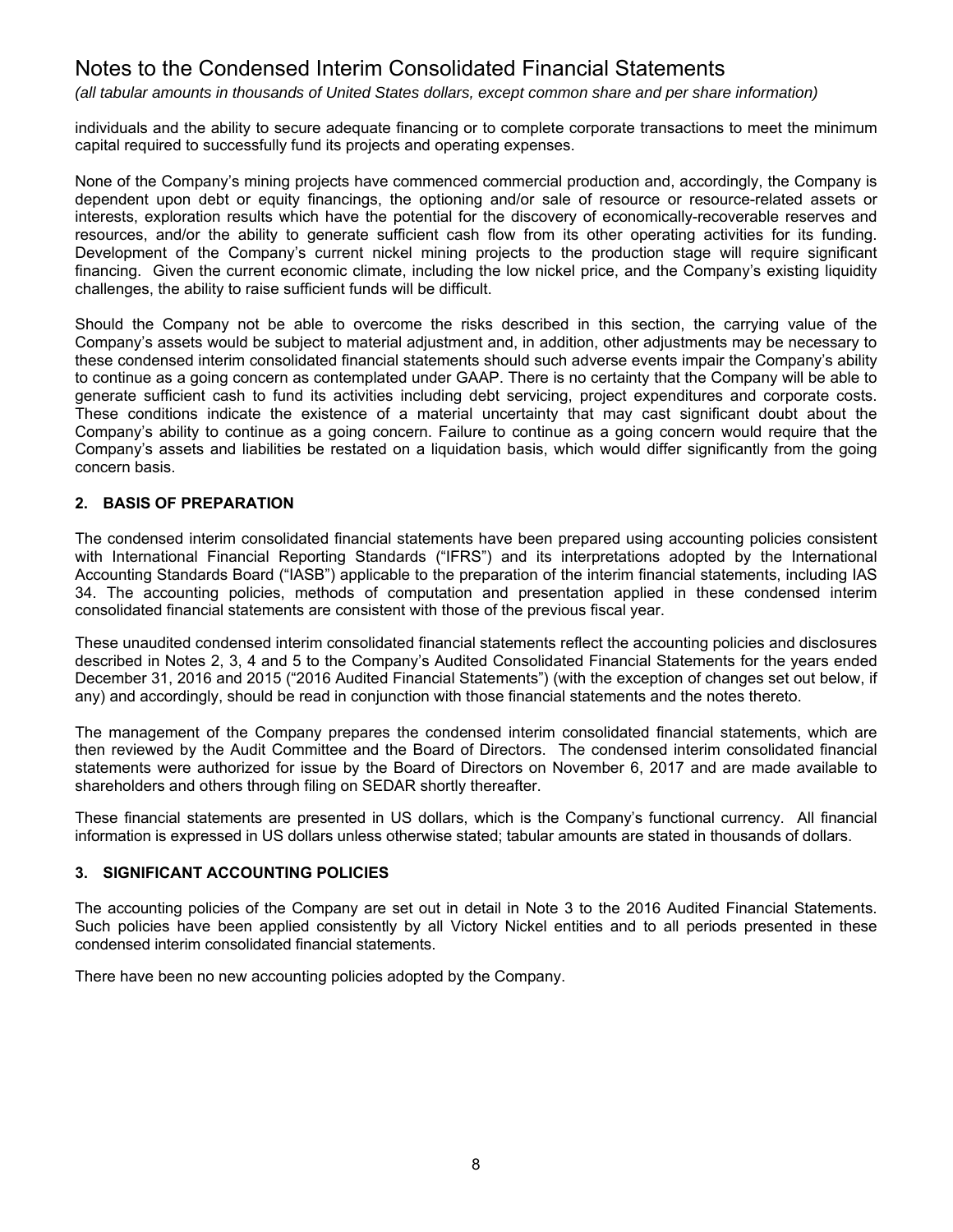*(all tabular amounts in thousands of United States dollars, except common share and per share information)*

### **4. RECEIVABLES AND PREPAIDS**

|                                       | September 30, |       |  |      |
|---------------------------------------|---------------|-------|--|------|
|                                       |               | 2017  |  | 2016 |
| Trade accounts receivable             |               | $80*$ |  | 41   |
| Less: Allowance for doubtful accounts |               | ۰     |  | (23) |
|                                       |               | 80    |  | 18   |
| Other receivables                     |               |       |  | 51   |
| Prepaid expenses and deposits         |               |       |  | 9    |
|                                       |               | 94    |  | 78   |

The aging of trade accounts receivable is as follows:

|                           |    | September 30,<br>2017 |    |  |  |  |  |
|---------------------------|----|-----------------------|----|--|--|--|--|
| Trade accounts receivable |    |                       |    |  |  |  |  |
| Current                   |    | $30 \quad$            | 16 |  |  |  |  |
| Past due 0-30 days        | 50 |                       | 2  |  |  |  |  |
| Past due 90 days          |    | $\blacksquare$        | 23 |  |  |  |  |
|                           |    | 80                    | 41 |  |  |  |  |

The Company maintains an allowance for doubtful accounts that represents its estimate of the uncollectible amounts based on specific losses estimated on individual exposures. During the first quarter of 2017, the previous allowance for doubtful accounts of \$23,000 at December 31, 2016 was written off. As at September 30, 2017, two of the Company's customers accounted for 100% of the trade accounts receivable balance (December 31, 2016 – two customers for 100%).

### **5. MARKETABLE SECURITIES**

|                                                                    | September 30, |      |  | December 31, |
|--------------------------------------------------------------------|---------------|------|--|--------------|
|                                                                    |               | 2016 |  |              |
| Financial assets at fair value through Other Comprehensive Income: |               |      |  |              |
| <b>Shares</b>                                                      |               | 241  |  | 158          |
|                                                                    |               | 241  |  | 158          |

### **6. INVENTORY**

|                                  | September 30,<br>2017 | December 31.<br>2016 |
|----------------------------------|-----------------------|----------------------|
| Raw material                     |                       |                      |
| At transload facility            | \$<br>98 \$           | 188                  |
| Stored at 7P Plant               | 352                   | 568                  |
|                                  | 450                   | 756                  |
| Finished goods & other inventory | 1,075                 | 1,467                |
|                                  | 1,525                 | 2,223                |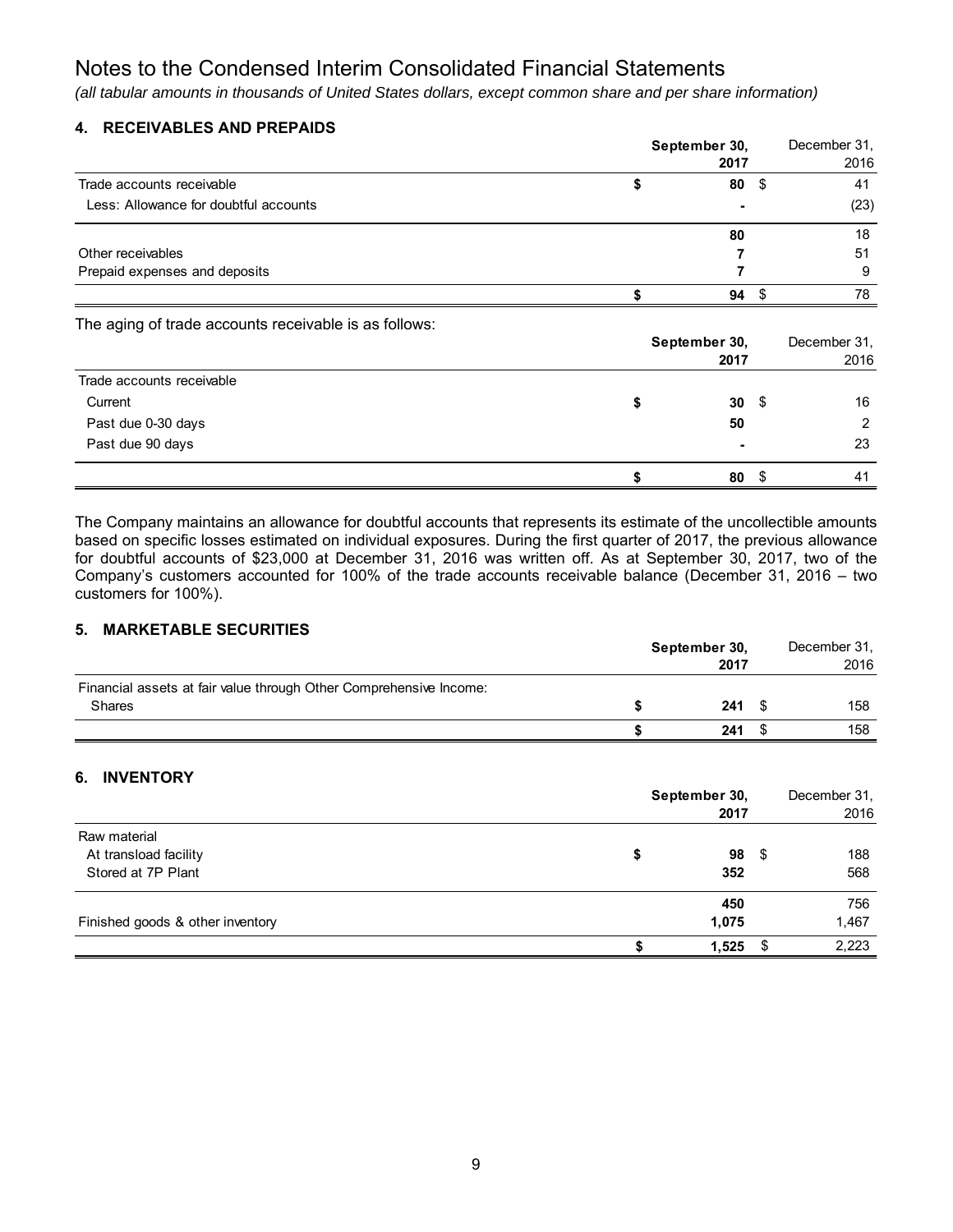*(all tabular amounts in thousands of United States dollars, except common share and per share information)*

**Vehicles** 

\$ 17 34,974 \$ **\$ 34,991**

### **7. PROPERTY, PLANT AND EQUIPMENT**

|                                             | Land and<br><b>Building</b> | <b>7P Plant</b> | venicies<br>and Mobile<br>Equipment | Equipment<br>and Furniture | Total                         |
|---------------------------------------------|-----------------------------|-----------------|-------------------------------------|----------------------------|-------------------------------|
| Balances as at January 1, 2017              |                             |                 |                                     |                            |                               |
| Cost                                        | 83                          | 4,804           | 708                                 | 220                        | 5,815                         |
| <b>Accumulated Amortization</b>             | (13)                        | (1, 415)        | (418)                               | (39)                       | (1,885)                       |
| Effect of Foreign Exchange                  | (8)                         | (145)           | (41)                                | (169)                      | (363)                         |
| <b>Carrying Amount</b>                      | \$<br>62                    | \$<br>3,244     | \$<br>249                           | \$<br>12 <sup>12</sup>     | \$<br>3,567                   |
| <b>Additions</b>                            | ٠                           | 33              |                                     | ٠                          |                               |
| Disposals - cost                            |                             |                 | (23)                                |                            |                               |
| Disposals - accumulated amortization        |                             |                 | 15                                  |                            | 15                            |
| Amortization                                | (1)                         | (388)           | (50)                                | (2)                        | (441)                         |
| Balances as at September 30, 2017           |                             |                 |                                     |                            |                               |
| Cost                                        | 83                          | 4,837           | 685                                 | 220                        | 5,815                         |
| <b>Accumulated Amortization</b>             | (14)                        | (1,803)         | (453)                               | (41)                       | (2, 311)                      |
| Effect of Foreign Exchange                  | (8)                         | (106)           | (41)                                | (171)                      | (326)                         |
| <b>Carrying Amount</b>                      | \$<br>61                    | \$<br>2,928     | \$<br>191                           | \$<br>8                    | \$<br>3,188                   |
| 8.<br>MINE PROPERTY AND DEVELOPMENT PROJECT |                             |                 | January 1,<br>2017                  | Expenditures               | Current September 30,<br>2017 |
| Minago                                      |                             |                 | \$<br>34,974 \$                     | 17                         | \$<br>34,991                  |

### **Minago**

The 100%-owned Minago project covers approximately 19,799 ha, through a combination of mining claims, mineral leases and a mineral exploration licence, on Manitoba's Thompson Nickel Belt. The property encompasses the Nose Deposit, which contains the entire current nickel mineral resource, and the North Limb, a zone of nickel mineralization with a known strike length of 1.5 kilometres located to the north of the Nose Deposit. Importantly, the Minago project, like all of the Company's nickel projects, is a sulphide nickel deposit. Sulphide nickel deposits are capable of producing the high-grade, high-quality nickel products required for the production of the batteries used in rapidly-growing electric vehicle segment making nickel an Energy Metal along with lithium and cobalt. Unlike sulphide deposits, low-grade nickel laterite ores are processed into a nickel-pig-iron product of 3%-10% nickel and 85%-90% iron as stainless steel feed which is not suitable for battery use and therefore cannot compete for electric vehicle market share with sulphide nickel deposits.

From 2006 to date, considerable work has been performed, including diamond drilling, metallurgical testing and engineering studies and all the studies required to complete the Environmental Impact Study that was filed in May 2010. As a result, in August 2011, the Company received its Environmental Act Licence ("EAL"). In April 2014, the Company announced the filing of an amendment to the EAL to relocate the permitted Minago tailings facilities, such that it will not interfere with potential nickel resources and also reduce operating costs. Consultations with First Nations by the Government of Manitoba continue. On completion, the government is expected to issue the amendment to the existing EAL which continues to be valid. The results of the Minago Feasibility Study ("FS") were announced in December 2009 and improvements thereto announced in June 2010 and July 2011.

Five mineral claims totalling 691 ha located at the north end of the Company's existing Minago property package are subject to a maximum 2% net smelter return royalty ("NSR") with a 50% back-in right; these claims represent approximately 2.4% of the total Minago project and are not contained in the FS pit footprint.

The Minago project is not in production. Accordingly, the Minago project is not being depreciated.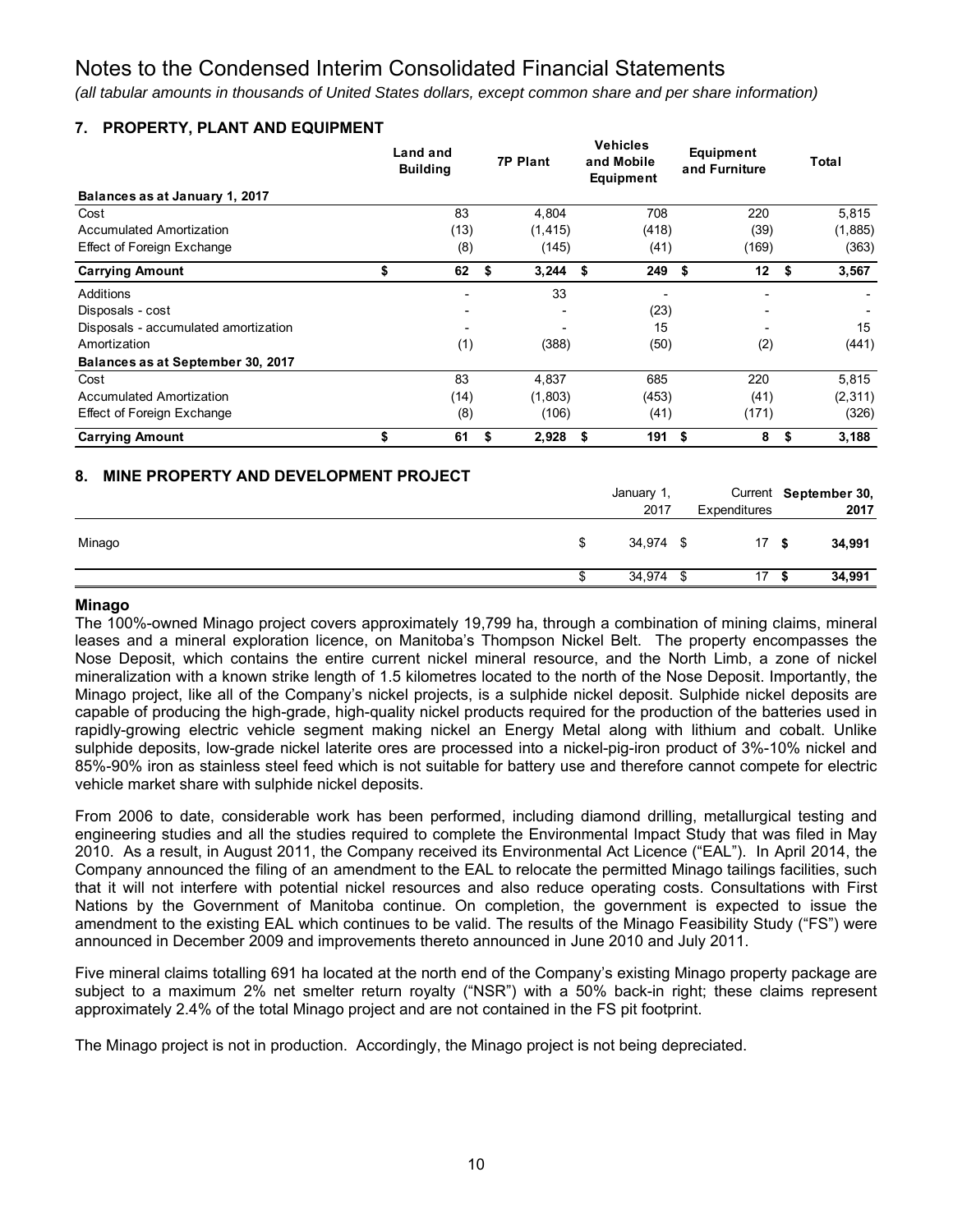*(all tabular amounts in thousands of United States dollars, except common share and per share information)*

|            |   | January 1,<br>2017 | Current<br>Expenditures  | Recoveries               |      | Writedowns/ September 30,<br>2017 |
|------------|---|--------------------|--------------------------|--------------------------|------|-----------------------------------|
| Lac Rocher | S | 1,922              | $\overline{\phantom{a}}$ | $\sim$                   | - 56 | 1,922                             |
| Mel        |   | 6.796              | -                        | $\overline{\phantom{0}}$ |      | 6.796                             |
|            |   | 8,718              | $\overline{\phantom{0}}$ | $\overline{\phantom{a}}$ | S    | 8,718                             |

### **9. EXPLORATION AND EVALUATION PROJECTS**

### **Lac Rocher**

The Lac Rocher sulphide nickel project, which is 100%-owned, is located 140 kilometres northeast of Matagami in northwestern Québec. The project is subject to a royalty of CAD\$0.50 per ton on any ores mined and milled from the property and a 2% NSR described below.

The Lac Rocher property is subject to a discovery incentive plan (the "DIP") to reward certain individuals involved in the discovery of Lac Rocher with a 2% NSR for mines that were discovered on certain properties prior to the expiry of the DIP. The NSR is payable only on revenues earned after recovery of all development costs for any mine on the property. The terms of the DIP provide the Company with a right of first refusal on any proposed disposition of the NSR. In addition, the DIP contains put/call provisions under which the Company may be required to purchase, or may exercise an option to purchase, the NSR at the value of its discounted cash flows, as defined therein. The Lac Rocher property is the only property subject to the DIP. As the Lac Rocher property is not yet in production, no royalties are currently payable.

### **Mel**

The Company purchased a 100% interest in the Mel sulphide nickel properties located near Thomson, Manitoba from Vale. Vale is entitled to a 10% royalty on "distributable earnings" defined as net revenue less operating expenses, before federal and provincial income taxes, after provincial mining taxes and less aggregate preproduction capital but before depreciation.

Vale has a contractual obligation to mill ore mined from the Mel deposit at its cash cost plus 5% provided that the product meets Vale specifications and that Vale has sufficient mill capacity.

### **Lynn Lake**

The Company owns a 100% right, title and interest in the Lynn Lake nickel property ("Lynn Lake"), covering approximately 600 ha in northern Manitoba. In November 2014, the Company announced that it had optioned the Lynn Lake property to Corazon Mining Ltd. ("Corazon"). Under the terms of the option agreement, subject to any required regulatory approvals, Corazon can acquire a 100% interest in Lynn Lake by issuing to Victory Nickel, 40,000,000 Corazon shares upon closing and incurring AU\$3,500,000 in exploration expenditures or payments (in cash or Corazon shares at Corazon's option) to Victory Nickel before November 2019. In addition, Victory Nickel will retain a 1.5% net smelter royalty on production from Lynn Lake and receive a payment of AU\$1,000,000 (in cash or Corazon shares at Corazon's option) within 30 days of ore processing activities. In April 2015, the Company received 40,000,000 shares of Corazon valued at \$192,000 as part of the option agreement. These shares were sold in 2016.

### **Bear Coulee**

In October 2014, the Company entered into an option to acquire a 100% interest in a frac sand land package totalling over 300 acres in Trempeleau County Wisconsin, USA (the "Bear Coulee Property"). The option agreement provides for a cash payment on signing of the agreement, a second cash payment on delivery of permits and a third cash payment on exercise of the option. The option is valid for six months from receipt of permits with two equivalent extensions available under certain circumstances. Prior to production, the Company will be required to pay \$40,000 per annum as advance royalties on the initial 20,000 tons of sand production. Once the Bear Coulee Property is in production, the Company will be required to pay a royalty of \$2.00 per ton of frac sand sold that is mined from the property.

In February 2015, the Company announced that a resource estimate of approximately 11 million tons of sand has been completed on the Bear Coulee Property and was incorporated into a National Instrument 43-101 technical report.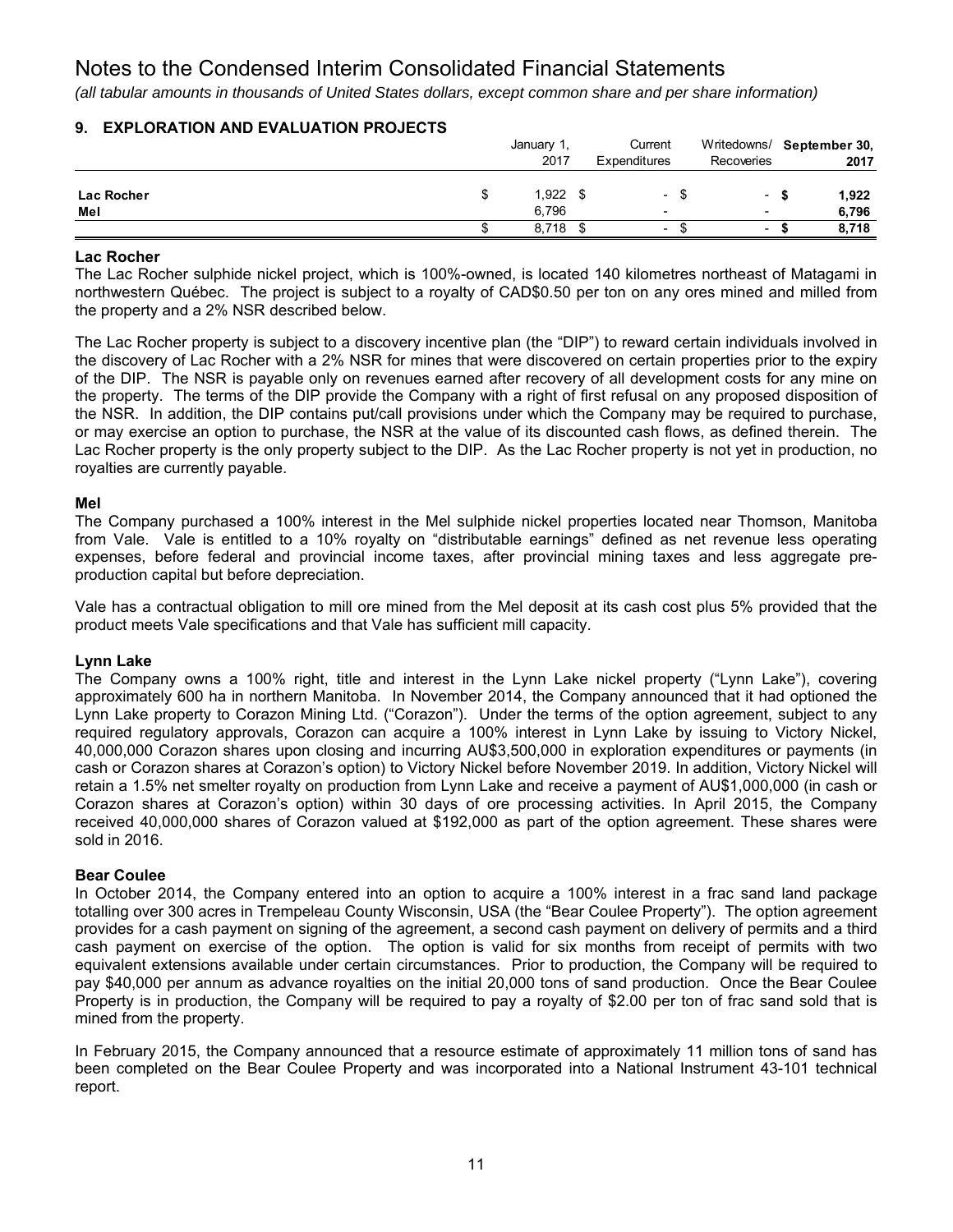*(all tabular amounts in thousands of United States dollars, except common share and per share information)*

### **10. TRADE AND OTHER PAYABLES**

|                                       | September 30, |            |   | December 31, |
|---------------------------------------|---------------|------------|---|--------------|
|                                       |               | 2017       |   | 2016         |
| Accounts payable                      |               |            |   |              |
| Mine property and development project | \$            | $14 \quad$ |   | 11           |
| Exploration and evaluation projects   |               | 3          |   | 3            |
| Frac Sand segment                     |               | 1,857      |   | 1,765        |
| Other payables                        |               | 45         |   | 10           |
| Accrued liabilities                   |               |            |   |              |
| Other accrued liabilities             |               | 289        |   | 227          |
| Lease obligations - current portion   |               | 28         |   | 125          |
|                                       |               | 2,236      | S | 2,141        |

As part of the SPA Amended Loan (defined in Note 11) with the Secured Lender, the Company agreed to not make any payments to settle past unsecured debt or balances outstanding with trade creditors who did not agree to the Debt Restructuring Agreement, prior to the repayment of the Senior Secured Debt, without the Secured Lender's approval. The balances outstanding with trade creditors who did not agree to the Debt Restructuring Agreement amounted to \$1,597,000 as at September 30, 2016, compared with \$1,554,000 at December 31, 2016 (the change from period to period is due to foreign exchange currency translations at period end).

### **11. LOANS AND BORROWINGS**

|                                                     |              | September 30, |                |     | December 31. |
|-----------------------------------------------------|--------------|---------------|----------------|-----|--------------|
|                                                     | <b>Notes</b> |               | 2017           |     | 2016         |
| Current loans and borrowings                        |              |               |                |     |              |
| Senior Secured Debt                                 | (a)          | \$            | 5,467          | -S  |              |
| Current portion of Promissory Convertible Notes     | (b)          |               | 3,000          |     | 3,000        |
| Current portion of New Promissory Convertible Notes | (b)          |               | 1,754          |     | 1,298        |
| Debt due to management & directors                  | (b)          |               | 280            |     |              |
| Accrued interest                                    |              |               | 2,944          |     | 1,775        |
| Total current loans and borrowings                  |              |               | 13,445         |     | 6,073        |
| Long-term loans and borrowings                      |              |               |                |     |              |
| Senior Secured Debt                                 | (a)          | \$            | $\blacksquare$ | -\$ | 5,468        |
| New Promissory Convertible Notes                    | (b)          |               |                |     | 123          |
| Long term debt due to management & directors        | (b)          |               |                |     | 280          |
| Total long-term loans and borrowings                |              |               |                |     | 5,871        |
|                                                     |              |               | 13,445         |     | 11,944       |

### **(a) Senior Secured Debt**

|                                                                   | September 30, |       | December 31. |       |
|-------------------------------------------------------------------|---------------|-------|--------------|-------|
|                                                                   |               | 2017  |              | 2016  |
| Carrying balance at beginning of the year                         |               | 5,468 |              | 5,150 |
| Conversion from accrued interest                                  |               |       |              | 350   |
| Change in fair value of warrants with a cashless exercise feature |               | (4)   |              | 6     |
| Change in unamortized fair value of warrants                      |               | 10    |              | (15)  |
| Unamortized Ioan fees                                             |               | (7)   |              | (23)  |
| <b>Senior Secured Debt</b>                                        |               | 5.467 |              | 5,468 |

In May 2014, the Company announced that it had executed the SPA Loan ("SPA Loan"), to issue and sell to the purchaser senior secured 14.8% notes in the aggregate principal amount of \$4,000,000. In June 2015, the Company announced it had entered into an amending agreement (the "SPA Amended Loan") with respect to the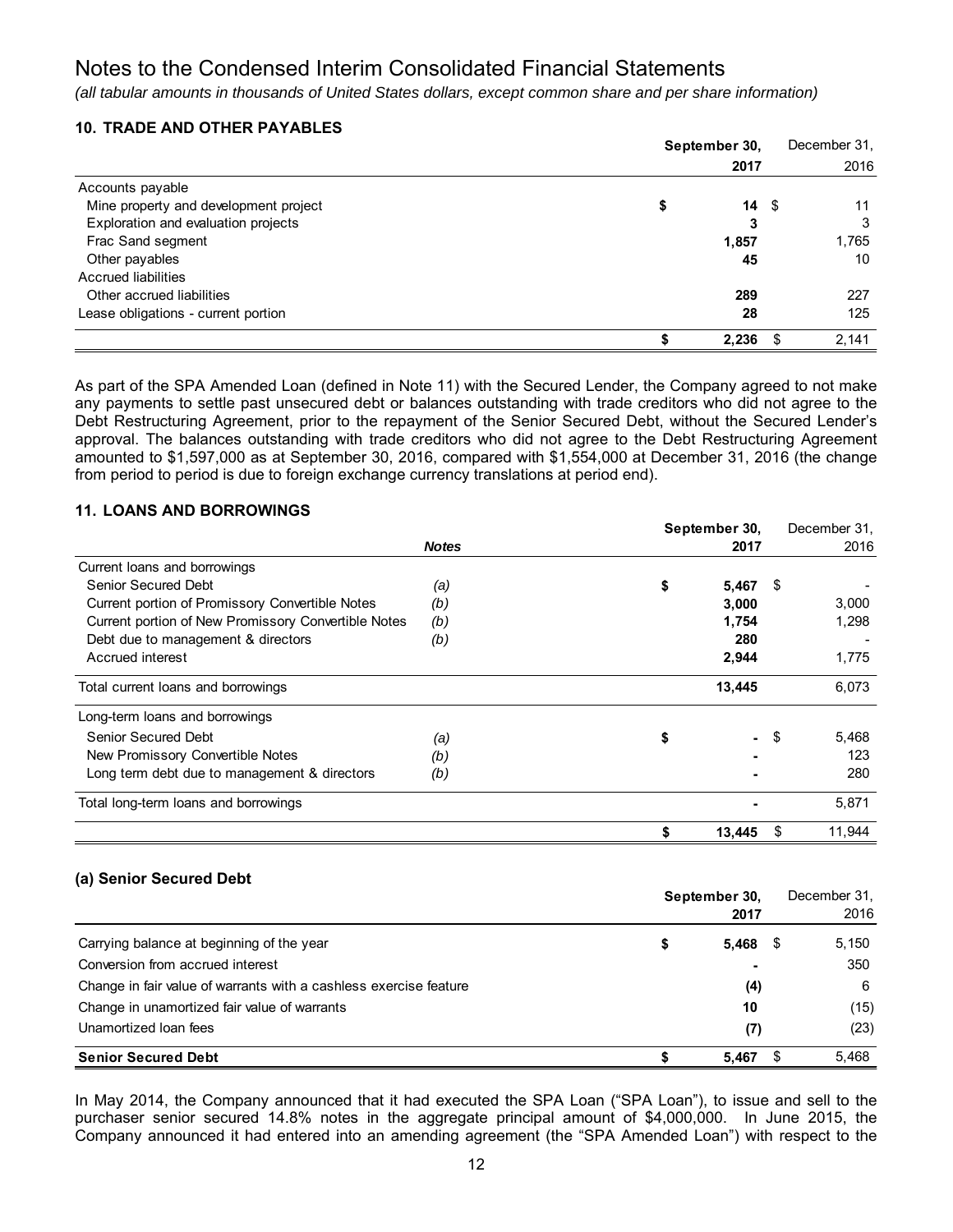*(all tabular amounts in thousands of United States dollars, except common share and per share information)*

SPA Loan. On March 3, 2016 the Company announced that it had completed the restructuring of the SPA Amended Loan per the terms of the Debt Restructuring Agreement. The SPA Amended Loan was increased to \$5,500,000 and the maturity date extended by 30 months to January 31, 2018.

The interest rate on the Senior Secured Debt remained unchanged at 14.8% with interest payable in arrears. The Senior Secured Debt will be due in full on the date of maturity, subject to a cash sweep of 75% of free cash flow ("Free Cash Flow") payable within 45 days following the end of each fiscal quarter and 90 days from each fiscal year end. Free Cash Flow will be calculated based on the Company's quarterly unaudited and annually audited consolidated statement of cash flows, as net cash from operating and investing activities, plus interest and lease payments from financing activities. Allowable investing activities must be approved in advance by the Secured Lender.

### **Warrants issued to the Secured Lender**

Under the terms of the SPA Loan, the Company issued 2,000,000 common share purchase warrants. The number of warrants is subject to an increase from 500,000 to 1,000,000 warrants for each \$1,000,000 note issued under the SPA Loan, if any of the notes are prepaid and the closing price of the Company's share price is CAD\$2.00 or lower on the trading day preceding the date of such prepayment (the "Original Warrants"). Given that there are costs associated with the prepayment right, the Company has valued the prepayment right at \$nil. Each original warrant entitled the holder to purchase one common share of the Company at an exercise price of CAD\$1.00 for a period of 36 months from the initial closing date.

Pursuant to the terms under SPA Amended Loan, the Original Warrants were amended to reduce the exercise price to CAD\$0.50 and to extend the expiry date to June 3, 2017. Additionally, as partial consideration for entering into the SPA Amended Loan, the Company issued an additional 575,000 common share purchase warrants on the same terms, including the amended pre-payment terms, as the Original Warrants (together with the Original Warrants, the "Warrants").

Under the terms of the Senior Secured Debt, the Warrants were amended to reduce the exercise price to CAD\$0.25 and to extend the expiry date to January 31, 2018. Additionally, as partial consideration for entering into the Senior Secured Debt, the Company issued an additional 175,000 common share purchase warrants on the same terms, including the amended pre-payment terms, as the Warrants (together with the Warrants, the "New Warrants").

The New Warrants are subject to a cashless exercise provision and are considered a component of debt rather than equity; the fair value at inception of the Senior Secured Debt was calculated at \$26,000 and was revalued at September 30, 2017 to \$13,000, with the change in fair value recorded in finance income or costs (Note 17).

The value of the warrants with a cashless exercise provision has been calculated using the Black-Scholes optionpricing model using the following parameters:

|                                 | September 30, | December 31, |
|---------------------------------|---------------|--------------|
|                                 | 2017          | 2016         |
| Fair value                      | CAD\$0.00     | CAD\$0.00    |
| Share price at valuation date   | CAD\$0.05     | CAD\$0.02    |
| <b>Assumptions</b>              |               |              |
| Exercise price                  | CAD\$0.25     | CAd\$0.25    |
| Expected volatility             | 162%          | 167%         |
| Expected remaining term (years) | 0.33          | 1.08         |
| Risk-free interest rate         | 1.51%         | 0.73%        |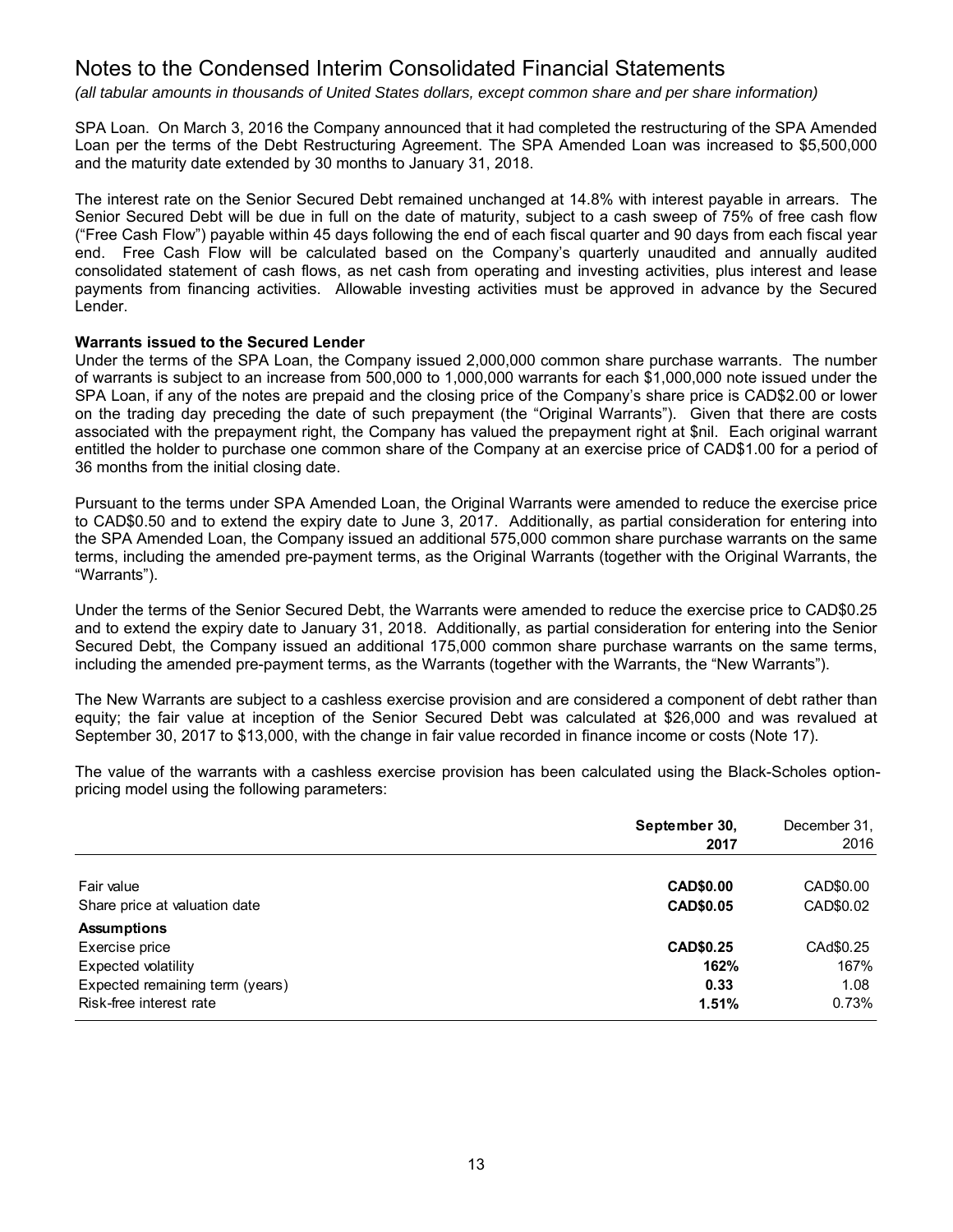*(all tabular amounts in thousands of United States dollars, except common share and per share information)*

### **(b) Promissory Convertible Notes**

|                                                                            | September 30, |         |    | December 31. |
|----------------------------------------------------------------------------|---------------|---------|----|--------------|
|                                                                            |               | 2017    |    | 2016         |
| Total Principal Outstanding at beginning of the period                     | \$            | 4,421   | S  | 5,942        |
| Less: refinancing of Promissory Convertible Notes                          |               |         |    | (1, 475)     |
| Add: refinancing of debt owed to trade creditors, directors and management |               |         |    | 512          |
| Change in present value discount on debt                                   |               | 207     |    | (473)        |
| Change in fair value of warrants with a cashless exercise feature          |               | (6)     |    | 70           |
| Change in unamortized fair value of warrants                               |               | 80      |    | (155)        |
| Effect of foreign exchange                                                 |               | 52      |    |              |
| Carrying balance at the end of the period                                  |               | 4,754   |    | 4,421        |
| Less: current portion of Promissory Convertible Notes                      |               | (3,000) |    | (3,000)      |
| Less: current portion of New Promissory Convertible Notes                  |               | (1,754) |    | (1, 298)     |
| New Promissory Convertible Notes - Long term portion                       | S             |         | \$ | 123          |

In November 2013 and during 2014, the Company entered into several unsecured Promissory Convertible Notes and incurred interest payable quarterly at 14.8% and were convertible at the option of the holder into the Company's common shares at CAD\$1.00. All Promissory Convertible Notes had a two-year term.

On March 6, 2016, March 31, 2016 and June 7, 2016, the Company announced that it had completed restructuring a portion of its debt through private placements of common shares and unsecured promissory convertible notes (the "New Promissory Convertible Notes") in settlement of current indebtedness to certain of its unsecured lenders and trade creditors (collectively the "Unsecured Debt Restructuring"). Completion of the Unsecured Debt Restructuring represented 50% of the value owed to the Promissory Convertible Note Holders and Trade Creditors. The Unsecured Debt Restructuring included issuing 27,698,443 common shares of the Company and issuing New Promissory Convertible Notes of USD\$1,481,000 and CAD\$933,000.

### **Promissory Convertible Note Holders**

Debt of \$2,750,000 and CAD\$265,000 held by the Promissory Convertible Note holders was repaid under the following terms:

- 1) 50% of the value of the Promissory Convertible Notes issued between November 2013 and July 2014, with an interest rate of 14.8% per annum, was converted to 8,876,350 of common shares of the Company.
- 2) The remaining 50% of the value of the Promissory Convertible Notes were replaced with the New Promissory Convertible Notes, having the following terms:
	- A maturity date of July 31, 2018;
	- An interest rate of 7% per annum, payable annually or at any time in cash or in common shares valued at market, at the option of the Company;
	- Convertible at CAD\$0.25 per share; and
	- Holders of the New Promissory Convertible Notes will also receive one common share purchase warrant for every four common shares acquired upon conversion of the New Promissory Convertible Notes, with an exercise price of CAD\$0.50 per share, exercisable for a five year period from the date of conversion.

All of the Promissory Convertible Note holders participated in the Debt Restructuring Agreement, except for one holder of the Outstanding Note. On March 27, 2016, the Company announced that it had received notice that the holder of the Outstanding Note had filed a statement of claim concerning non-payment of principal and interest. The Company has reviewed the statement of claim with legal counsel to assess its impact on the Company and has concluded that there is no significant impact on the status of the Company's debt. Pursuant to the terms of the Senior Secured Debt, the Company is prevented from making payments under outstanding unsecured debt until the Senior Secured Debt is repaid. As a result, the Company has not paid interest accrued on the Outstanding Note. The Outstanding Note matured in July 2016 and the Company has been unable to repay the amounts owing and interest payments due. This has resulted in the Company defaulting on the Outstanding Note.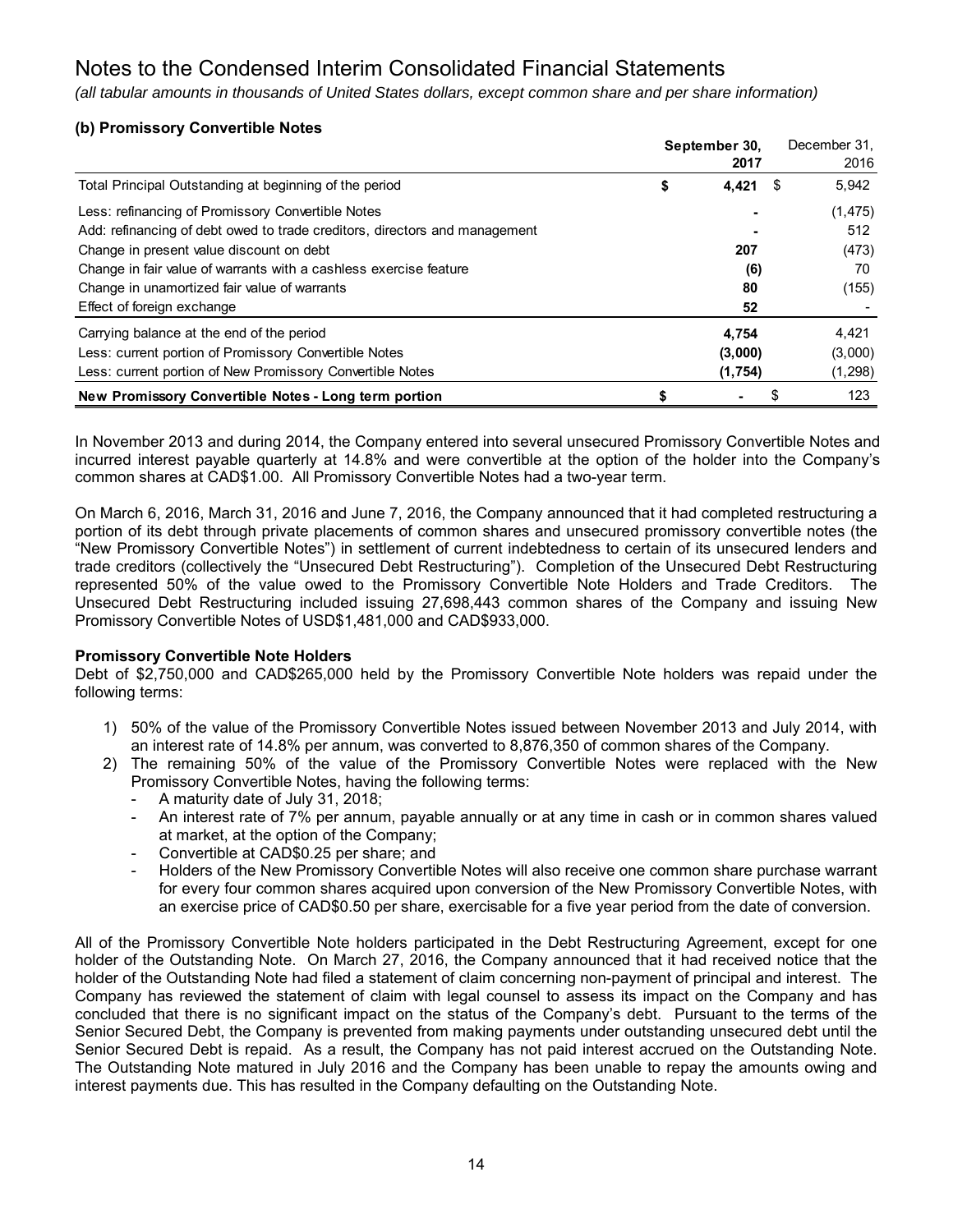*(all tabular amounts in thousands of United States dollars, except common share and per share information)*

### **Trade Creditors**

Restructuring of debt owed to certain trade creditors, directors and management of \$211,000 and CAD\$1,600,000 was repaid under the following terms:

- 1) 50% of debt owed to trade creditors, directors and management, was converted to 18,822,093 of common shares of the Company.
- 2) The remaining 50% of the debt owed to trade creditors was paid with the New Promissory Convertible Notes, having the same terms as outlined above in the section 'Promissory Convertible Note Holders'.
- 3) The remaining 50% of debt owed to directors and management will be deferred for payment no sooner than January 31, 2018.

The option to convert the New Promissory Convertible Notes to common shares of the Company, have been calculated using the Black-Scholes option-pricing model using the following parameters:

|                                 | September 30,<br>2017 | December 31,<br>2016 |
|---------------------------------|-----------------------|----------------------|
| Fair values                     | <b>CAD\$0.01</b>      | CAD\$0.00 to \$0.01  |
| Share price at valuation date   | CAD\$0.05             | CAD\$0.02            |
| <b>Assumptions</b>              |                       |                      |
| Exercise price                  | CAD\$0.25             | CAD\$0.25            |
| Expected volatilities           | 160% to 164%          | 158% to 163%         |
| Expected remaining term (years) | 0.83                  | 1.58                 |
| Risk-free interest rate         | 1.51%                 | 0.73%                |

The Company has not made interest payments due on its New Promissory Convertible Notes, which has resulted in the Company defaulting on the New Promissory Convertible Notes.

### **12. PARTICIPATING INTEREST**

Pursuant to a participating interest loan (the "Participating Interest") with Nuinsco Resources Limited ("Nuinsco" or the "Lender"), the Lender has the right to convert the outstanding balance into a limited participating interest (the "Conversion"), whereby the Lender is entitled to receive a share of cash flows earned from the sale of frac sand from the 7P Plant. The Lender's participation was capped at CAD\$10,000,000, with a minimum of CAD\$7,500,000, and was subject to adjustment under certain circumstances.

The Participating Interest is classified as a financial liability carried at amortized cost. The estimated future cash flows discounted at 15% were determined using a probability-weighted estimation of future expected cash flow scenarios from the three-phased frac sand business based on current expectations of business results, capital costs and pre-operating expenditures. An assessment is made regarding the applicable ceiling for the cash flows which is dependent upon the phase attained by the Company when payments under the Participating Interest are anticipated. These cash flows were on the basis of completion of phase two; the Company expects to enter phase two before paying out the expected cash flows, despite announcing during February 2015, a deferral of phase two. The Company also included probability weightings of 50%, 25% and 25% as risk factors applied to varying levels of expected cash flows – being zero, 50% and 100% of the applicable ceiling maximum of CAD\$7,667,000.

As described earlier, the percentage participation in net cash flows is 52.16% and the applicable ceiling for phase two is CAD\$7,667,000 (phase one - CAD\$10,222,000). As a result of the continued slowdown in demand for frac sand, the continued suspension of operations at the 7P Plant and the losses incurred during the last few years, the estimated fair value of the Participating Interest was valued at \$933,000 at September 30, 2017. This is a Level 3 methodology and is subject to the highest level of uncertainty. The Company will continue to review and revise its estimates of expected future cash flows, as the expectations of payments of the Participating Interest change. Changes in that estimate will be recorded through operations with appropriate adjustment for actual cash flows paid**.**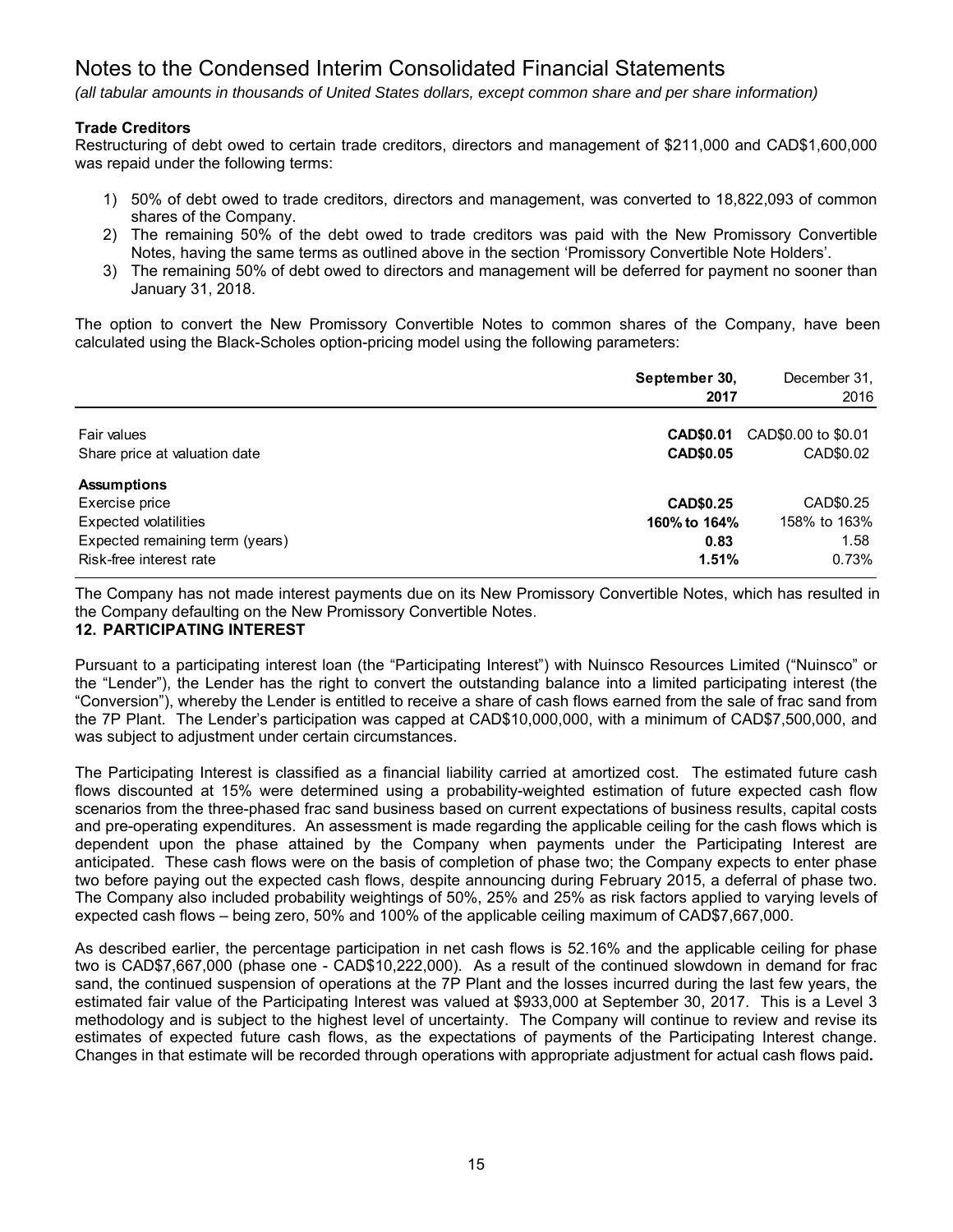*(all tabular amounts in thousands of United States dollars, except common share and per share information)*

### **13. LEASE OBLIGATIONS**

|                                                         | September 30, |      | December 31. |
|---------------------------------------------------------|---------------|------|--------------|
|                                                         | 2017          |      | 2016         |
| Vehicles and Mobile Equipment:                          |               |      |              |
| Total present value of minimum lease payments           | 516           | - 36 | 516          |
| Principal payments                                      | (488)         |      | (386)        |
| Total present value of minimum lease payments remaining | 28            |      | 130          |
| Lease obligations - current portion                     | (28)          |      | (125)        |
| Lease obligations - long-term                           | ۰             |      | 5            |

The Company has finance lease obligations for equipment in use at the 7P Plant. At the end of the lease obligations, ownership is transferred to the Company for all leases except two, whereby an election is to be made 60 to 90 days prior to the end of the lease term at the purchase option price of CAD\$1.00 and CAD\$10.00.

The future minimum lease payments are as follows:

|                                                  | September 30, |                | December 31, |      |
|--------------------------------------------------|---------------|----------------|--------------|------|
|                                                  |               | 2017           |              | 2016 |
| Less than 1 year                                 |               | 28             |              | 130  |
| Between 1 and 5 years                            |               | $\blacksquare$ |              |      |
| Total minimum lease payments payable             |               | 28             |              | 135  |
| Future finance charges on minimum lease payments |               | $\blacksquare$ |              |      |
| Present value of minimum lease payments          |               | 28             |              | 130  |

### **14. CAPITAL AND OTHER COMPONENTS OF EQUITY**

The issued and outstanding common shares are as follows:

|                                                | Number of<br><b>Shares</b> | <b>Share</b><br>Capital |
|------------------------------------------------|----------------------------|-------------------------|
| Balance as at January 1 and September 30, 2017 | 92.370.968                 | 53,241                  |

### **15. EARNINGS (LOSS) PER SHARE**

The calculation of basic and diluted earnings (loss) per share for the period ended were as follows:

|                                                                                                                                | September 30, 2017                    | Three months ended Nine months ended<br><b>September 30, 2017</b> |
|--------------------------------------------------------------------------------------------------------------------------------|---------------------------------------|-------------------------------------------------------------------|
| Weighted average number of common shares at beginning and<br>end of the period - Basic and Diluted                             | 92,370,968                            | 92,370,968                                                        |
| Number of options excluded<br>Number of warrants excluded<br>Number of shares from conversion of New Promissory Notes excluded | 13,580,000<br>2,750,000<br>10,046,746 | 13,580,000<br>2,750,000<br>10,046,746                             |
| Net loss attributable to shareholders - Basic and Diluted                                                                      | $(577)$ \$                            | (2, 139)                                                          |
| Weighted Average Basic and Diluted Loss Per Share                                                                              | $(0.01)$ \$                           | (0.02)                                                            |

The effect of adjustments to the weighted average number of common shares would be anti-dilutive when the Company incurs losses. The table above provides the weighted average number of shares on a diluted basis for periods where losses are incurred for information only. The average market value of the Company's shares for purposes of calculating the dilutive effect of share options is based on quoted market prices for the respective periods during which the options were outstanding.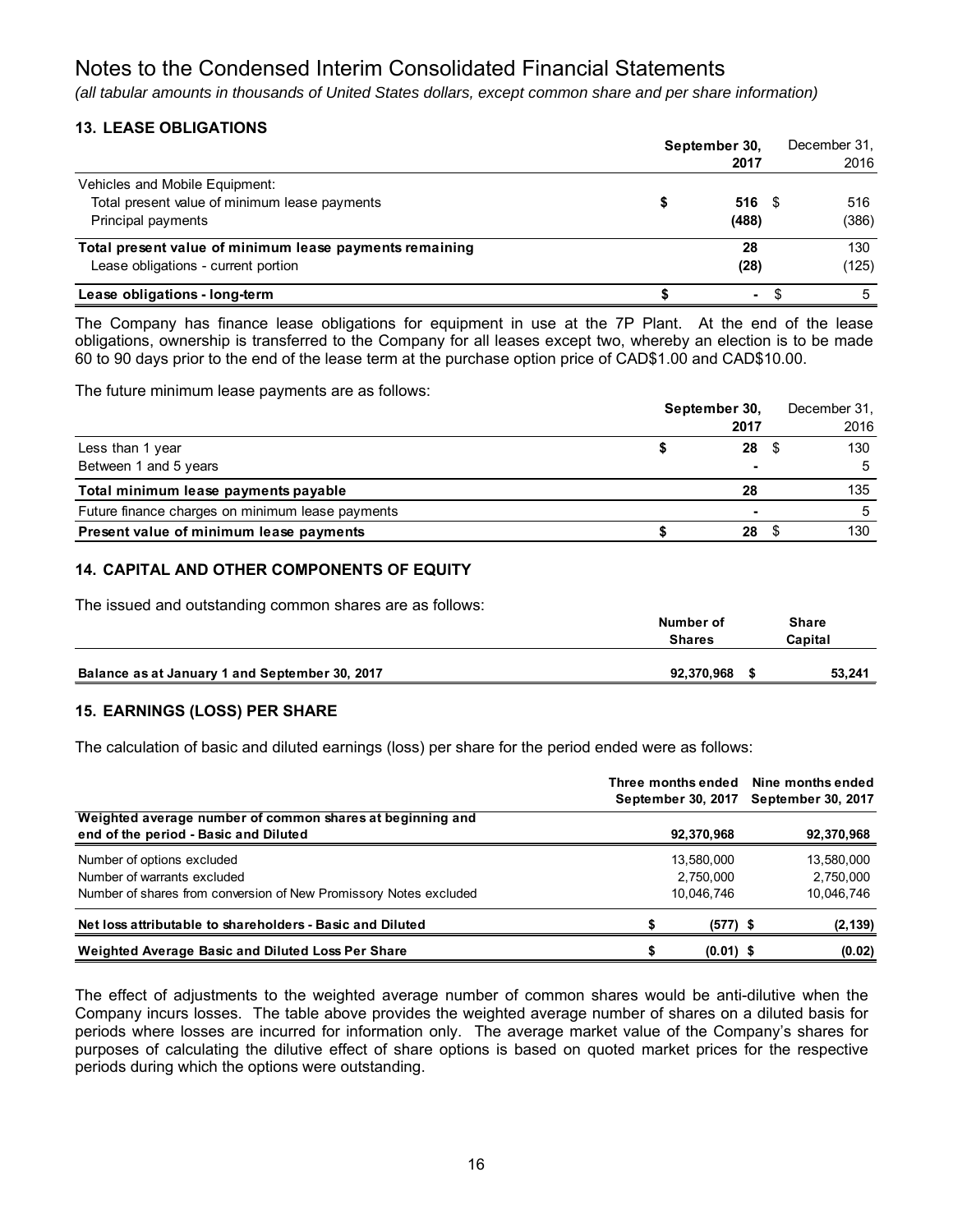*(all tabular amounts in thousands of United States dollars, except common share and per share information)*

### **16. SHARE-BASED PAYMENTS**

### **Stock Options**

The number and weighted average exercise prices of options are as follows:

|                                           | <b>Number of options</b> | Weighted<br>average exercise price |
|-------------------------------------------|--------------------------|------------------------------------|
| (amounts in Canadian dollars)             | September 30, 2017       | September 30, 2017                 |
| Outstanding as at beginning of the period | 2.235.000                | 0.49                               |
| Granted                                   | 12,900,000               | 0.05                               |
| Expired, Forfeit or Cancelled             | (1, 555, 000)            | 0.48                               |
| Outstanding as at end of the period       | 13.580.000               | 0.07                               |
| Exercisable as at end of the period       | 10.380.000               | 0.08                               |

**Weighted**

|                                             | Number of<br>options outstanding | Weighted average remaining<br>contractual life (years) |
|---------------------------------------------|----------------------------------|--------------------------------------------------------|
|                                             | September 30, 2017               | September 30, 2017                                     |
| Range of exercise prices (Canadian dollars) |                                  |                                                        |
| \$0.05 to \$0.06                            | 12,900,000                       | 4.40                                                   |
| \$0.30                                      | 322,000                          | 0.74                                                   |
| \$0.55                                      | 103,000                          | 1.35                                                   |
| \$0.70                                      | 255.000                          | 1.81                                                   |
|                                             | 13,580,000                       | 4.28                                                   |

During the three and nine months ended September 30, 2017, the Company recorded \$48,000 and \$380,000, respectively, in share-based payments upon the vesting of options. At September 30, 2017, an additional \$90,000 in share-based payments remains to be recognized up until June 2018. Options outstanding at September 30, 2017 expire between May 2018 and June 2022.

The grant-date fair values of share-based payments were measured based on the Black-Scholes option pricing model. The inputs used in the measurement of the fair values at grant date during the period end were as follows:

|                                  | September 30, 2017       |
|----------------------------------|--------------------------|
| Fair values                      | CAD\$0.047 to CAD\$0.057 |
| Share prices at valuation dates  | CAD\$0.05 and CAD\$0.06  |
| <b>Assumptions</b>               |                          |
| Exercise price                   | CAD\$0.05 and CAD\$0.06  |
| <b>Expected volatilities</b>     | 169.48% to 169.73%       |
| Expected remaining terms (years) | 5.                       |
| <b>Expected dividends</b>        |                          |
| Risk-free interest rates         | 0.88% to 1.10%           |

### **Share purchase warrants**

The number and weighted average exercise prices of warrants at the period ended were as follows:

| (in Canadian dollars)                                     | Date<br><b>Issued</b> | Life<br>(mths) | Number of | Weighted<br>average<br>warrants exercise price |
|-----------------------------------------------------------|-----------------------|----------------|-----------|------------------------------------------------|
| Issued pursuant to private placements<br>New Warrants (a) | March 3, 2016         | 23             | 2.750.000 | 0.25                                           |
| Outstanding as at end of the period                       |                       |                | 2,750,000 | 0.25                                           |

(a) These warrants may be settled without cash and are, accordingly, classified as debt rather than as a component of contributed surplus. Refer to Note 11 for more details on the issuance of warrants related to the Senior Secured Debt.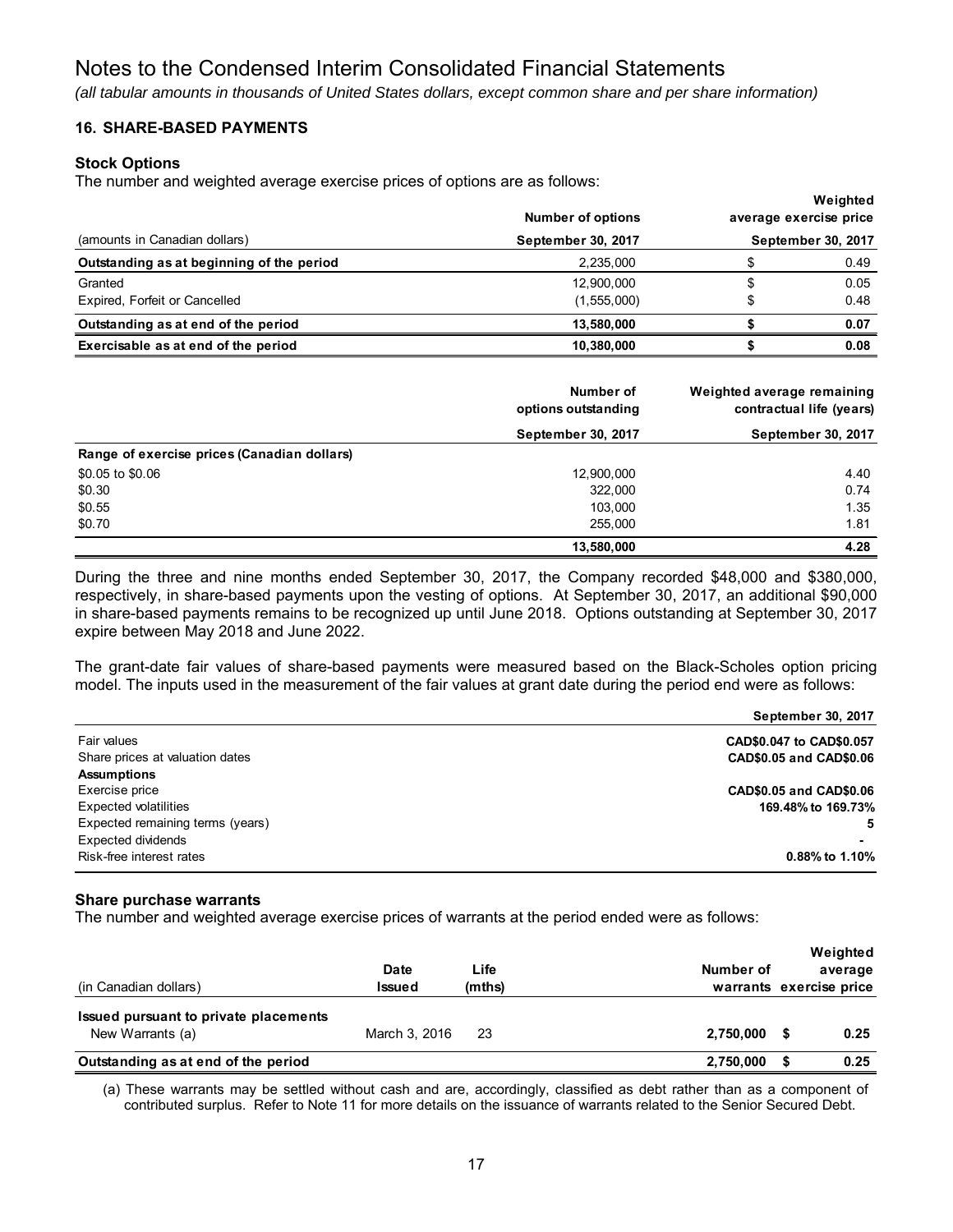*(all tabular amounts in thousands of United States dollars, except common share and per share information)*

### **17. FINANCE INCOME AND FINANCE COSTS**

|                                                                           | Three months ended |               |               |               | Nine months ended |
|---------------------------------------------------------------------------|--------------------|---------------|---------------|---------------|-------------------|
|                                                                           |                    | September 30, | September 30, | September 30, | September 30,     |
|                                                                           |                    | 2017          | 2016          | 2017          | 2016              |
|                                                                           |                    |               |               |               |                   |
| Change in value of options/warrants under<br>Debt Restructuring Agreement | \$                 | 10            | \$<br>161     | \$<br>10      | - \$<br>358       |
| Gain on Debt Restructuring Agreement                                      |                    |               |               |               | 2,056             |
| Change on the value of Participating Interest                             |                    |               |               |               | 1,702             |
| Gain on sale of Partnership                                               |                    |               |               |               | 283               |
| Net foreign exchange gain                                                 |                    | 16            |               | 43            |                   |
| <b>Finance income</b>                                                     |                    | 26            | 161           | 53            | 4,399             |
| Interest expense on loans                                                 |                    |               |               |               |                   |
| Accrued and/or cash settled                                               |                    | 407           | 418           | 1,204         | 1,087             |
| Amortization of loan fees                                                 |                    | 6             | 5             | 17            | 11                |
| Amortization of embedded derivatives                                      |                    | 30            |               | 207           |                   |
| Loss on Debt Restructuring Agreement                                      |                    |               | 239           |               |                   |
| Change in value of options/warrants under                                 |                    | 28            |               | 84            |                   |
| Debt Restructuring Agreement                                              |                    |               |               |               |                   |
| Net foreign exchange loss                                                 |                    |               | 59            |               | 59                |
| Other                                                                     |                    | 3             |               | 17            |                   |
| <b>Finance costs</b>                                                      |                    | 474           | 721           | 1,529         | 1,157             |
| Net Finance (Costs) Income                                                | \$                 | (448) \$      | $(560)$ \$    | $(1, 476)$ \$ | 3,242             |

### **18. OPERATING SEGMENT**

### **Reporting Segment**

The Company is engaged in the exploration, evaluation and development of properties for the mining and production of nickel and associated products; since January 1, 2014, it also has been a producer and supplier of premium frac sand from its 7P Plant. Accordingly, the Company has three reporting segments: Corporate, Exploration and Development, and Frac Sand.

The Corporate segment operates to support the Company's activities, including exploration and development projects and the frac sand business.

Senior management makes decisions with respect to Exploration and Development by considering exploration and development potential and results on a project basis. The exploration and development projects are all located in Canada. Any applicable amounts relating to such projects will continue to be capitalized to the relevant project as either *Exploration and evaluation projects* or *Mine property and development project* on the consolidated balance sheets.

The Frac Sand segment is managed and operated by Victory Silica's executives and employees, although the business and operating assets are part of Victory Nickel (refer also to Note 20). The segment is located in Canada, although raw materials purchases are sourced from the United States.

The following tables provide information on the assets of the Company's segments:

|                                    | September 30,    |          |  |
|------------------------------------|------------------|----------|--|
|                                    | 2017             | 2016     |  |
| Canada                             |                  |          |  |
| Corporate                          | \$<br>$1.996$ \$ | 1,863    |  |
| <b>Exploration and Development</b> | 43,709           | 43,692   |  |
| Frac Sand                          | 4.724            | 5,803    |  |
| Intersegment elimination           | (1, 511)         | (1, 443) |  |
| <b>Total Assets</b>                | 48,918 \$        | 49.915   |  |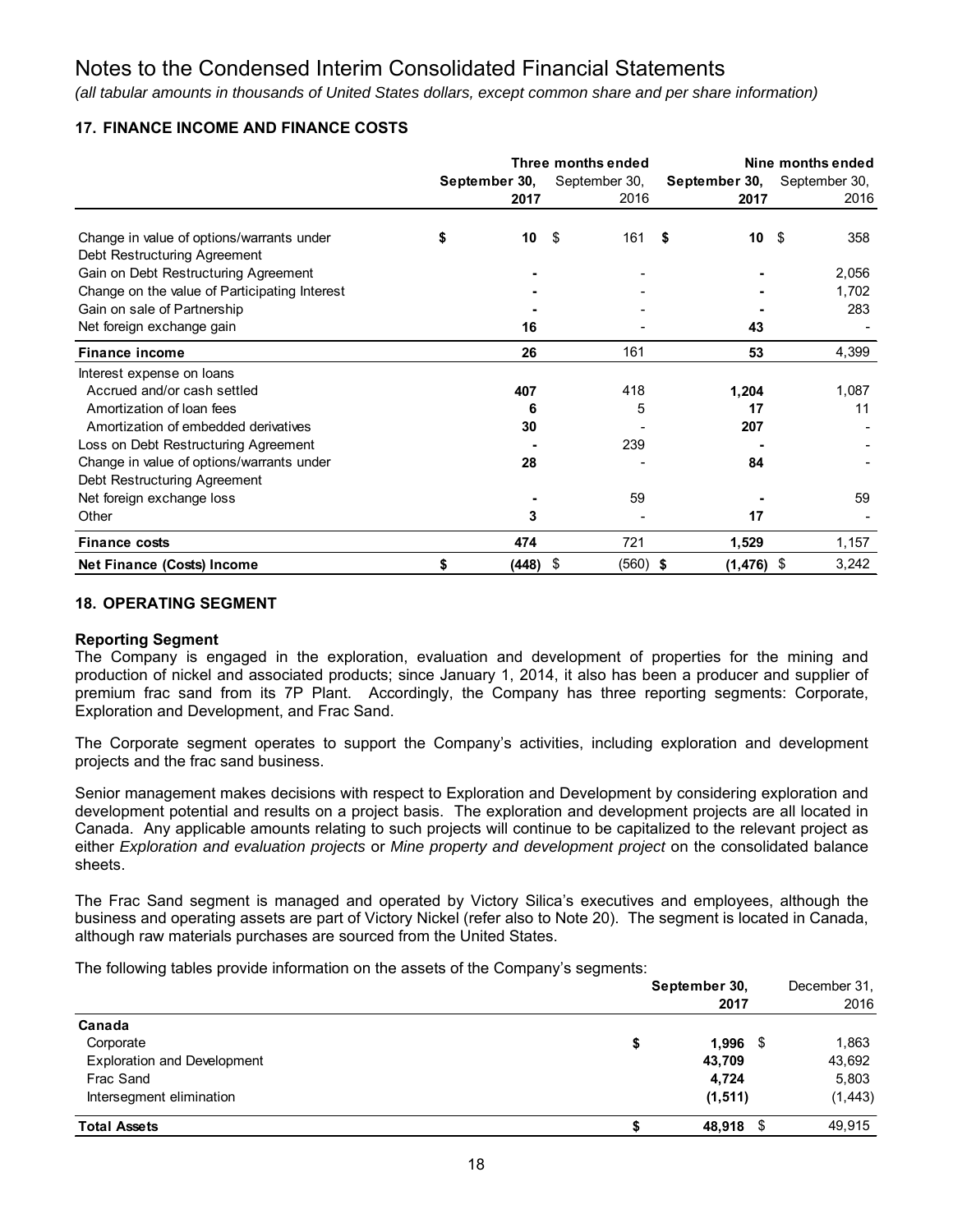*(all tabular amounts in thousands of United States dollars, except common share and per share information)*

There have been no changes in the reportable segments or the treatment of segmented assets and sales during the period.

| Nine Months Ended September 30, 2017          | Corporate          | <b>Exploration and</b><br>Development | <b>Frac Sand</b> | Total            | September 30,<br>2016 |
|-----------------------------------------------|--------------------|---------------------------------------|------------------|------------------|-----------------------|
| <b>Sales</b>                                  | \$<br>$\sim$       | \$                                    | - \$<br>723      | \$<br>723        | \$<br>69              |
| Cost of goods sold                            |                    |                                       | (989)            | (989)            | 27                    |
| Gross margin                                  |                    |                                       | (266)            | (266)            | 96                    |
| <b>Operating expenses</b>                     |                    |                                       |                  |                  |                       |
| General and administrative                    | (290)              | (17)                                  | (151)            | (458)            | (790)                 |
| Share-based payments                          | (380)              |                                       |                  | (380)            |                       |
| Amortization of property, plant and equipment | (1)                | (2)                                   | (423)            | (426)            | (464)                 |
| <b>Operating loss</b>                         | (671)              | (19)                                  | (840)            | (1,530)          | (1, 158)              |
| Finance income                                | 53                 |                                       |                  | 53               | 4,399                 |
| Finance costs                                 | (1,529)            |                                       |                  | (1,529)          | (1, 157)              |
| Net finance (costs) income                    | (1, 476)           |                                       |                  | (1, 476)         | 3,242                 |
| (Loss) Income before income taxes             | (2, 147)           | (19)                                  | (840)            | (3,006)          | 2,084                 |
| Income tax recovery (expense)                 | 867                |                                       |                  | 867              | (3,064)               |
| Net loss for the period                       | \$<br>$(1,280)$ \$ | (19)                                  | (840)<br>-\$     | (2, 139)<br>- \$ | \$<br>(980)           |

|                                               |                      | <b>Exploration and</b> |                  |              | September 30, |
|-----------------------------------------------|----------------------|------------------------|------------------|--------------|---------------|
| Three Months Ended September 30, 2017         | Corporate            | Development            | <b>Frac Sand</b> | <b>Total</b> | 2016          |
| <b>Sales</b>                                  | \$<br>$\blacksquare$ | \$<br>\$<br>$\sim$     | 428              | \$<br>428    | \$            |
| Cost of goods sold                            |                      |                        | (544)            | (544)        |               |
| Gross margin                                  |                      | $\blacksquare$         | (116)            | (116)        |               |
| <b>Operating expenses</b>                     |                      |                        |                  |              |               |
| General and administrative                    | (37)                 | (1)                    | (82)             | (120)        | (212)         |
| Share-based payments                          | (48)                 |                        |                  | (48)         |               |
| Amortization of property, plant and equipment |                      | (1)                    | (145)            | (146)        | (152)         |
| <b>Operating loss</b>                         | (85)                 | (2)                    | (343)            | (430)        | (364)         |
| Finance income                                | 26                   |                        |                  | 26           | 161           |
| Finance costs                                 | (474)                |                        |                  | (474)        | (721)         |
| Net finance costs                             | (448)                |                        |                  | (448)        | (560)         |
| Loss before income taxes                      | (533)                | (2)                    | (343)            | (878)        | (924)         |
| Income tax recovery                           | 301                  |                        | $\blacksquare$   | 301          |               |
| Net loss for the period                       | \$<br>$(232)$ \$     | (2)<br>\$              | $(343)$ \$       | (577)        | \$<br>(924)   |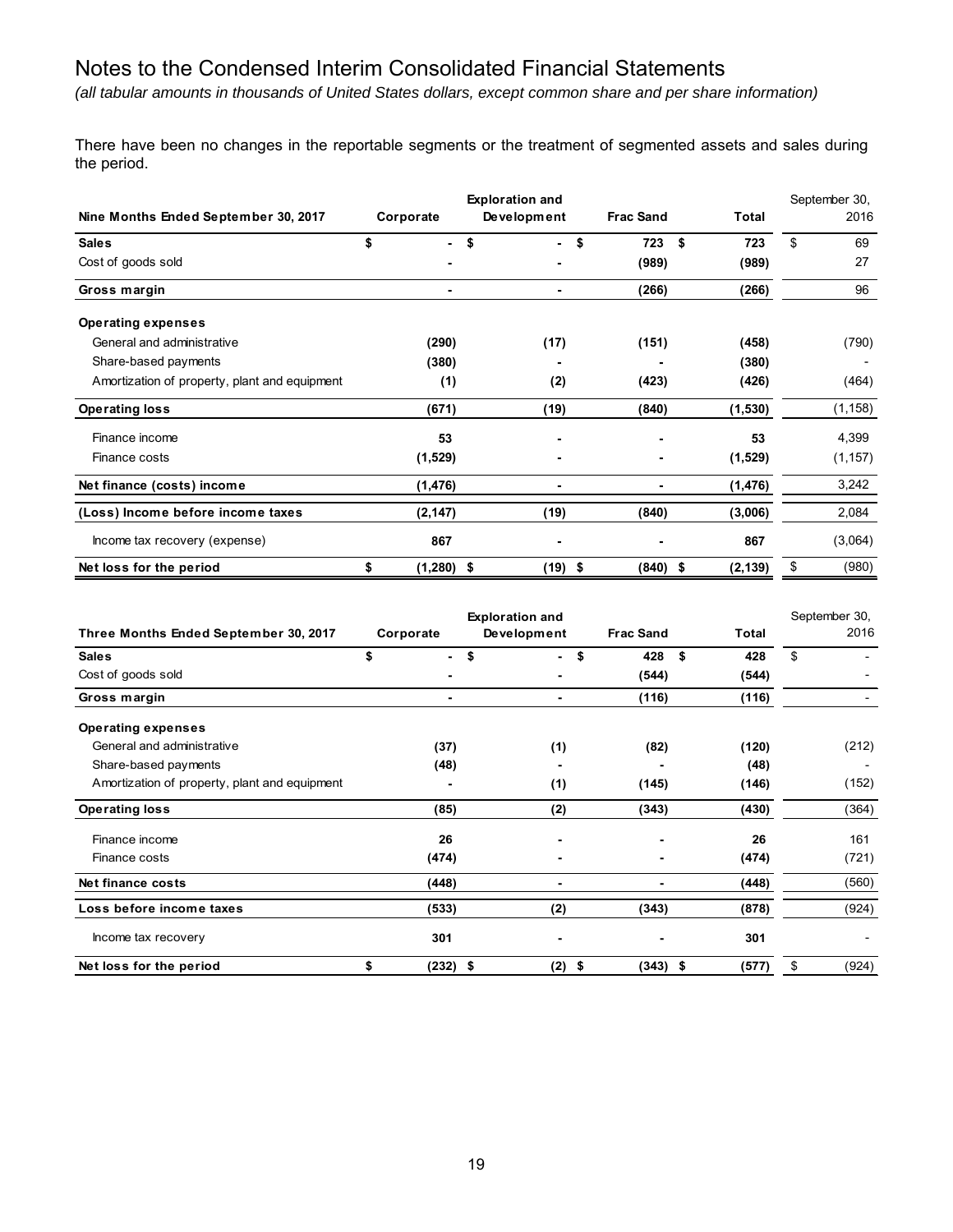*(all tabular amounts in thousands of United States dollars, except common share and per share information)*

### **19. RELATED PARTIES AND MANAGEMENT AGREEMENT**

### **Related Party Balances and Transactions**

Short-term employee benefits provided by the Company to key management personnel include salaries, directors' fees, statutory benefit contributions, paid annual vacation and paid sick leave as well as non-monetary benefits such as medical care. In addition to short-term employee benefits, the Company may also issue options and shares as part of the stock option plan and share bonus plan. Payables to key management personnel generally relate to directors' fees, consulting fees and expense reimbursements. Balances and transactions with related parties for the periods ended are shown in the following tables:

|                                                | September 30, |  | December 31. |
|------------------------------------------------|---------------|--|--------------|
|                                                | 2017          |  | 2016         |
| <b>Balances Outstanding</b>                    |               |  |              |
| Debt due to key management personnel           | 280           |  | 280          |
| Other payables due to key management personnel | 253           |  | 160          |
|                                                | 533           |  | 440          |

Key management personnel compensation is comprised of:

| $\cdots$ , $\cdots$ , $\cdots$ , $\cdots$ , $\cdots$ , $\cdots$ , $\cdots$ , $\cdots$ , $\cdots$ , $\cdots$ , $\cdots$ , $\cdots$ , $\cdots$ , $\cdots$ , $\cdots$ , $\cdots$ , $\cdots$ , $\cdots$ , $\cdots$ , $\cdots$ , $\cdots$ , $\cdots$ , $\cdots$ , $\cdots$ , $\cdots$ , $\cdots$ , $\cdots$ , $\cdots$ , $\cdots$ , $\cdots$ , $\cdots$ , $\cdots$ | Three months ended |               |  | Nine months ended |  |               |  |               |
|---------------------------------------------------------------------------------------------------------------------------------------------------------------------------------------------------------------------------------------------------------------------------------------------------------------------------------------------------------------|--------------------|---------------|--|-------------------|--|---------------|--|---------------|
|                                                                                                                                                                                                                                                                                                                                                               |                    | September 30. |  | September 30,     |  | September 30. |  | September 30. |
|                                                                                                                                                                                                                                                                                                                                                               |                    | 2017          |  | 2016              |  | 2017          |  | 2016          |
| Short-term employee benefits                                                                                                                                                                                                                                                                                                                                  |                    | 86            |  | 84                |  | 237           |  | 252           |
|                                                                                                                                                                                                                                                                                                                                                               |                    | 86            |  | 84                |  | 237           |  | 252           |

### **20. COMPANY ENTITY**

### **Significant Subsidiary - Victory Silica**

On June 19, 2012, the Company announced the creation of Victory Silica to establish the Company as a supplier of premium frac sand prior to commencing frac sand sales from the Minago project. Victory Silica manages the frac sand business on behalf of the Company.

|                            | September 30, |            | December 31, |  |
|----------------------------|---------------|------------|--------------|--|
|                            | 2017          |            | 2016         |  |
| Victory Silica Ltd.        |               |            |              |  |
| Current assets             |               | $14 \quad$ | 20           |  |
| <b>Current liabilities</b> | 36            | - \$       | 33           |  |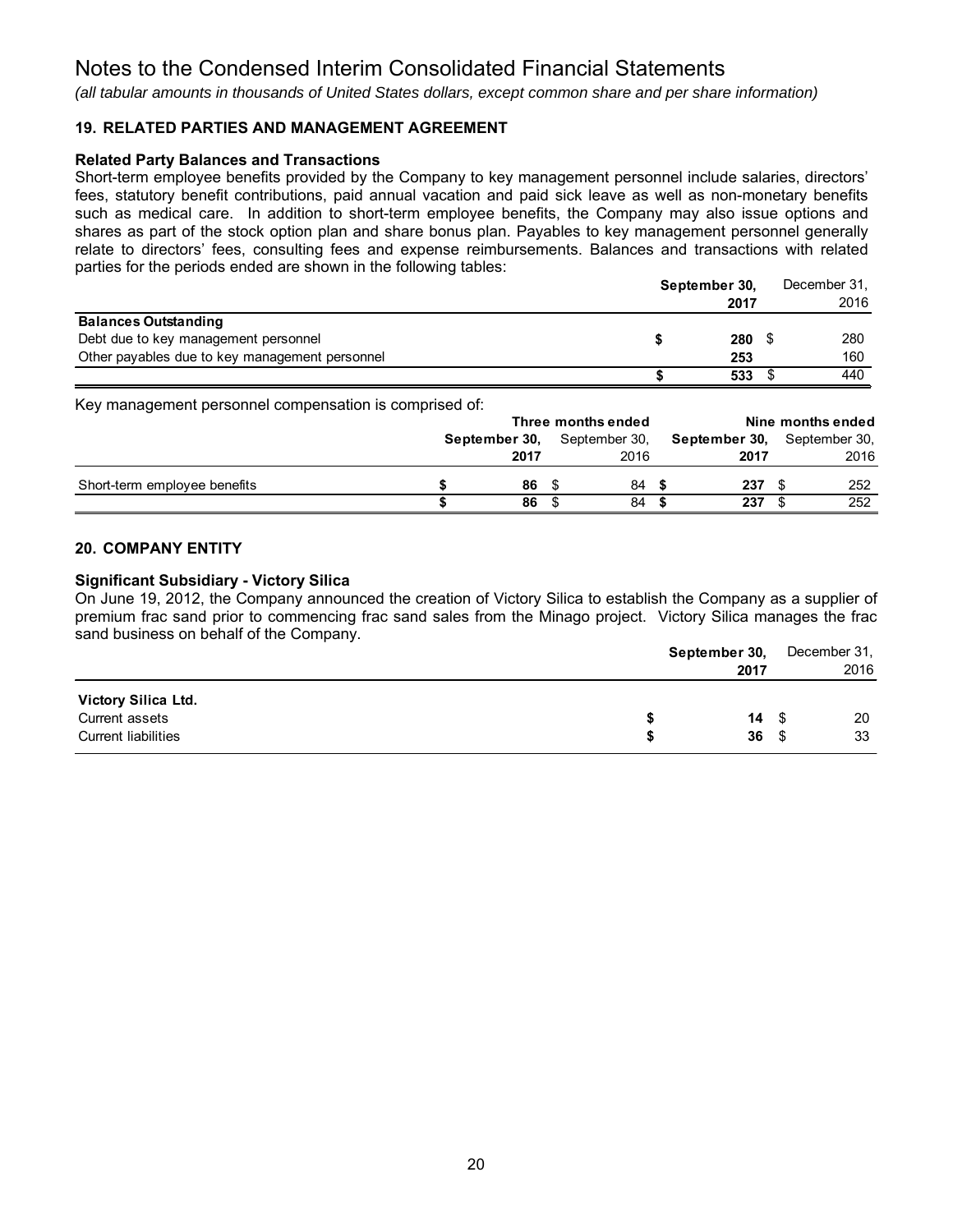

# **VICTORY NICKEL INC.**

# **MANAGEMENT'S DISCUSSION AND ANALYSIS FOR THE THREE AND NINE MONTHS ENDED SEPTEMBER 30, 2017**

**DATED NOVEMBER 6, 2017**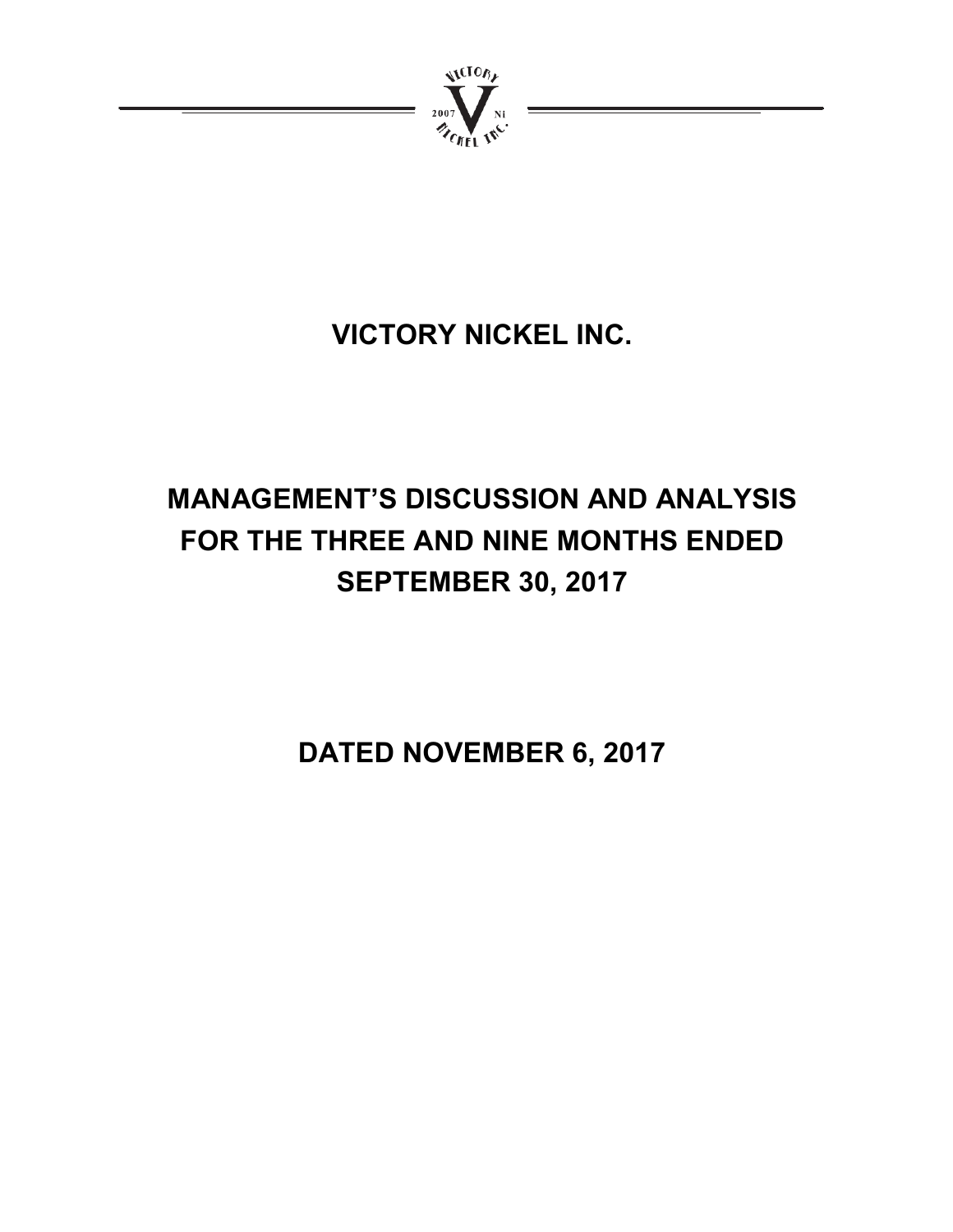### **VICTORY NICKEL INC. MANAGEMENT'S DISCUSSION AND ANALYSIS For The Three and Nine Months Ended September 30, 2017**

The following discussion of the results of operations, financial condition and cash flows of Victory Nickel Inc. ("Victory Nickel" or the "Company") prepared as of November 6, 2017 consolidates management's review of the factors that affected the Company's financial and operating performance for the three and nine months ended September 30, 2017, and factors reasonably expected to impact on future operations and results. This discussion is intended to supplement and complement the Company's unaudited condensed interim consolidated financial statements for the three and nine months ended September 30, 2017 (the "Unaudited Condensed Interim Consolidated Financial Statements") and the notes thereto, which were prepared in accordance with International Financial Reporting Standards ("IFRS").

Certain information and discussion included in this management's discussion and analysis ("MD&A") constitutes forwardlooking information. Readers are encouraged to refer to the cautionary notes contained in the section Forward-Looking Statements at the end of this MD&A.

Readers are also encouraged to consult the audited consolidated financial statements for the years ended December 31, 2016 and 2015 ("2016 Audited Financial Statements"). The Unaudited Condensed Interim Consolidated Financial Statements and the 2016 Audited Financial Statements are available at www.sedar.com and at the Company's website www.victorynickel.ca. All amounts disclosed are in United States dollars ("US\$" or "US dollars") unless otherwise stated as Canadian dollars ("CAD\$") or Australian dollars ("AU\$"). All tabular amounts are in thousands of US dollars.

Shares of the Company trade on the Canadian Securities Exchange ("CSE") under the symbol NI as of February 22, 2016. Prior to that date, shares of the Company traded on the Toronto Stock Exchange.

### **COMPANY OVERVIEW**

The Company was formed on February 1, 2007 as an exploration and development mineral resource company and was primarily engaged in the acquisition, exploration, evaluation and development of nickel projects and associated products in Canada. Victory Nickel owns 100% of four advanced sulphide nickel projects: the Minago, Lynn Lake (under option with Corazon Mining Ltd. ("Corazon"), an Australian public company (ASX: CZN)) and Mel projects in Manitoba, and the Lac Rocher project in Québec. Importantly, sulphide nickel deposits are capable of producing the high-grade, high-quality nickel products required for the production of the batteries used in rapidly-growing electric vehicle segment making nickel a so-called "Energy Metal" along with lithium and cobalt. Unlike sulphide deposits, low-grade nickel laterite ores are processed into a nickel-pig-iron product of 3%-10% nickel and 85%-90% iron as stainless steel feed which is not suitable for battery use. Therefore laterite deposits cannot compete for electric vehicle market share with sulphide nickel deposits. The Minago project is the Company's most advanced nickel project. A feasibility study on the Minago Project ("Minago FS") was completed and the results were announced in December 2009, the Environmental Impact Study ("EIS") was filed in May 2010 and receipt of the Environmental Act Licence ("EAL") was announced in August 2011. Subsequent improvements to the project were announced in June 2010 and July 2011. In April 2014, the Company announced the filing of an amendment to the EAL to relocate the permitted Minago tailings facilities such that it will not interfere with potential nickel resources and also reduce operating costs. Consultations with First Nations by the Government of Manitoba are ongoing. On completion, it is expected that the Government will issue the requested amendment to the existing EAL.

Victory Nickel is also a producer and supplier of premium Wisconsin frac sand from its frac sand plant (the "7P Plant") located near Seven Persons, Alberta, approximately 18 kilometres southwest of Medicine Hat, Alberta. High-quality Northern White frac sand is sourced from Wisconsin, USA, through the Company's wholly-owned subsidiary Victory Silica Ltd. ("VSL" or "Victory Silica"). Northern White occurs predominantly in the US Mid-West and generally exceeds American Petroleum Institute ("API") specifications for frac sand. For this reason, it is a highly-desirable and preferred frac sand. Frac sand is used as a proppant to enhance the recovery from oil and gas wells. The 7P Plant comprises a wet plant with a nominal capacity of approximately 120,000 tons per annum ("tpa") and a fully-operational dry plant with a nominal capacity of 500,000 tpa. The Company established itself as a frac sand producer by acquiring concentrated sand in Wisconsin, USA, washing it prior to shipping the concentrate to the Company's 7P Plant for processing into four main categories of finished frac sand products.

Crucial to the success of its frac sand operations is the Company's ability to build a solid customer base within an economic distance of its production facilities. The Company was able to establish itself as a preferred supplier in the areas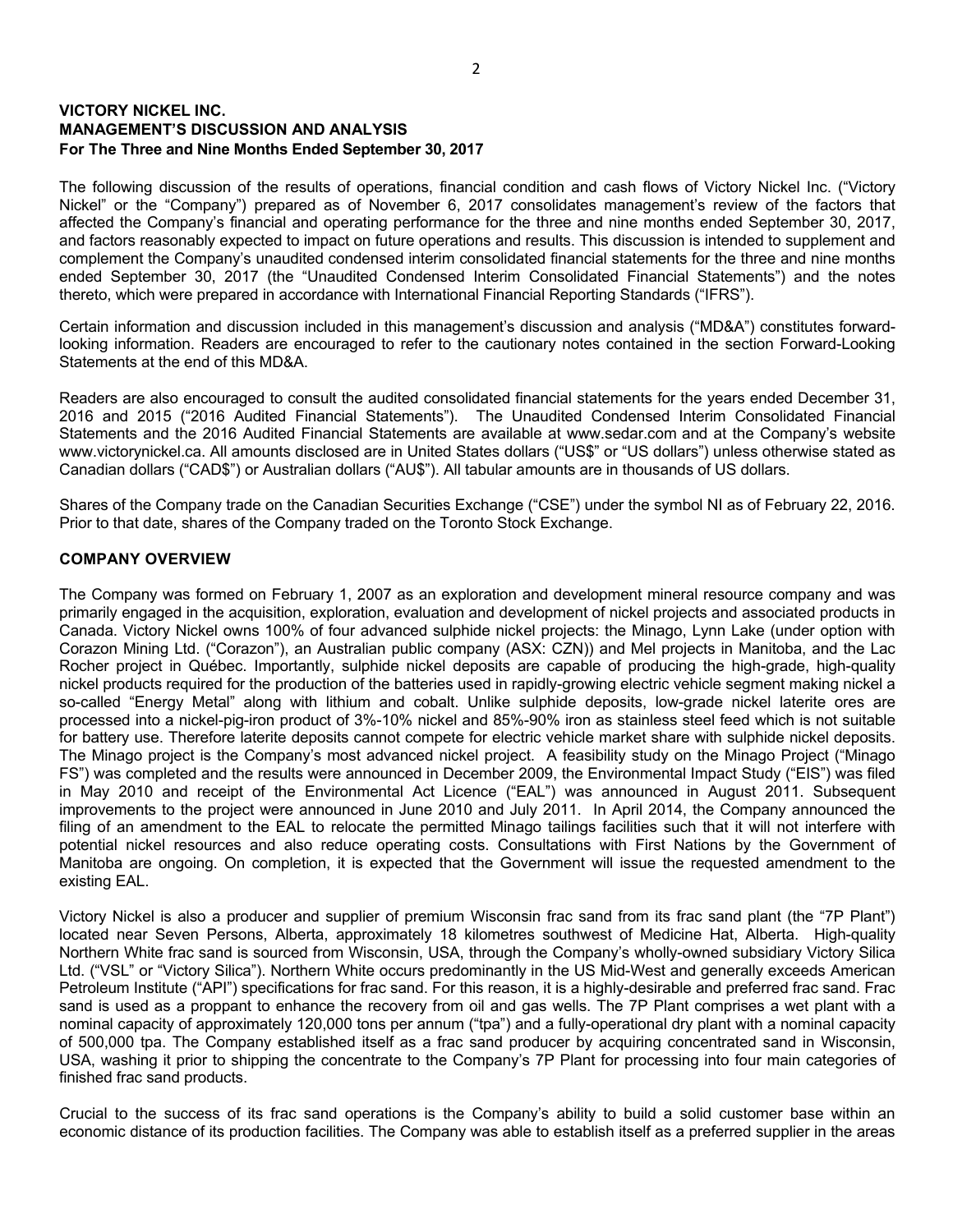around Medicine Hat, Alberta through spot-market sales and short-term contracts. The Company's 7P Plant is located in close proximity to oil and gas producing plays in Alberta, BC, Saskatchewan and North Dakota, allowing customers to purchase sand FOB the 7P Plant and use their own trucks to deliver to the wellhead or, alternatively, to have the Company deliver frac sand directly to the wellhead. A small portion of finished sand is delivered by rail.

The Company's decision to enter the frac sand business was initially based on the need to generate cash flow and the desire to highlight the value of the frac sand as a co-product at its Minago nickel project in Manitoba. Based on the Minago FS, approximately 11 million tonnes of frac sand exist within the Minago pit footprint. The pit footprint represents only a small portion of the Minago property. The frac sand is a significant contributor to the economics of the Minago project.

To ensure long-term supply of concentrated sand, the Company entered into an option to acquire a 100% interest in a frac sand land package totalling over 300 acres in south western Wisconsin, USA (the "Bear Coulee Property"). The option is valid for six months from receipt of permits with two equivalent extensions available under certain circumstances. Prior to production the Company will be required to pay \$40,000 per annum as an advance royalty on the initial 20,000 tons of sand production. Once the Bear Coulee Property is in production, the Company will be required to pay a royalty of \$2.00 per ton of frac sand sold from the property. The Bear Coulee frac sand property is located in Trempeleau County, Wisconsin. In February 2015, the Company announced that a resource estimate of approximately 11 million tons of sand has been completed by Summit Envirosolutions Inc. on the Bear Coulee Property and was incorporated into a National Instrument 43-101 technical report.

The Company's board of directors approved the construction of a wet plant in Wisconsin or Minnesota and has considered building a second 1,000,000 tpa dry plant in or near Winnipeg, Manitoba. Market conditions necessitate the deferral of any such construction until more certainty returns to the oil and gas sector.

Due to the sudden drop in the price of oil during late 2014, drilling activity by oil and gas exploration and production ("E&P") companies decreased significantly, and sustained relatively low oil and gas prices continued to negatively affect frac sand demand through 2016 and into 2017. The drop in sales required a temporary suspension in production in April 2015. The 7P Plant operates on an as-needed basis only (see Going Concern below). In March 2017, the Company announced that due to the current increasing market demand for frac sand, it has restarted the dry plant at its 7P Plant. In October 2017, the Company announced that it had completed the refurbishment of its frac sand wash plant at 7P Plant that is now operational, providing the ability to immediately wash and sell frac sand.

### **Going Concern**

The Unaudited Condensed Interim Consolidated Financial Statements have been prepared using Generally Accepted Accounting Principles ("GAAP") applicable to a going concern, which contemplates the realization of assets and settlement of liabilities in the normal course of business as they come due. As at September 30, 2017, the Company had a working capital deficiency of \$13,660,000, calculated as current assets less current liabilities, an increase of \$8,102,000 from a working capital deficiency of \$5,558,000 as at December 31, 2016. At September 30, 2017, the debts of \$13,445,000 were the largest factor in the Company's working capital deficiency, as the Company was in default on all secured and unsecured debt.

The Company's main assets are its nickel projects. Minago, the most advanced of its projects is permitted and ready for development. However, development costs are in excess of \$500,000,000 and given the current price of nickel, it is unlikely that financing for this project will be available in the near future.

On April 14, 2015, the Company announced that operations at the 7P Plant were temporarily suspended until the demand for frac sand improved; this temporary suspension was due to the dramatic decrease in energy pricing that began in 2014 and continued through the current year. Since March 2015, sales have been significantly below rates achieved during 2014 and continue well below the level required to generate positive cash flow. The 7P Plant was restarted in March 2017 and continues to operate on an as-needed basis in order to fulfil customer needs. 2017 has shown some improvement in the slowdown in drilling activity due to the severe drop in the price of oil, but sales have yet to recover to levels that would generate positive cash flow. In October 2017, the Company announced that it had completed the refurbishment of its frac sand wash plant at 7P Plant. With the wash plant now operational, the Company will able to recover approximately 21,000 tons of high-quality Northern White Wisconsin frac sand that was spilled as a natural outcome of dry sand processing and which comprises the highest margin portion of inventory.

The near-term outlook in the frac sand market remains unclear. The US dollar continues to impact demand for high-quality Wisconsin sand in Canada as the price for domestic sand has dropped and service companies appear satisfied with using lower-quality domestic sand, because of the price differential. As the Company's inventory is Wisconsin frac sand, this will

 $=\sum_{\substack{m=1\\ \text{odd }n}}^{\infty}$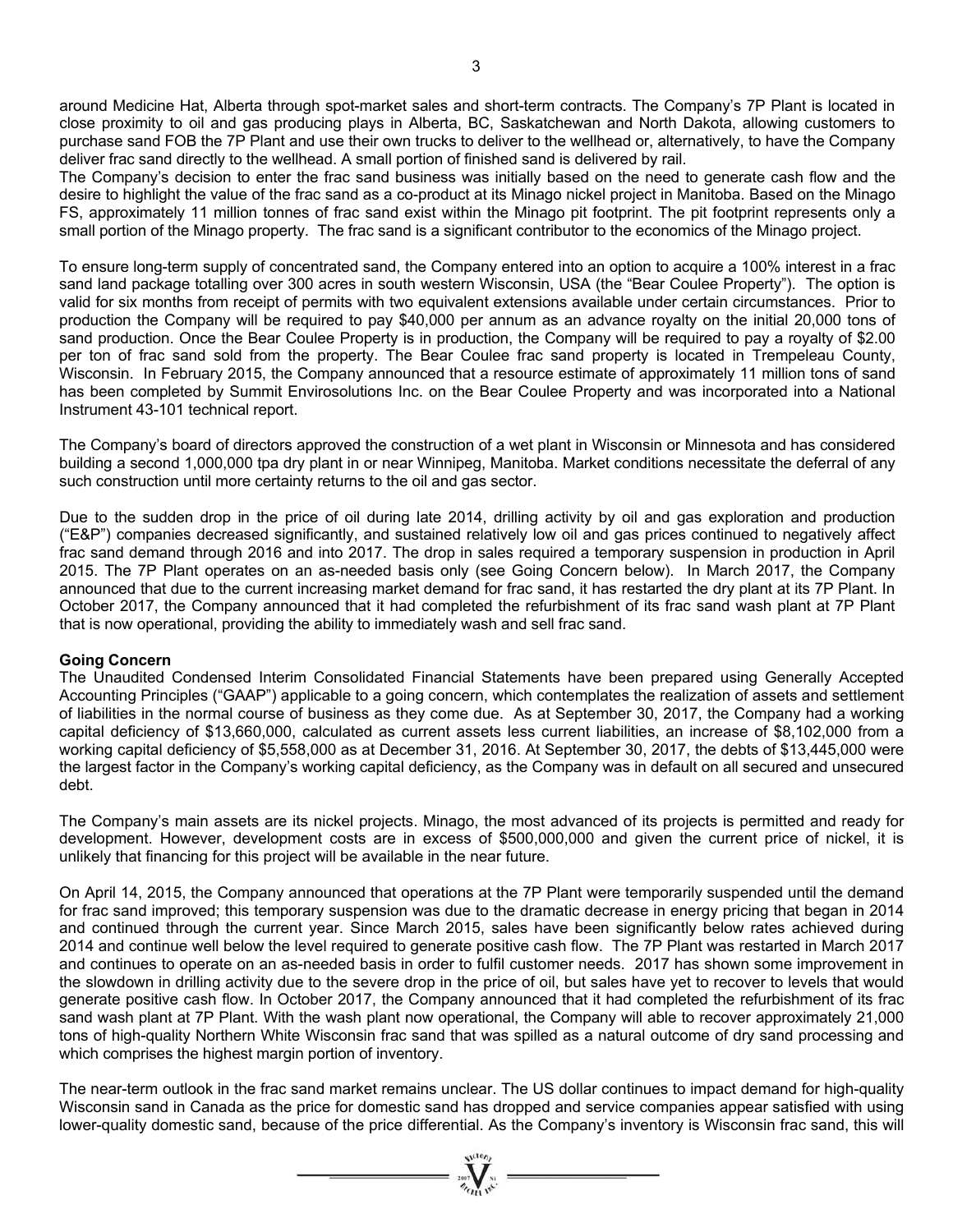continue to stress the Company's liquidity until such time as the market demand recovers and operations can resume on a consistent basis.

Cash flows from frac sand sales were not sufficient to cover operating costs and the Company was not able to make a portion of the interest payments due during 2016 and the nine months ended September 30, 2017.

On March 3, 2016 the Company announced that it had completed the restructuring of the SPA Amended Loan (as defined and outlined in Note 11 to the Unaudited Condensed Interim Consolidated Financial Statements), which included terms of a debt restructuring package (the "Debt Restructuring Agreement") for the holders of the promissory convertible notes (the "Promissory Convertible Notes") and the Company's trade creditors. The SPA Amended Loan was increased to \$5,500,000 and the maturity date extended by 30 months to January 31, 2018 (the "Senior Secured Debt"). The Senior Secured Debt is in default, but the lender of the Senior Secured Debt (the "Secured Lender") has provided a forbearance agreement.

Pursuant to the terms of the Senior Secured Debt, the Company is prevented from making payments under outstanding unsecured debt until the Senior Secured Debt is repaid. Only a portion of the interest due under the Senior Secured Debt was paid in the first quarter of 2017. The Secured Lender provided a forbearance agreement for the balance of the accrued interest and made short term advances to cover non-discretionary costs, such as equipment lease payments. All advances were included in trade payables and were paid during 2016. Barring a significant improvement in the sales of frac sand, the Company is unlikely to be able to repay the Senior Secured Debt in full when it matures in January 2018. The Company's ability to make the required interest payments in 2017 is also in doubt and dependent upon frac sand sales. To date, the Company's Secured Lender has communicated its commitment to ensuring the protection of the Company's core assets, including the advances noted above and the forbearance agreement. Should the support of the Secured Lender change, the going concern assumption would be in doubt.

All of the Promissory Convertible Note holders participated in the Debt Restructuring Agreement, except for one holder of a \$3,000,000 Promissory Convertible Note (the "Outstanding Note"). On March 27, 2016, the Company announced that it had received notice that the holder of the Outstanding Note had filed a statement of claim concerning non-payment of principal and interest. The Company has reviewed the statement of claim with legal counsel to assess its impact on the Company and has concluded that there is no significant impact on the status of the Company's debt. The Outstanding Note matured in July 2016 and the Company has been unable to repay the amounts owing and interest payments due, which has resulted in the Company defaulting on the note.

On March 7, 2016, March 31, 2016 and June 7, 2016, the Company announced that it had completed private placements with certain of its unsecured lenders, trade creditors and management in settlement of the Promissory Convertible Notes and debt owed, as per the terms of the Debt Restructuring Agreement, as described in Note 11 of the Unaudited Condensed Interim Consolidated Financial Statements. The Company has not paid interest payments due on its New Promissory Convertible Notes as described below, which has resulted in the Company defaulting on its New Promissory Convertible Notes.

The ability of the Company to continue as a going concern is heavily dependent on the continued support of its lenders and the frac sand market improving, both in demand and in price, and the Company's ability to resume operations at its 7P Plant. In addition to the liquidity and solvency uncertainties described above, the ability to resume full operations at the 7P Plant will require additional financing. In order to resume purchasing and shipping supplies of frac sand and full operations at the 7P Plant, the Company will require additional working capital. As noted, the Company's Secured Lender has been supportive to date. However, there are no assurances that the Company will be able to obtain the working capital to resume operations at the level sufficient to generate cash flows to repay its outstanding obligations.

The Company has cut non-essential costs in an effort to reduce operating losses and has deferred payments wherever possible. During 2016 and 2017, the Company, with the agreement of its Secured Lender, sold non-core assets, including marketable securities and its interest in a general partnership agreement (the "Partnership"), to provide operating funds. However, without an injection of capital and/or until the demand for frac sand returns to pre-2015 levels, the Company will not be able to meet its outstanding obligations or any new obligations as they become due. The defaults on the Company's existing obligations add to the challenge of obtaining additional capital.

There can be no assurance that the Company will be able to restructure its debt further and/or recapitalize, and there is no certainty as to what further steps, if any, the secured and unsecured lenders may take. The date, the Secured Lender has been supportive and has provided limited working capital needed to protect the Company's core assets, and management

 $=\prod_{\substack{\text{20000}\text{N}\\\text{20000}}}\prod_{\substack{\text{N}\\\text{N}\\\text{N}\\\text{N}}}=\blacksquare$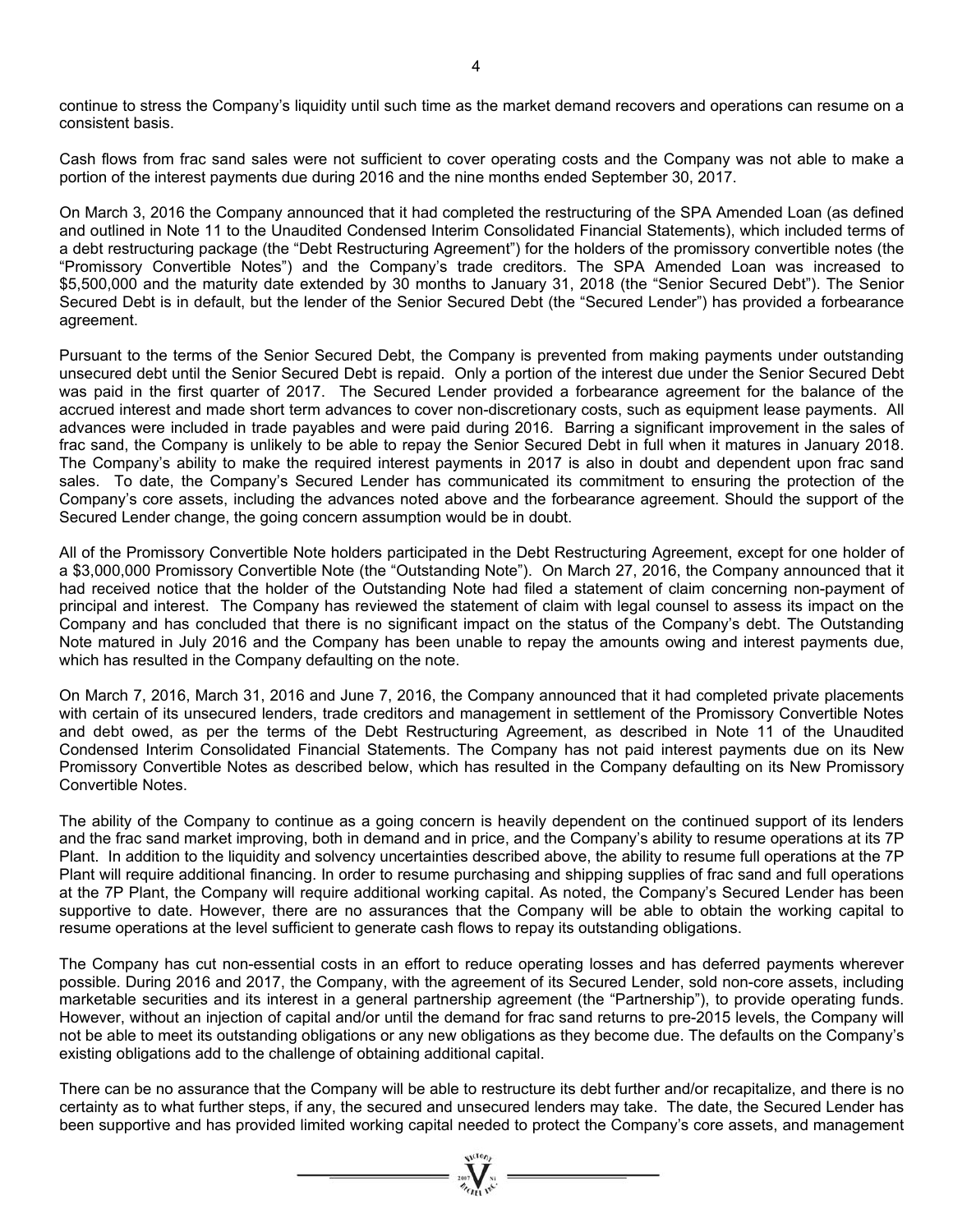and the board of directors have reduced and/or deferred salaries and director fees until business recovers, but there is no certainty that this will continue.

In addition to the above liquidity issues, the Company is subject to the risks and challenges experienced by other companies at a comparable stage. These risks include, but are not limited to, continuing losses, a continued prolonged slowdown in the frac sand market which would limit the Company's ability to generate cash flow from the 7P Plant, dependence on key individuals and the ability to secure adequate financing or to complete corporate transactions to meet the minimum capital required to successfully fund its projects and operating expenses.

None of the Company's mining projects have commenced commercial production and, accordingly, the Company is dependent upon debt or equity financings, the optioning and/or sale of resource or resource-related assets or interests, exploration results which have the potential for the discovery of economically-recoverable reserves and resources, and/or the ability to generate sufficient cash flow from its other operating activities for its funding. Development of the Company's current nickel mining projects to the production stage will require significant financing. Given the current economic climate, including the low nickel price, and the Company's existing liquidity challenges, the ability to raise sufficient funds will be difficult.

Should the Company not be able to overcome the risks described in this section, the carrying value of the Company's assets would be subject to material adjustment and, in addition, other adjustments may be necessary to the Unaudited Condensed Interim Consolidated Financial Statements should such adverse events impair the Company's ability to continue as a going concern as contemplated under GAAP. There is no certainty that the Company will be able to generate sufficient cash to fund its activities including debt servicing, project expenditures and corporate costs. These conditions indicate the existence of a material uncertainty that may cast significant doubt about the Company's ability to continue as a going concern. Failure to continue as a going concern would require that the Company's assets and liabilities be restated on a liquidation basis, which would differ significantly from the going concern basis.

### **OUTLOOK**

Victory Nickel is a unique minerals company. Unique in that it has one of Canada's largest undeveloped permitted sulphide nickel resources at its Minago project in Manitoba. Unique in that all of the resources at its three nickel projects are sulphide nickel giving it one of the largest sulphide nickel inventories in Canada. Unique in that at Minago frac sand is a significant co-product of nickel production. And unique in that both of its major resources – nickel and frac sand – play crucial roles in the energy market.

While frac sand has for decades been known as a key component in improving overall economics in the oil and gas industry, nickel's presence as an Energy Metal is just now coming to prominence with the acceleration of worldwide demand for electric vehicles.

According to Bloomberg, demand for nickel is forecast to increase dramatically through 2030 (see graph below), driven in large part by rising sales of electric vehicles and the fact that electric vehicle batteries typically contain more nickel than they do lithium, the price of which has more than doubled in the past 18 months.



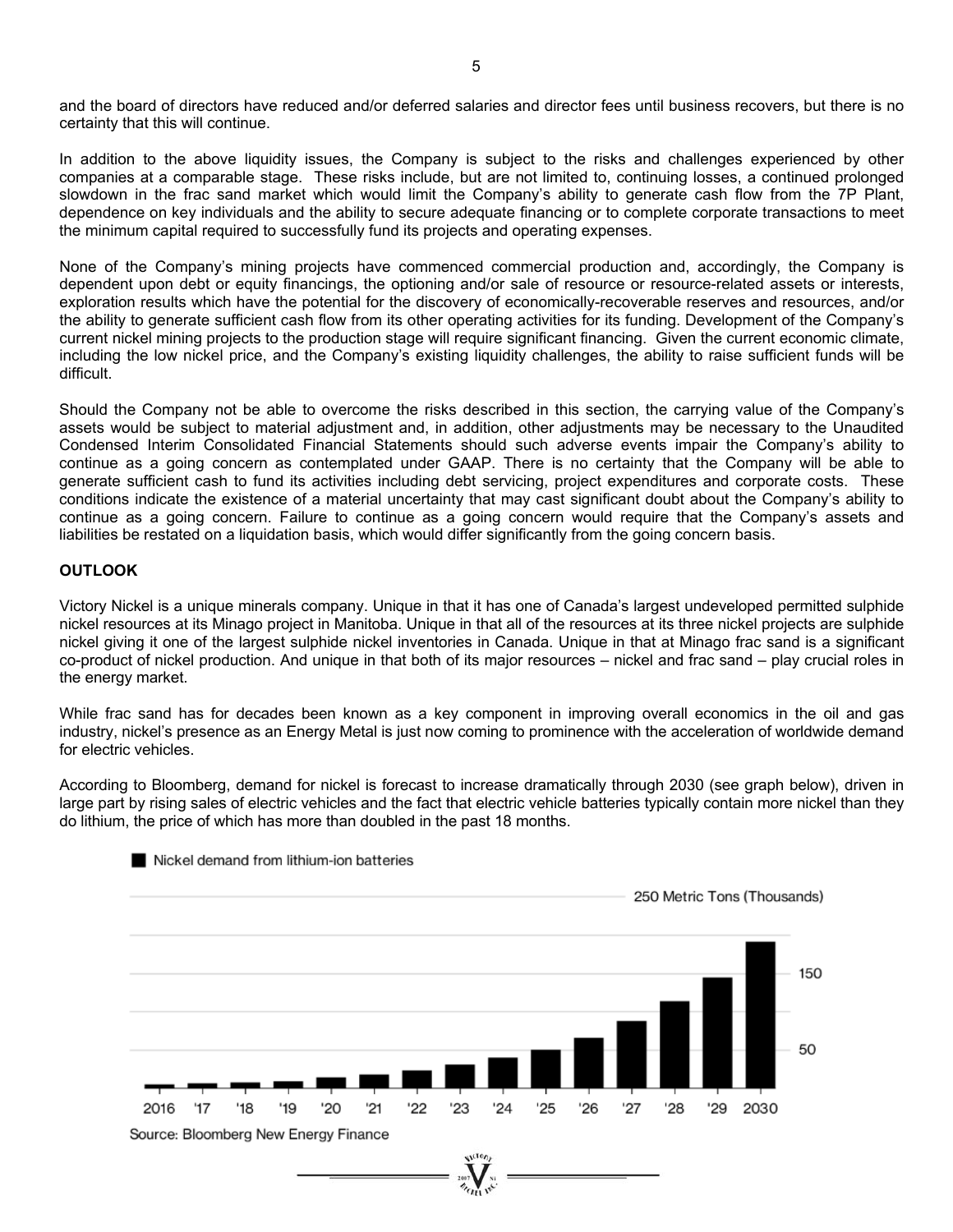UBS concurs, estimating that in a world using only electric vehicles, the increase in sulphide nickel demand relative to today's global market would be 118%. UBS goes on to point out that as electric vehicle technology continues to improve, so too will demand for high grade nickel. Today's nickel-manganese-cobalt ("NMC") cathodes used in electric vehicles use a 1:1:1 ratio between nickel, manganese and cobalt. By 2021 this materials mix is expected to be optimized at 8:1:1.

In its report "*Nickel – A Class of its Own*" published on November 7, 2017, Canaccord Genuity agrees, forecasting that in the 2020s battery demand for nickel will rise ~6.5x times and comprise ~14% of nickel demand in 2025.



In addition, both Canaccord and UBS concur that due to the quality requirements of battery producers the winners in this new demand environment will be sulphide nickel producers such as Victory Nickel's projects which, unlike laterite deposits, are able to compete for electric vehicle market share.

And nickel buyers are starting to take notice (see graphs below).



With one of the largest in-situ sulphide nickel resources in Canada, situated in two of the world's top ten most favourable mining jurisdictions – Manitoba and Quebec – Victory Nickel is well positioned to take advantage of this significant market shift.

The Minago FS was based on an open pit mining project with a nickel reserve of approximately 30 million tonnes to be mined over about eight years. Beneath the proposed pit exists another potential 30 million tonnes for potential future mining. Immediately to the north of the pit, the Company has identified an additional potential 30 million tonnes. The Minago project was permitted in 2011 and is shovel-ready. With the frac sand co-product credit, the C1 cost to produce a pound of nickel, is projected to be \$2.20 per pound. As at December 31, 2016, the long-term forecasted price by a third party was \$7.40 per pound of nickel. Using this price at an exchange rate of US\$0.731:CAD\$1.00 and other forecasted metal prices at December 31, 2016, the Internal Rate of Return ("IRR") of the Minago project based on the Minago FS was 19.03%. As at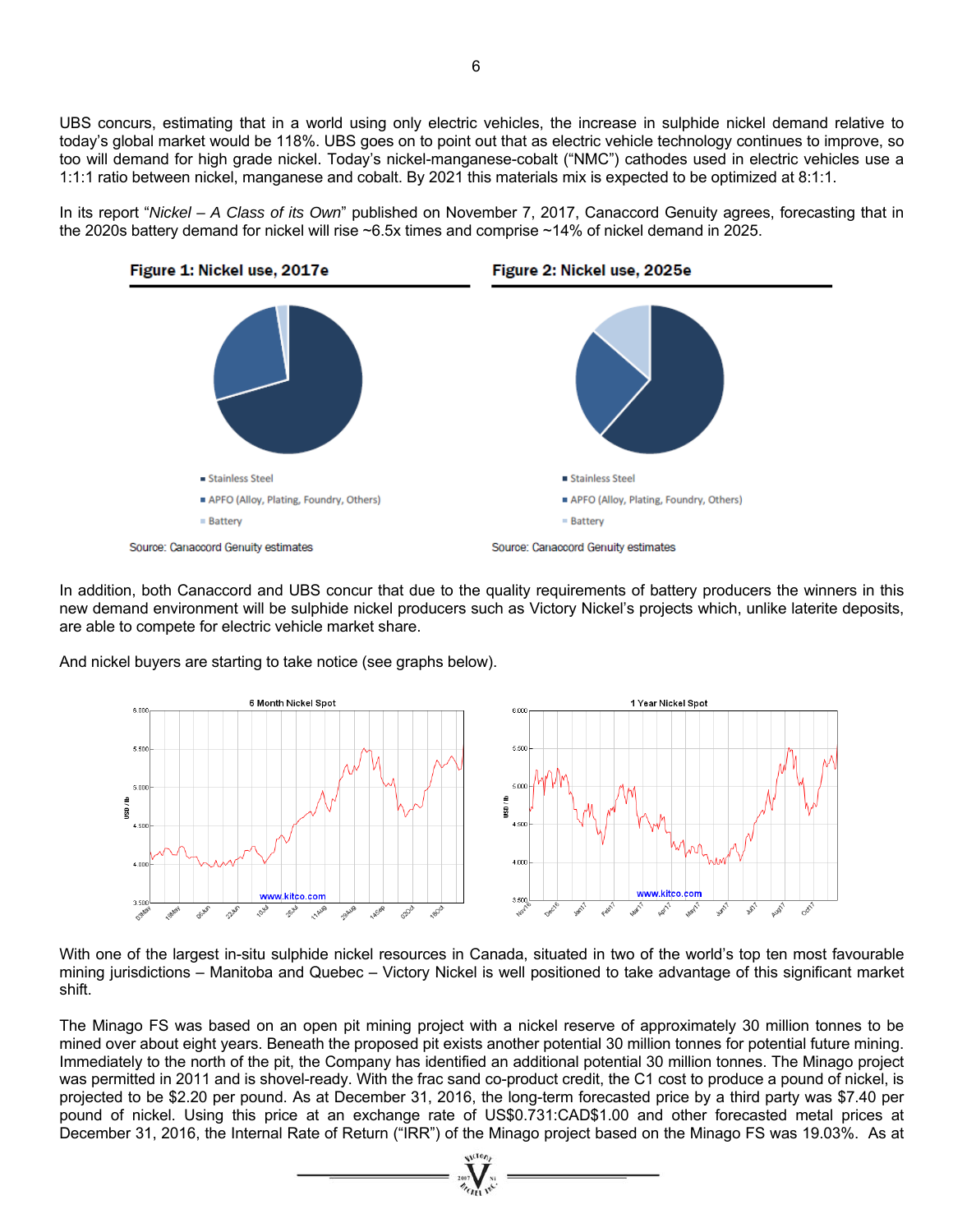the date of this MD&A, the IRR is 10.82% (with no adjustments made to the frac sand market), based on current metal prices and the exchange rate, with the price per pound of nickel at \$5.80. The IRR reflected in the Minago FS is 22.4% and the breakeven price of nickel is \$3.80 per pound.

Frac sand contributes approximately \$2.90 per pound of nickel based on the Minago FS, and therefore is a substantial contributor to the overall economics as projected in the Minago FS. Persistent weakness in worldwide nickel pricing in the early part of the decade, the resulting contraction in capital markets for nickel project financing, an estimated \$500 million capital cost to build a nickel mine at Minago and a robust market for frac sand led the Company to evaluate alternatives to generate cash flow and also to prove the value of the frac sand co-product at Minago.

### *Frac Sand*

In 2012, the Company announced its intention to enter the frac sand business with a plan that was certainly considered very aggressive and a vision at best. That vision became a reality in 2014 when the Company completed construction and commissioning of its 7P Plant in Alberta.

Choosing to enter the frac sand business was not without reason. The strong market fundamentals for frac sand suggested continuing growth of the industry, and new public information combined with strong peer group valuations indicated the potential for near-term cash flow. With an entry fee of approximately \$6,000,000 to build a frac sand processing facility, the risk was considered acceptable based on projected cash flows. Soon after commissioning, toward the end of 2014, the bottom fell out of the oil industry and the price of oil crashed from in excess of \$100.00 per barrel to below \$30.00 per barrel of oil. Except for a few short signs of recovery, the price of oil remained around the \$40.00 to \$50.00 level since that time until recently when it broke the \$50.00 price level and has maintained a price in the mid-\$50.00 range until today when the Brent Crude price increased to close to \$64.00. Whether this is an indication of bottoming out with a gradual recovery is uncertain. The price decrease is similar for natural gas.

As a result of the oil and gas price drop, drill rig utilization decreased substantially. In direct response to the declining utilization, E&P companies reduced, cancelled or deferred capital programs. All of this led to an unprecedented decline in the pricing of drilling and well completions, putting downward pressure on the price of frac sand. With the oil price increasing steadily, increased fracking activity and a resulting increase in the price of frac sand is not an unreasonable expectation.

During this period, E&P companies looked for ways to improve their economics by reducing costs and enhancing recoveries. Measures include lengthening of both lateral and horizontal drilling, increasing the number of stages per foot and using more sand per stage. These changes have led to an increase in frac sand intensity – using more sand per well – a trend that bodes well for frac sand consumption.

According to Credit Suisse, up to 2,000 pounds of sand per lateral foot is now being used in well completions. On average, each well completed in the US in 2017 requires nearly 4,200 tons of frac sand. The demand for US proppant is projected to rebound to 73 million tons in 2017, 30% higher than 2014 peak consumption of 56 million tons and a 115% increase over the 34 million tons consumed in 2016, according to Credit Suisse.

Not surprisingly, increased consumption, combined with a rising North American rig count – up 35% since January 2017, has had a positive impact on frac sand pricing.

The frac sand pricing index prepared by New York based investment bank Cowen and Company was flat in the second quarter of 2017. This trend continued through July, however overall frac sand pricing has increased by 4% in September, by 9% since the start of 2017 and by 16% since the low of November 2016.

For Victory Nickel, frac sand activity picked up considerably during the second and third quarter of 2017 with increased customer requests for quotes suggesting potential for improved sales during the balance of the year. Frac sand sales and pricing have shown improvement in 2017, however demand has been for the coarser fractions. As a result the Company has drawn down its inventory of coarser frac sand and is in the process of replenishing this inventory at the 7P Plant to ensure its ability to serve customers. To accomplish this, the Company completed the refurbishment of its existing wash plant at the 7P Plant. When the 7P Plant was acquired by the Company in 2012, the facilities included a wash plant and a dry plant. Since the acquisition, the Company had processed only washed sand concentrate purchased from Wisconsin through its dry plant and had never operated its wash plant. With the wash plant now operational, the Company will able to recover approximately 20,000 tons of high-quality Northern White Wisconsin frac sand that was spilled as a natural outcome of dry sand processing and which comprises the highest margin portion of inventory.

 $\sum_{i=1}^{N} \sum_{i=1}^{N}$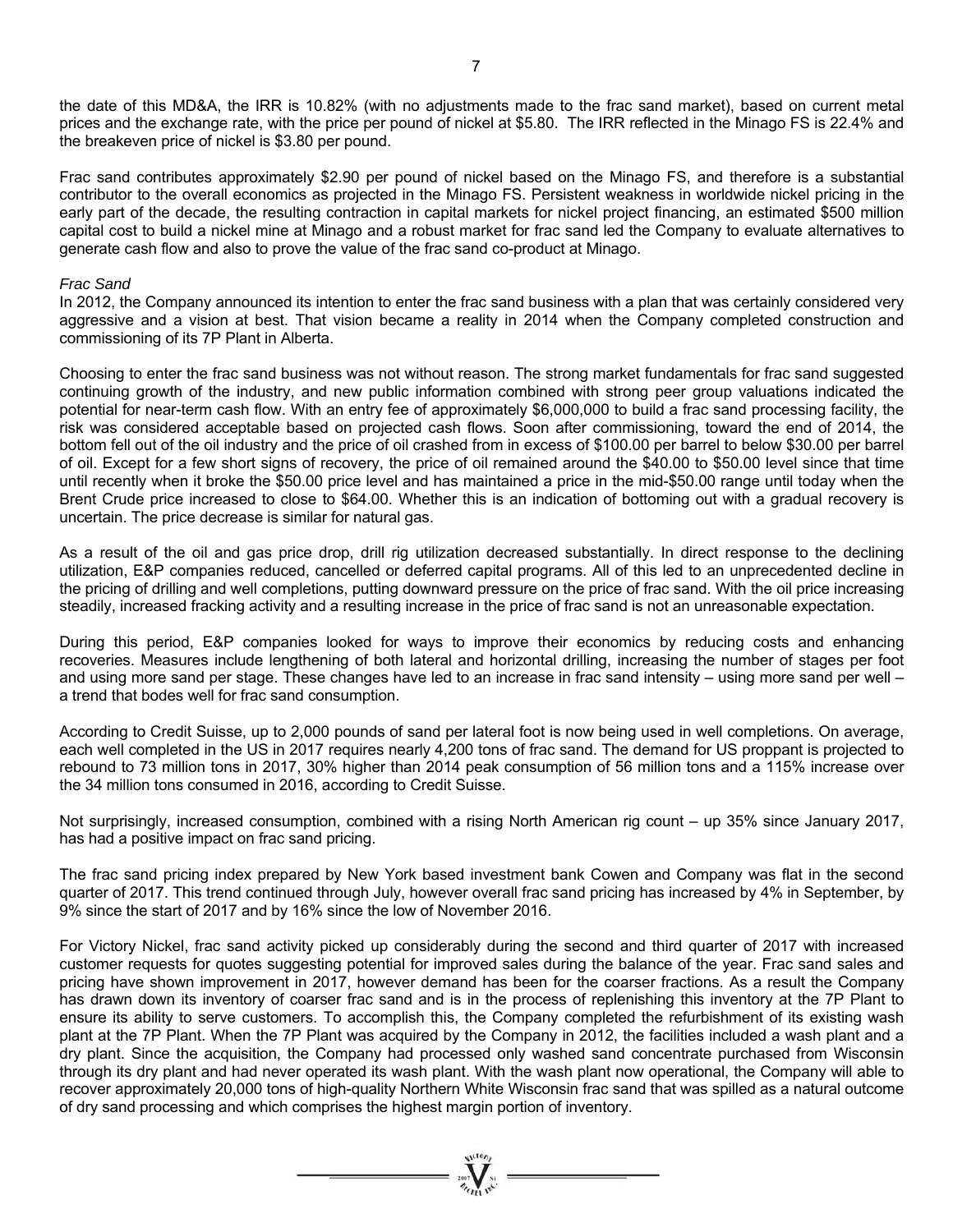The softness in the frac sand market over the past several years led to declining valuations of frac sand assets throughout North America. Over the course of 2016 and throughout 2017, management has been evaluating opportunities to build its presence in the frac sand business by acquiring undervalued North American frac sand production assets that offer immediate potential to expand sales and open new market opportunities, while at the same time being complementary to the Company's existing production activities. Management has identified three potential acquisition targets since November of 2016 and is now in discussions for financing to acquire one of these facilities. This acquisition would add another 1,000,000 tons of production capacity. Discussions pertaining to the acquisition and financing of such assets is slow but ongoing and the Company will provide details at the appropriate time.

As discussed above, management is developing plans to implement strategies to take full advantage of a resurgent frac sand market. In addition, we remain confident that sulphide nickel demand will improve, such that not only the Minago nickel project can be developed, but that the Company's other nickel projects, Mel, Lac Rocher and Lynn Lake, can be advanced as potential producers.

The Company plans to participate in the turnaround in not only the oil and gas industry, but also the nickel industry and we thank our shareholders, lenders and suppliers for their continued patience and support.

### **RESULTS OF OPERATIONS**

|                                               |                  | <b>Exploration and</b> |                  | September 30, |             |
|-----------------------------------------------|------------------|------------------------|------------------|---------------|-------------|
| Three Months Ended September 30, 2017         | Corporate        | Development            | <b>Frac Sand</b> | <b>Total</b>  | 2016        |
| <b>Sales</b>                                  | \$<br>۰.         | \$<br>$\sim$           | 428<br>\$        | \$<br>428     | \$          |
| Cost of goods sold                            |                  |                        | (544)            | (544)         |             |
| Gross margin                                  |                  | ٠                      | (116)            | (116)         |             |
| <b>Operating expenses</b>                     |                  |                        |                  |               |             |
| General and administrative                    | (37)             | (1)                    | (82)             | (120)         | (212)       |
| Share-based payments                          | (48)             |                        |                  | (48)          |             |
| Amortization of property, plant and equipment |                  | (1)                    | (145)            | (146)         | (152)       |
| <b>Operating loss</b>                         | (85)             | (2)                    | (343)            | (430)         | (364)       |
| Finance income                                | 26               |                        | ۰                | 26            | 161         |
| Finance costs                                 | (474)            |                        |                  | (474)         | (721)       |
| <b>Net finance costs</b>                      | (448)            |                        |                  | (448)         | (560)       |
| Loss before income taxes                      | (533)            | (2)                    | (343)            | (878)         | (924)       |
| Income tax recovery                           | 301              |                        |                  | 301           |             |
| Net loss for the period                       | \$<br>$(232)$ \$ | (2)                    | \$<br>$(343)$ \$ | (577)         | \$<br>(924) |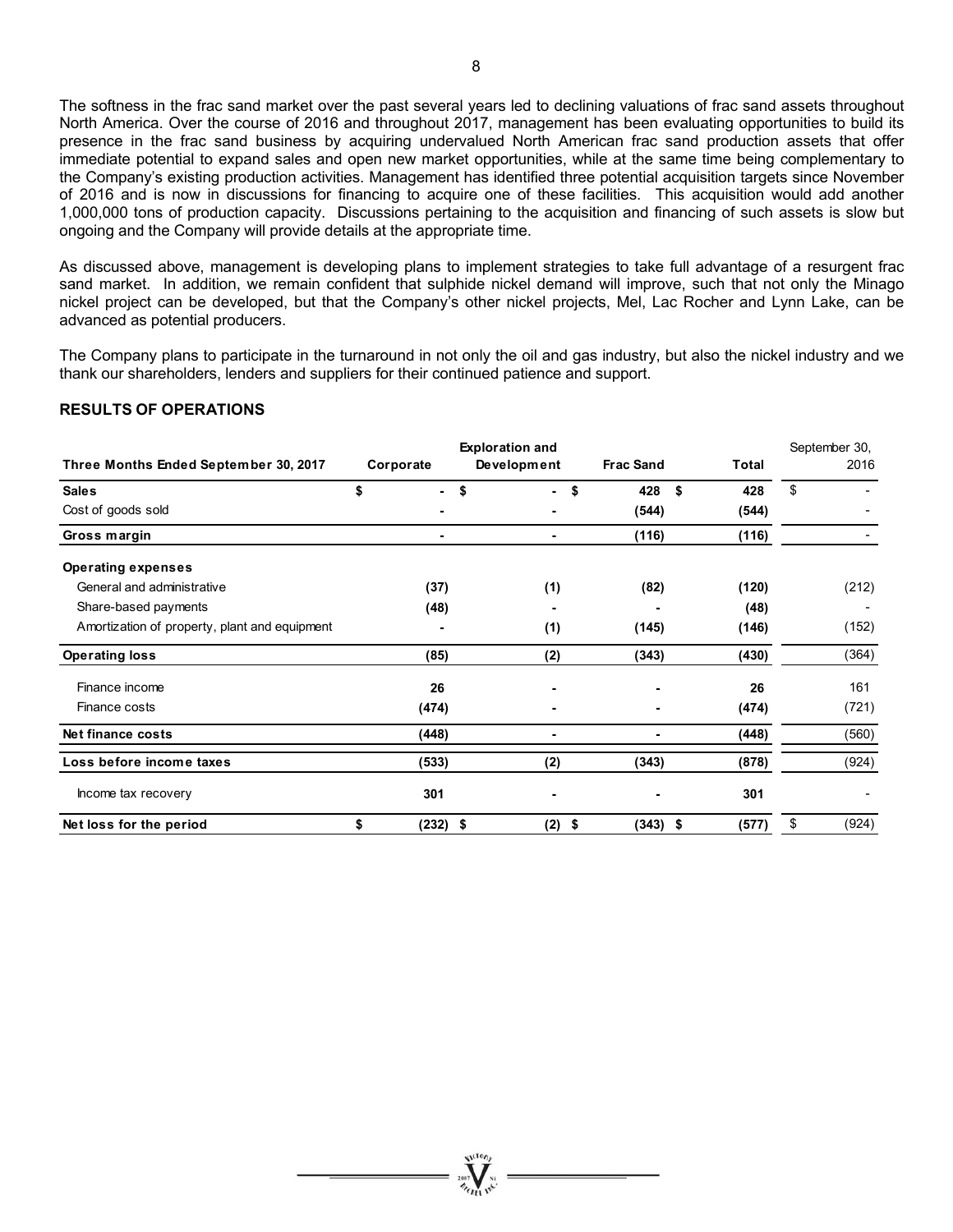|                                               |                    | <b>Exploration and</b> |                  | September 30,  |             |
|-----------------------------------------------|--------------------|------------------------|------------------|----------------|-------------|
| Nine Months Ended September 30, 2017          | Corporate          | Development            | <b>Frac Sand</b> | <b>Total</b>   | 2016        |
| <b>Sales</b>                                  | \$<br>۰.           | \$<br>$\sim$           | 723<br>\$        | \$<br>723      | \$<br>69    |
| Cost of goods sold                            |                    |                        | (989)            | (989)          | 27          |
| Gross margin                                  |                    |                        | (266)            | (266)          | 96          |
| <b>Operating expenses</b>                     |                    |                        |                  |                |             |
| General and administrative                    | (290)              | (17)                   | (151)            | (458)          | (790)       |
| Share-based payments                          | (380)              |                        |                  | (380)          |             |
| Amortization of property, plant and equipment | (1)                | (2)                    | (423)            | (426)          | (464)       |
| <b>Operating loss</b>                         | (671)              | (19)                   | (840)            | (1,530)        | (1, 158)    |
| Finance income                                | 53                 |                        |                  | 53             | 4,399       |
| Finance costs                                 | (1,529)            |                        |                  | (1,529)        | (1, 157)    |
| Net finance (costs) income                    | (1, 476)           |                        |                  | (1, 476)       | 3,242       |
| (Loss) Income before income taxes             | (2, 147)           | (19)                   | (840)            | (3,006)        | 2,084       |
| Income tax recovery (expense)                 | 867                |                        |                  | 867            | (3,064)     |
| Net loss for the period                       | \$<br>$(1,280)$ \$ | (19)                   | \$<br>(840)      | \$<br>(2, 139) | \$<br>(980) |

### **Overall**

For the three and nine months ended September 30, 2017, the Company had a net loss of \$577,000 and \$2,139,000, respectively (September 30, 2016 – \$924,000 and \$980,000). The following narrative discusses the relevant operations of the Frac Sand and Exploration and Development segments first, and then addresses the corporate segment.

### **Frac Sand Segment**

Due to the decline in the price of oil beginning in 2014, demand for frac sand in the Company's target markets was under pressure throughout 2016 and into 2017. The Company holds inventory in excess of 33,000 tons as at September 30, 2017. The inventory is valued at the lower of cost or net realizable value, and is being sold as the market recovers.

### *Revenues*

The Company recognized revenue on frac sand sales during the three and nine months ended September 30, 2017 aggregating \$428,000 and \$723,000, on the sale of 5,057 tons and 8,575 tons of various grades of frac sand, respectively (September 30, 2016 – \$nil and \$69,000, on the sale of zero tons and 875 tons). Revenue includes periodic freight for sales delivered to customers. While sales and pricing are showing signs of improvement, the market has not improved sufficiently in the Company's target areas where it can generate positive cash flow.

### *Cost of goods sold*

The cost of goods sold includes the cost of concentrated sand purchased in Wisconsin, the cost of delivery to the 7P Plant including handling and trans-loading costs and the operating cost to dry and screen the concentrated sand into four main dry products. These costs are capitalized as a component of inventory on a normalized basis and are charged to cost of goods sold when title to the product passes to the customer. Cost of goods sold also includes any write-down of inventory values to the lower of cost or net realizable value.

The cost of goods sold during the three and nine months ended September 30, 2017 was \$544,000 and \$989,000, respectively (September 30, 2016 – cost of goods sold was positive at \$nil and \$27,000). During the nine months ended September 30, 2017, the Company sold most of its 20/40 grade in finished goods inventory requiring the start-up of the 7P Plant to replenish this particular grade of sand, in anticipation of a continued improvement in sales. During 2016, cost of goods sold was positive as a result of an adjustment for prior period reduction of costs. The 7P Plant continues to operate on an as needed basis, resulting in higher operating costs per ton of product produced than what is expected on a continuous operating basis. The Company has reduced manpower to a skeleton crew sufficient to start production as demand returns on a consistent basis.

Costs per ton are per dry ton, unless otherwise stated.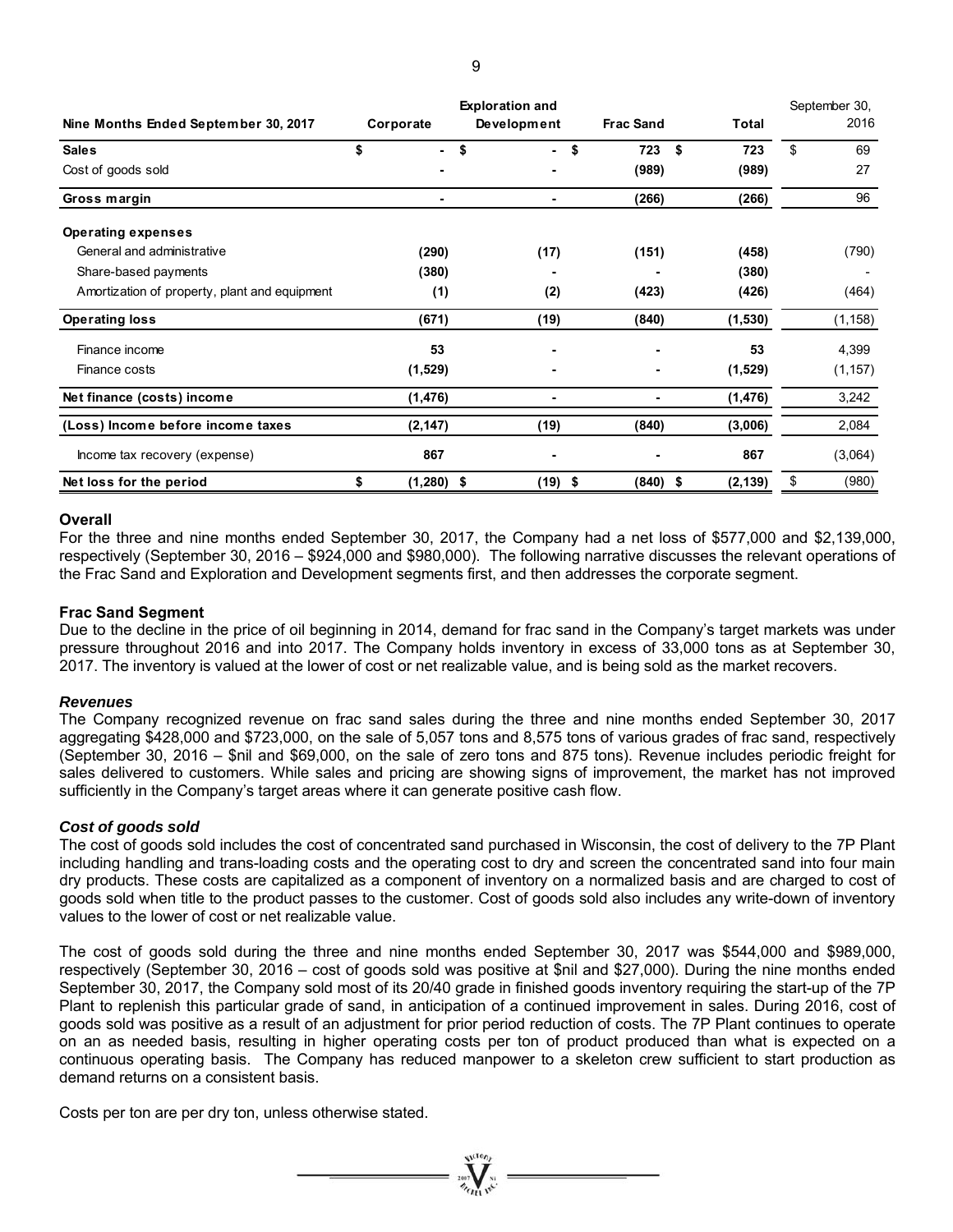Concentrated wet sand is purchased through long-term supply agreements with third parties at specified prices per ton. No sand was purchased during the three months ended September 30, 2017 and 2016. For the nine months ended September 30, 2017, the cost of washed concentrated sand delivered to rail and included as a component of inventory was \$31.86 per ton (September 30, 2016 - \$31.86 per ton). Transportation costs including freight charges and fuel surcharges when transporting sand from Wisconsin to the 7P Plant, transload costs at the source and at the 7P Plant, as well as railcar lease payments were \$64.73 per ton for the nine months ended September 30, 2017 (September 30, 2016 - \$56.61 per ton). Other elements of cost of goods sold were \$27.09 per ton during the nine months ended September 30, 2017 and were primarily operating expenditures at the plant and mobile equipment lease payments (September 30, 2017 – \$33.54 per ton). This adds to a finished goods inventory cost of \$123.68 per ton at September 30, 2017 (September 30, 2016 - \$127.36 per ton). Finished goods inventory was written-down to a net realizable value of \$75.48 per ton to reflect market conditions at December 31, 2016. Finished goods inventory does not include freight for sales sold delivered to the customer.

The Company suspended deliveries of concentrated sand in the first quarter of 2015 and will resume deliveries once demand is sufficient to utilize existing inventories at the 7P Plant.

### *Gross margin*

The 7P Plant generated a negative gross margin of \$116,000 and \$266,000 for the three and nine months ended September 30, 2017, respectively (September 30, 2016 – gross margin of \$nil and \$96,000). The gross margin was affected by a combination of price reductions and cost increases due to the low production level during the respective years. The 7P Plant continues to operate on an as-needed basis, resulting in higher operating costs per ton of product produced than what is expected on a continuous operating basis, while finished goods inventory is written-down to the lower of cost of net realizable value.

### *General and administrative and other costs*

General and administrative ("G&A") costs for the frac segment amounted to \$82,000 and \$151,000 for the three and nine months ended September 30, 2017, respectively (September 30, 2016 - \$nil and \$58,000). These costs include Victory Silica administration, marketing and logistics management. The Company reduced manpower to a skeleton crew and overhead sufficient to operate the 7P Plant as demand requires.

Amortization of property, plant and equipment of \$145,000 and \$423,000 was recorded for the three and nine months ended September 30, 2017, respectively (September 30, 2016 - \$152,000 and \$459,000), for items in use at the 7P Plant including owned and leased equipment.

### *Net loss*

All of the above items combined to produce a net loss for the frac sand segment of \$343,000 and \$840,000 for the three and nine months ended September 30, 2017, respectively (September 30, 2016 – \$151,000 and \$421,000).

### **Exploration and Development Segment**

During the three and nine months ended September 30, 2017, the Company incurred \$2,000 and \$19,000, respectively (September 30, 2016 - \$nil and \$25,000), primarily in land holding costs.

### **Corporate Segment**

The corporate component of net loss for the three and nine months ended September 30, 2017 was \$232,000 and \$1,280,000, respectively (September 30, 2016 – \$773,000 and \$534,000), including operating expenses of \$85,000 and \$671,000, respectively (September 30, 2016 – \$213,000 and \$429,000), net finance costs of \$448,000 and \$1,476,000, respectively (September 30, 2017 – net finance loss of \$560,000 and net finance income of \$3,242,000) and an income tax recovery of \$301,000 and \$867,000, respectively (September 30, 2016 – income tax expense of \$nil and \$3,064,000).

G&A expenses were \$37,000 and \$290,000 during the three and nine months ended September 30, 2017, respectively, as the Company has reduced its overhead due to the slowdown in the market for frac sands, as compared with \$212,000 and \$709,000 in the prior year comparable periods. These costs include statutory costs incurred as a public company, general investor relations expenses, consulting, travel, health benefits, salaries and director costs. Costs during 2016 were already reduced from the prior year, to reflect the market drop at that time.

### *Net finance income (costs)*

The Company considers financing activities, other than those related to equipment leased in the frac sand segment, to be part of the Corporate segment.

 $\sum_{n=1}^{\infty} \sum_{n=1}^{\infty}$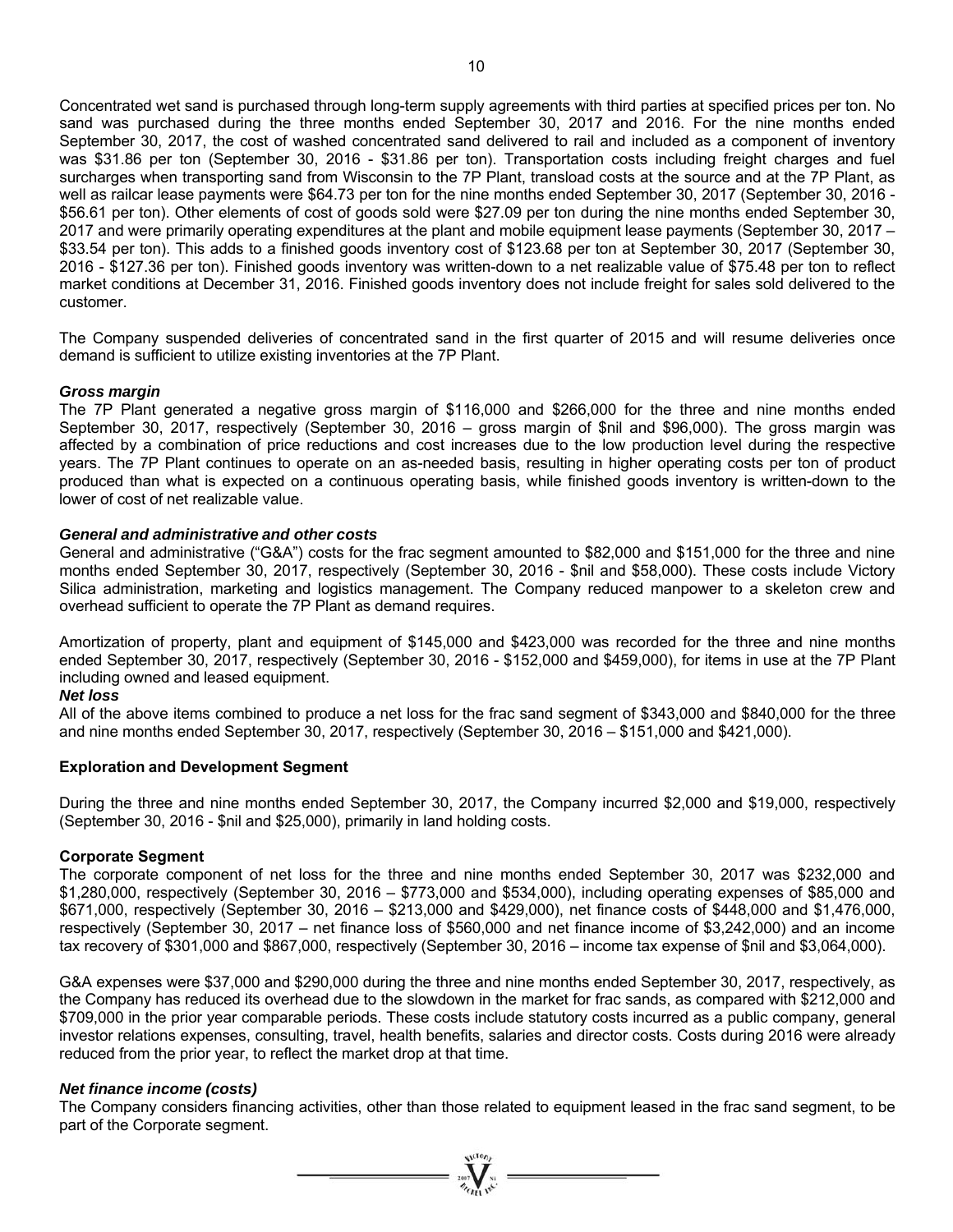The finance income during the three and nine months ended September 30, 2017 of \$26,000 and \$53,000, respectively (September 30, 2016 - \$161,000 and \$4,399,000) was mainly related to the net foreign exchange gain of \$16,000 and \$43,000, respectively (September 30, 2016 – \$nil). During the comparable periods in the prior year, finance income was mainly due to the change in value of options/warrants under the Debt Restructuring Agreement of \$161,000 and \$358,000, the gain on the Debt Restructuring Agreement of \$nil and \$2,056,000, the change in the value of the Participating Interest of \$nil and \$1,702,000, and the gain on the sale of the Partnership of \$nil and \$283,000, during the three and nine months ended September 30, 2016, respectively.

The finance costs during the three and nine months ended September 30, 2017 of \$474,000 and \$1,529,000, respectively (September 30, 2016 - \$721,000 and \$1,157,000) was related to interest accrued of \$407,000 and \$1,204,000, respectively (September 30, 2016 - \$418,000 and \$1,087,000) and the amortization of embedded derivatives of \$30,000 and \$207,000, respectively (September 30, 2016 - \$nil). The increase in interest expense during the current year compared with the prior year is mainly related to the compounding of interest outstanding on various debts.

During 2016, the Company issued several tranches of New Promissory Convertible Notes (as defined below). There are several elements of finance costs associated with these notes: accrued and cash-settled interest expense, non-cash amortization of loan fees, non-cash amortization of the embedded derivatives related to the value of the convertibility feature at inception and the non-cash amortization of the present value discount on the New Promissory Convertible Notes. All amortizable elements are calculated using the effective interest rate method.

The embedded derivatives are calculated using the Black-Scholes option-pricing methodology and are a function of share price, the conversion price, risk-free interest rate, length of time to expiry and share price volatility as well as the US dollar exchange rate for loans denominated in US dollars, but convertible using a Canadian dollar price. All other things being equal, one would expect the value of the option to decline as time approaches the expiry date. However, because of the volatility of exchange rates and the Company's share price, this may not always be the case. The Secured Senior Debt does not contain an embedded derivative feature; however, the warrants which were issued therewith may be exercised on a cashless basis. The value of the warrants is considered to be debt rather than equity and changes in the fair value of the warrants is also recorded through net finance income.

### *Income tax expense (recovery)*

The Company does not allocate income taxes between segments. In the three and nine months ended September 30, 2017, the Company recorded a tax recovery as a result of applying carry-forward non-capital losses against the significant taxable income generated on the sale of the Partnership during 2016. Certain components of finance income and finance costs are not taxable and their volatility has an apparent effect on the effective income tax rate.

### *Other comprehensive income*

Other comprehensive income ("OCI") for the three and nine months ended September 30, 2017 relates to an increase of \$100,000 and \$132,000, respectively, in the market value of the Company's financial assets at fair value through OCI (September 30, 2016 – \$145,000 and \$436,000). During the nine months ended September 30, 2017, a portion of marketable securities were sold. Foreign exchange loss in OCI of \$94,000 and \$94,000 was incurred in the three and nine months ended September 30, 2017, respectively (September 30, 2016 - \$34,000 and \$130,000), due to the translation of the Company's subsidiaries' functional currency of CAD\$ to the Company's functional currency of US\$ and foreign exchange differences from period to period on marketable securities held in CAD\$.

### *Deferred tax liability*

Deferred income tax assets and liabilities are recognized for temporary differences between the carrying value of the balance sheet items and their corresponding tax values, as well as for the benefit of losses available to be carried forward to future years for tax purposes that are considered probable to be realized. The deferred tax amount reflects a rate of 27% (September 30, 2016 – 27%).

During the second quarter of 2016, the Partnership generated income for tax purposes significantly in excess of its accounting income and a significant capital tax loss on the sale of the Partnership. As a result, the Company utilized the majority of its non-capital tax losses carried forward from prior years and recorded a deferred tax liability. The deferred tax liability is partly offset against deferred tax assets from non-capital tax losses carried forward, resulting in a net deferred tax liability of \$2,942,000 as at September 30, 2017.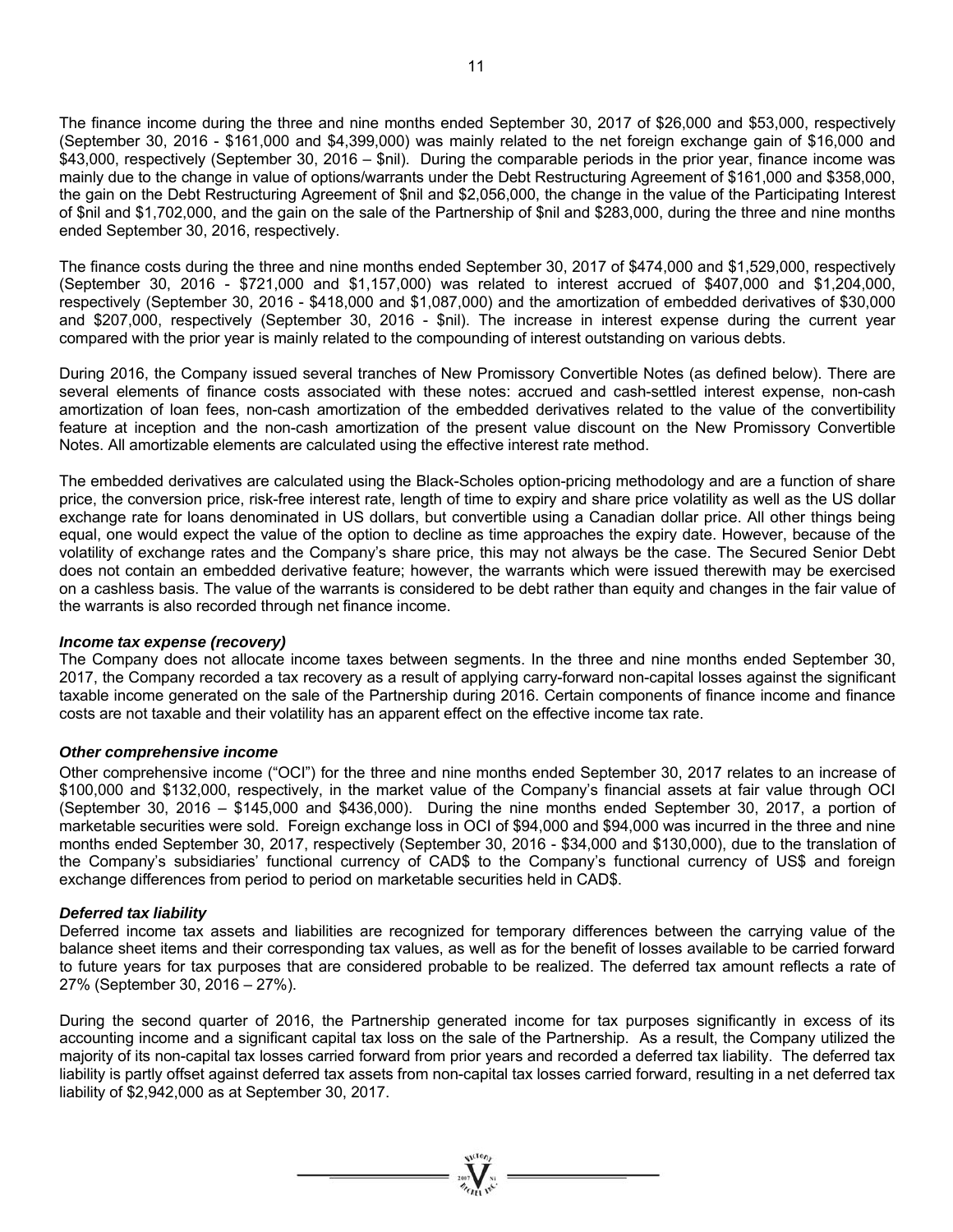### **SUMMARY OF QUARTERLY RESULTS**

Selected financial information for each of the last eight quarters ended September 30, 2017 were as follows:

|                                               | Q3 2017 | Q2 2017        | Q1 2017      | Q4 2016        |
|-----------------------------------------------|---------|----------------|--------------|----------------|
| <b>Sales</b>                                  | 428     | 46             | \$<br>249    | 31             |
| Gross margin                                  | (116)   | \$<br>(158)    | \$<br>8      | (640)          |
| Net finance (costs) income                    | (448)   | \$<br>(255)    | \$<br>(773)  | \$<br>(1,350)  |
| Net loss                                      | (577)   | \$<br>(654)    | \$<br>(908)  | \$<br>(7,647)  |
| Total comprehensive loss                      | (571)   | \$<br>(691)    | \$<br>(839)  | \$<br>(7, 598) |
| Loss per share - basic and diluted            | (0.01)  | \$<br>(0.01)   | \$<br>(0.01) | \$<br>(0.10)   |
|                                               | Q3 2016 | Q2 2016        | Q1 2016      | Q4 2015        |
| Sales                                         |         |                | 65           | 518            |
| Gross margin                                  |         | 116            | \$<br>(20)   | \$<br>(189)    |
| Net finance income (costs)                    | (560)   | \$<br>2,203    | \$<br>1,599  | (760)          |
| Net income (loss)                             | (924)   | \$<br>(1, 117) | \$<br>1.061  | (2, 336)       |
| Total comprehensive income (loss)             | (853)   | \$<br>(1,047)  | \$<br>1,146  | (2, 296)       |
| Earnings (loss) per share - basic and diluted | (0.01)  | (0.01)         | \$<br>0.02   | (0.04)         |

Revenues from the sales of frac sand declined during 2015, 2016 and into 2017, as mentioned earlier. The gross margin includes cost of goods sold, which contain operating costs for a full period despite production being at less-than-full capacity. In addition, the decrease in the market value of frac sand required a writedown of inventory values to the lower of cost or net realizable value. Net finance income and costs have fluctuated period over period, due to the change in the fair value of the embedded derivatives and warrants related to the Debt Restructuring Agreement, change in the fair value of the Participating Interest (defined below), gains on the Debt Restructuring Agreement during 2016 and amortization of embedded derivatives and loan fees on the New Promissory Convertible Notes (as defined below).

### **LIQUIDITY AND CAPITAL RESOURCES**

As at September 30, 2017, the Company had a working capital deficiency of \$13,660,000, compared with a working capital deficiency of \$5,558,000 as at December 31, 2016. The increase in the working capital deficiency resulted mostly from the reclassification of long-term debt to current debt, as the New Promissory Convertible Notes are due July 31, 2018.

### **Participating Interest**

Pursuant to a participating interest loan (the "Participating Interest") with Nuinsco Resources Limited (or the "Lender"), the Lender has the right to convert the outstanding balance into a limited participating interest (the "Conversion"), whereby the Lender is entitled to receive a share of cash flows earned from the sale of frac sand from the 7P Plant. On April 22, 2014, the Lender exercised the Conversion. The Conversion constituted payment of the loan in full. This obligation will be settled through a 52.16% participation in net operating cash flows from the frac sand business after recoupment of capital costs for phase one and pre-operating expenses. The participation is capped at CAD\$7,667,124 provided the Company proceeds with phase two (see FRAC SAND SEGMENT below for a description of phases one, two and three), otherwise the cap is approximately CAD\$10,222,831. Distributions under the Participating Interest terms are calculated based on operating cash flow after recovery of capital and pre-operating costs and take into account working capital. The continuing uncertainty surrounding the oil and gas industry and the related use of frac sand has made the determination of the timing of the first payment under the Participating Interest highly unlikely to occur in the next couple of years. As a result, at September 30, 2017, the carrying value of the Participating Interest was \$933,000 (December 31, 2016 - \$933,000). Any change in value is recorded through Finance Income in the statement of operations. The Company will continue to reassess the carrying value of the Participating Interest as circumstances warrant.

### **Senior Secured Debt**

In May 2014, the Company announced that it had executed the SPA Loan ("SPA Loan"), to issue and sell to the purchaser senior secured 14.8% notes in the aggregate principal amount of \$4,000,000. In June 2015, the Company announced it had entered into an amending agreement (the "SPA Amended Loan") with respect to the SPA Loan. On March 3, 2016 the Company announced that it had completed the restructuring of the SPA Amended Loan per the terms of the Debt Restructuring Agreement. The SPA Amended Loan was increased to \$5,500,000 and the maturity date extended by 30 months to January 31, 2018.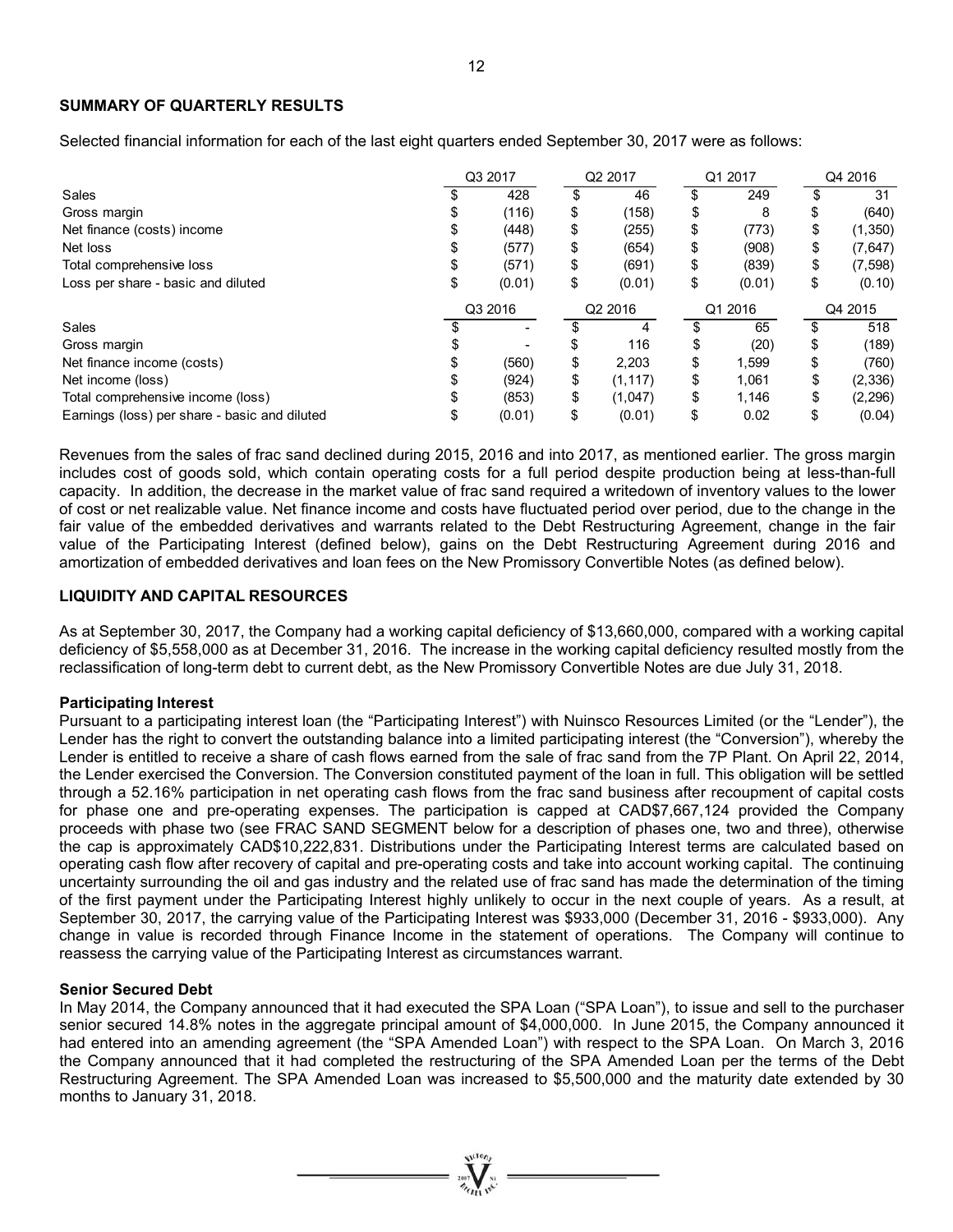The interest rate on the Senior Secured Debt remained unchanged at 14.8% with interest payable in arrears. The Senior Secured Debt will be due in full on the date of maturity, subject to a cash sweep of 75% of free cash flow ("Free Cash Flow") payable within 45 days following the end of each fiscal quarter and 90 days from each fiscal year end. Free Cash Flow will be calculated based on the Company's quarterly unaudited and annually audited consolidated statement of cash flows, as net cash from operating and investing activities, plus interest and lease payments from financing activities. Allowable investing activities must be approved in advance by the Secured Lender.

### *Warrants issued to the Secured Lender*

Under the terms of the SPA Loan, the Company issued 2,000,000 common share purchase warrants. The number of warrants is subject to an increase from 500,000 to 1,000,000 warrants for each \$1,000,000 note issued under the SPA Loan, if any of the notes are prepaid and the closing price of the Company's share price is CAD\$2.00 or lower on the trading day preceding the date of such prepayment (the "Original Warrants"). Given that there are costs associated with the prepayment right, the Company has valued the prepayment right at \$nil. Each original warrant entitled the holder to purchase one common share of the Company at an exercise price of CAD\$1.00 for a period of 36 months from the initial closing date.

Pursuant to the terms under SPA Amended Loan, the Original Warrants were amended to reduce the exercise price to CAD\$0.50 and to extend the expiry date to June 3, 2017. Additionally, as partial consideration for entering into the SPA Amended Loan, the Company issued an additional 575,000 common share purchase warrants on the same terms, including the amended pre-payment terms, as the Original Warrants (together with the Original Warrants, the "Warrants").

Under the terms of the Senior Secured Debt, the Warrants were amended to reduce the exercise price to CAD\$0.25 and to extend the expiry date to January 31, 2018. Additionally, as partial consideration for entering into the Senior Secured Debt, the Company issued an additional 175,000 common share purchase warrants on the same terms, including the amended pre-payment terms, as the Warrants (together with the Warrants, the "New Warrants").

The New Warrants are subject to a cashless exercise provision and are considered a component of debt rather than equity; the fair value at inception of the Senior Secured Debt was calculated at \$26,000 and was revalued at December 31, 2016 to \$6,000, with the change in fair value of \$20,000 being recorded in finance income.

### **Promissory Convertible Notes**

In November 2013 and during 2014, the Company entered into several unsecured Promissory Convertible Notes and incurred interest payable quarterly at 14.8% and were convertible at the option of the holder into the Company's common shares at CAD\$1.00. All Promissory Convertible Notes had a two-year term.

On March 6, 2016, March 31, 2016 and June 7, 2016, the Company announced that it had completed restructuring a portion of its debt through private placements of common shares and unsecured promissory convertible notes (the "New Promissory Convertible Notes") in settlement of current indebtedness to certain of its unsecured lenders and trade creditors (collectively the "Unsecured Debt Restructuring"). Completion of the Unsecured Debt Restructuring represented 50% of the value owed to the Promissory Convertible Note Holders and Trade Creditors. The Unsecured Debt Restructuring included issuing 27,698,443 common shares of the Company and issuing New Promissory Convertible Notes of USD\$1,481,000 and CAD\$933,000.

### *Promissory Convertible Note Holders*

Debt of \$2,750,000 and CAD\$265,000 held by the Promissory Convertible Note holders was repaid under the following terms:

- 1) 50% of the value of the Promissory Convertible Notes issued between November 2013 and July 2014, with an interest rate of 14.8% per annum, was converted to 8,876,350 of common shares of the Company.
- 2) The remaining 50% of the value of the Promissory Convertible Notes were replaced with the New Promissory Convertible Notes, having the following terms:
	- A maturity date of July 31, 2018;
	- An interest rate of 7% per annum, payable annually or at any time in cash or in common shares valued at market, at the option of the Company;
	- Convertible at CAD\$0.25 per share; and
	- Holders of the New Promissory Convertible Notes will also receive one common share purchase warrant for every four common shares acquired upon conversion of the New Promissory Convertible Notes, with an exercise price of CAD\$0.50 per share, exercisable for a five year period from the date of conversion.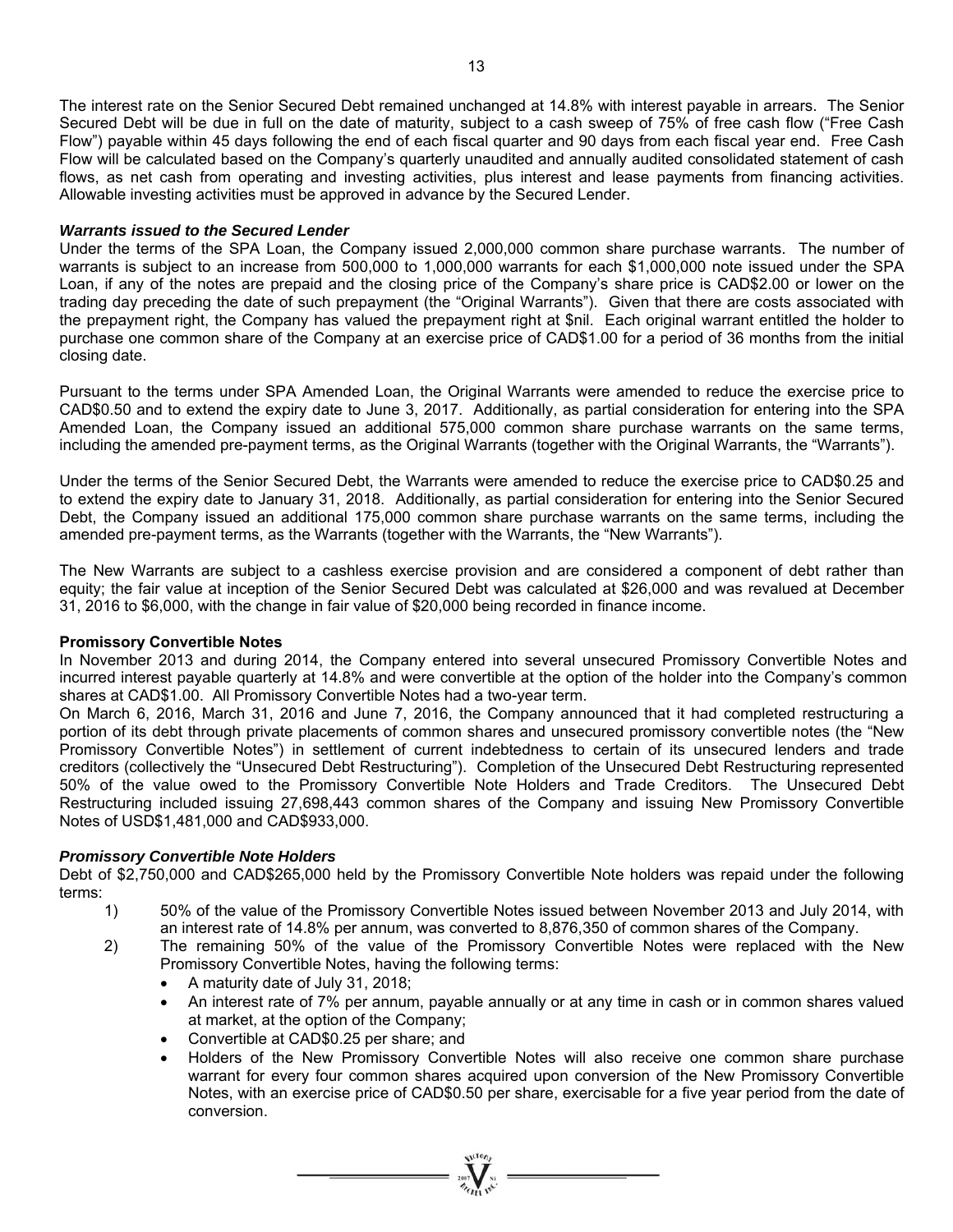All of the Promissory Convertible Note holders participated in the Debt Restructuring Agreement, except for one holder of the Outstanding Note. On March 27, 2016, the Company announced that it had received notice that the holder of the Outstanding Note had filed a statement of claim concerning non-payment of principal and interest. The Company has reviewed the statement of claim with legal counsel to assess its impact on the Company and has concluded that there is no significant impact on the status of the Company's debt. Pursuant to the terms of the Senior Secured Debt, the Company is prevented from making payments under outstanding unsecured debt until the Senior Secured Debt is repaid. As a result, the Company has not paid interest accrued on the Outstanding Note. The Outstanding Note matured in July 2016 and the Company has been unable to repay the amounts owing and interest payments due. This has resulted in the Company defaulting on the Outstanding Note.

### *Trade Creditors*

Restructuring of debt owed to certain trade creditors, directors and management of \$211,000 and CAD\$1,600,000 was repaid under the following terms:

- 1) 50% of debt owed to trade creditors, directors and management, was converted to 18,822,093 of common shares of the Company.
- 2) The remaining 50% of the debt owed to trade creditors was paid with the New Promissory Convertible Notes, having the same terms as outlined above in the section 'Promissory Convertible Note Holders'.
- 3) The remaining 50% of debt owed to directors and management will be deferred for payment no sooner than January 31, 2018.

The Company has not made interest payments due on its New Promissory Convertible Notes, which has resulted in the Company defaulting on these New Promissory Convertible Notes.

### **Cash flows in the period**

Cash and cash equivalents as at September 30, 2017 were held with major Canadian banks. The Company has a policy of investing its available cash in Canadian government instruments and certificates of deposit or other direct obligations of major Canadian banks, unless otherwise specifically approved by the Board.

For the nine months ended September 30, 2017, the Company generated cash of \$172,000 in operating activities, compared cash used of \$107,000 during the comparable period in the prior year. There continues to be limited revenues due to the slowdown in operating activity during the period as mentioned earlier.

During the nine months ended September 30, 2017, net cash used by investing activities were \$17,000, compared to cash generated of \$144,000 during the comparable period in the prior year. Amounts used in investing activities include minimal costs incurred to advance the Company's mine property and development project. During the comparable prior period, the Company received \$174,000 in proceeds on the sale of the Partnership.

The Company used \$137,000 in financing activities during the nine months ended September 30, 2017, compared with \$96,000 during the comparable period in the prior year. Financing activities were mainly related to payments of interest, lease obligations, the refurbishment of the wash plant at 7P Plant and the sale of marketable securities. During the nine months ended September 30, 2016, \$36,000 of restricted cash held in a term deposit matured.

The Company's activities during the nine months ended September 30, 2017 generated cash and cash equivalents of \$18,000, with a foreign exchange loss effect of \$54,000.

### **Other potential sources of cash flow**

The aggregate market value of the Company's marketable securities held in public company shares is approximately \$209,000 as at the date of this MD&A.

As at November 6, 2017, the Company had options and warrants outstanding that could bring in additional funds. All of those instruments are not "in-the-money".

The Company's title to its projects is in good-standing and will continue to maintain the projects in good-standing.

The Company has approximately 33,000 tons of sand in inventory at September 30, 2017. The Company has eliminated all discretionary costs that should not have a negative impact on its ability to resume production. Staffing, salaries and director fees have been reduced or accrued and deferred where possible.

 $=\sum_{\alpha}$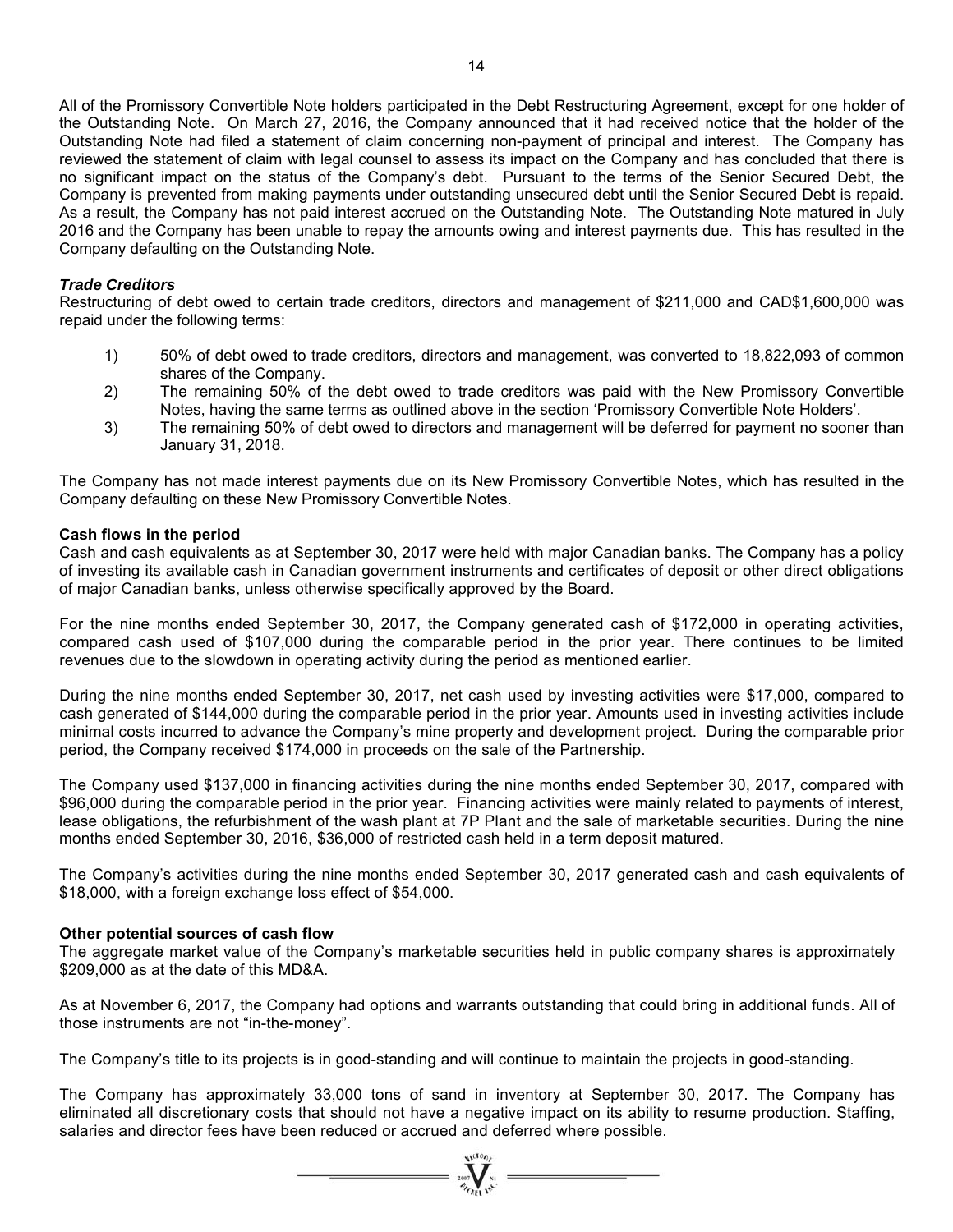### **REPORTING SEGMENT**

The Company is engaged in the exploration, evaluation and development of properties for the mining and production of nickel and associated products. The Company also produces frac sand for the oil and gas industry in Canada and the northern US. The Company has three reporting segments: Corporate, Exploration and Development, and Frac Sand. The Corporate segment supports all of the Company's activities.

Senior management makes decisions with respect to Exploration and Development by considering exploration and development potential and results on a project basis. The exploration and development projects are all located in Canada.

The Frac Sand segment is managed and operated by Victory Silica's executives and employees although the business and operating assets are part of Victory Nickel. The segment is located in Canada although sand as raw material is imported from the United States.

The following table provides additional information on the Company's total segment assets:

|                                    | September 30,<br>2017 |          |  |  |
|------------------------------------|-----------------------|----------|--|--|
| Canada                             |                       |          |  |  |
| Corporate                          | \$<br>$1,996$ \$      | 1,863    |  |  |
| <b>Exploration and Development</b> | 43,709                | 43,692   |  |  |
| Frac Sand                          | 4,724                 | 5,803    |  |  |
| Intersegment elimination           | (1, 511)              | (1, 443) |  |  |
| <b>Total Assets</b>                | 48,918 \$             | 49,915   |  |  |

### **EXPLORATION AND DEVELOPMENT ACTIVITIES**

Paul Jones is a "qualified person" as defined under NI-43-101 and has approved the preparation of the information *relating to the material mineral projects of the Company described herein.* 

### **MINE PROPERTY AND DEVELOPMENT ACTIVITIES**

### **Minago Project**

During the three and nine months ended September 30, 2017, \$4,000 and \$17,000, respectively, was incurred on the Minago project (September 30, 2016 - \$3,000 and \$19,000).

The Company's 100%-owned Minago project is a permitted sulphide nickel project ready for development. As noted earlier, the distinction between Minago's sulphide nickel resources, which are capable of producing the high-purity nickel products needed in the production of electric vehicle batteries, and laterite nickel deposits is an important one. Minago is located on the unexposed southern part of the Thompson Nickel Belt in Manitoba, and is one of Canada's largest undeveloped sulphide nickel deposits. Minago has been shown to be capable of producing a nickel concentrate grading from 22.3% up to 35.0%, making it reportedly the world's highest grade sulphide nickel concentrate. In addition to metal by-products such as copper, cobalt, gold, platinum, palladium, silver and rhodium, a layer of silica sand averaging approximately nine metres thick overlies the nickel mineralization within the open pit. Approximately 84% of the sand is marketable as frac sand. The frac sand forms part of the overburden that must be removed prior to mining the nickel ore. According to the Minago FS, production of frac sand could begin 20 months after the start of mine development.

The analytical data and geological interpretations obtained from a work program in 2010 were incorporated into an updated geological model and resource estimate. The updated resource incorporates a 24% increase (over the previous resource estimate) in the NI 43-101 compliant measured and indicated and pit-constrained sulphide nickel resource used in the Minago FS. The Minago FS is available at www.sedar.com. Note that all resources are contained in the Nose Deposit and the update below does not include the results of the 2011 drilling program.

 $\overline{\mathbf{V}}$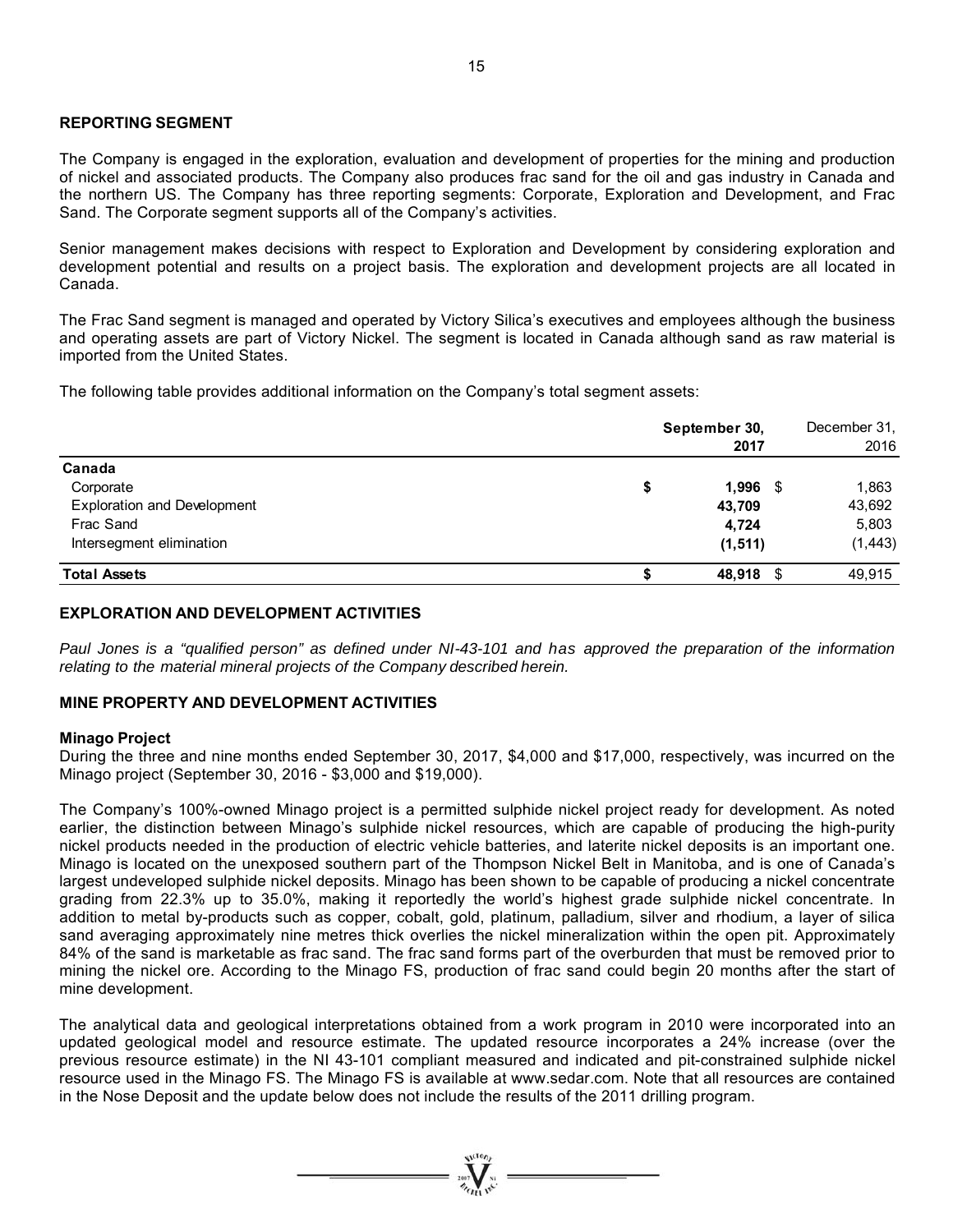|                  | <b>April 2011 Pit-Constrained</b><br>Resource |              |                   | March 2010 In-Pit Resource <sup>2</sup> |                   |            | Increase (Decrease) in<br><b>Contained Metal</b> |        |
|------------------|-----------------------------------------------|--------------|-------------------|-----------------------------------------|-------------------|------------|--------------------------------------------------|--------|
|                  | Tonnes                                        | Grade        | <b>Ni Content</b> | Tonnes                                  | Grade             | Ni Content | <b>Ni Content</b>                                | Change |
| Category         | <b>Millions</b>                               | $%$ Ni $S^3$ | M Lb              | Millions                                | %NiS <sup>3</sup> | M Lb       | <b>MLb</b>                                       | %      |
| <b>Measured</b>  | 8.2                                           | 0.473        | 85.0              | 6.6                                     | 0.488             | 71.4       | 13.7                                             | 19.2   |
| <b>Indicated</b> | 22.8                                          | 0.432        | 217.2             | 19.1                                    | 0.410             | 172.6      | 44.6                                             | 25.9   |
| M&I              | 31.0                                          | 0.443        | 302.2             | 25.7                                    | 0.430             | 243.9      | 58.3                                             | 23.9   |
| <b>Inferred</b>  | 0.2                                           | 0.380        | 1.4               | 1.4                                     | 0.402             | 12.2       | (10.8)                                           | (88.4) |

 $1$  Lerch-Grossman pit optimization shell  $2$  Whittle pit optimization shell  $3$  Nickel in sulphide form

On August 23, 2011, the Manitoba Government issued Victory Nickel's final EAL for the Minago project. The licence was to expire on August 22, 2014 unless the Company completes a certain amount of work to move the project forward. During 2014, the Company complied with the conditions of the EAL and, in December 2014, filed an Environmental Act Proposal ("EAP") to amend the EAL to relocate the proposed tailings and waste rock management facility. The construction of drainage ditches installed to lower down the water table within the pit shell limits, the installation of Flow Gauging and Telemetry systems and the implementation of a comprehensive environmental monitoring program are considered part of the site development necessary to maintain the EAL. Consultations with First Nations by the government of Manitoba continue. The existing EAL continues to be valid and on completion of consultations, the government is expected to issue the amendment to the existing EAL.

### *Minago Frac Sand*

An indicated resource of 15 million tonnes of sandstone has been estimated to occur within the current Minago pit shell. The frac sand component of this resource of approximately 11 million tonnes is a significant contributor to the positive economics at Minago. As part of the FS, Outotec produced a feasibility-level design for a frac sand plant complete with capital and operating costs to produce 1,140,000 tonnes of frac sand annually for a ten-year period. Considerable potential exists to expand the resource beyond the limits of the current pit.

### **EXPLORATION AND EVALUATION ACTIVITIES**

For the three and nine months ended September 30, 2017, the Company did not incur exploration expenditures on its E&E projects (September 30, 2016 – \$2,000 and \$11,000). Expenditures have been reduced due to the tight equity markets and management's focus on Victory Silica and the frac sand business.

### **Frac Sand**

### *Bear Coulee Property*

In October 2014, the Company entered into an option to acquire a 100% interest in a frac sand land package totaling over 300 acres in Trempeleau County Wisconsin, USA (the "Bear Coulee Property"). The option agreement provides for a cash payment of \$10,000 on signing of the agreement (and paid in 2014), a second cash payment on delivery of permits (which has not yet been completed) and a third cash payment on exercise of the option. The option is valid for six months following receipt of permits with two equivalent extensions available under certain circumstances. Prior to production, the Company will be required to pay \$40,000 per annum as advance royalties on the initial 20,000 tons of sand production. Once the Bear Coulee Property is in production, the Company will be required to pay a royalty of \$2.00 per ton of frac sand sold from the property.

In February 2015, the Company announced the completion of a National Instrument 43-101 technical report describing a resource estimate of approximately 11 million tons of frac sand on the Bear Coulee Property.

### **Nickel**

*Lac Rocher* 

Lac Rocher, also a sulphide nickel deposit with year round access, is located in northwestern Québec and has measured (0.29 million tonnes grading 1.23% Ni) and indicated (0.51 million tonnes grading 1.05% Ni) resources of 0.80 million tonnes grading 1.12% nickel, at a 0.5% nickel cutoff, for approximately 20 million pounds of in-situ nickel located between surface and 125 vertical metres. Additional inferred resources total 0.44 million tonnes grading 0.65% Ni. Mineralization remains open to the southwest. The breakeven price of nickel per pound in the Lac Rocher PEA was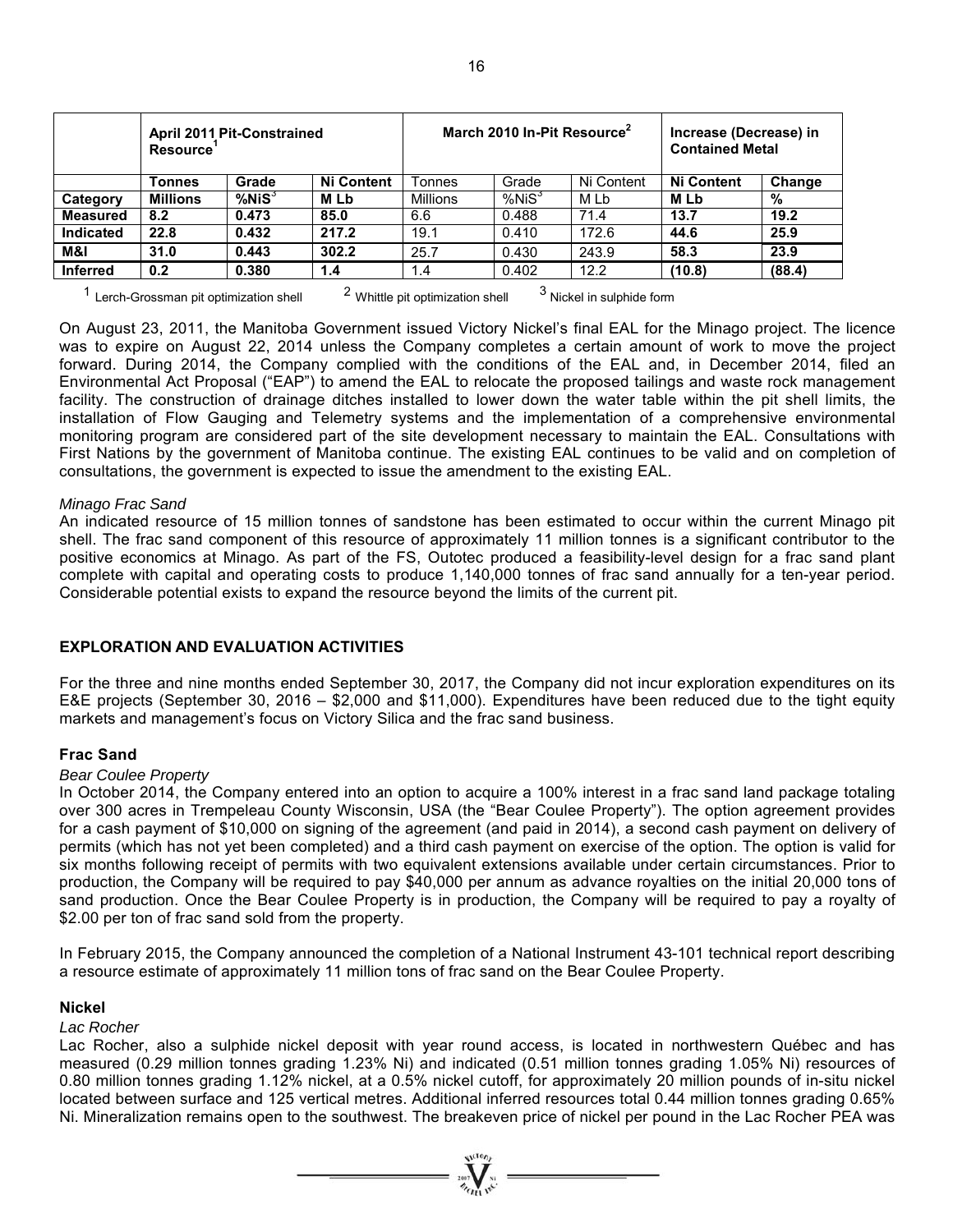US\$9.74 with copper at US\$3.65 with an exchange of CAD\$0.95 / US\$1.00. At today's exchange rate these prices drop to \$7.80 for nickel and \$3.00 for copper.

The Lac Rocher property is subject to a discovery incentive plan (the "DIP") to reward certain individuals involved in the discovery of Lac Rocher with a 2% net smelter royalty ("NSR") for mines that were discovered on certain properties prior to the expiry of the DIP. The NSR is payable only on revenues earned after recovery of all development costs for any mine on the property. The terms of the DIP provide the Company with a right of first refusal on any proposed disposition of the NSR. In addition, the DIP contains put/call provisions under which the Company may be required to purchase, or may exercise an option to purchase, the NSR at the value of its discounted cash flows, as defined therein. The Lac Rocher property is the only property subject to the DIP. As the Lac Rocher property is not yet in production, no royalties are currently payable. No work has been conducted on site since December 2009.

### *Mel Project*

The 100% owned Mel project is located on the Thompson Nickel Belt, just north of Thompson, Manitoba, and remains underexplored.

Mel has an indicated resource of 4.3 million tonnes grading 0.88% sulphide nickel (approximately 83 million pounds insitu nickel) and an additional inferred resource of one million tonnes grading 0.84% nickel (approximately 19 million pounds in-situ nickel) and offers significant exploration upside as well as near-term production potential.

The re-evaluation of the Mel dataset has been completed for both the drill hole data on the Mel deposit and the considerable drilling (111 drill holes) conducted of the claims portion of the property. The study has included reinterpretation of the geological context in order to evaluate new or under-tested target areas for future work and that can be incorporated into further, more refined, modelling of the Mel resource. No fieldwork was conducted since 2011. An application to renew Mel mining lease ML-007 was successful and the lease has been renewed for a 21-year term. Under the terms of the Mel option agreement with Vale, Vale must mill ore from the Mel project at cash costs plus 5% subject to capacity availability and metallurgy – this is unaffected by Vale's decision not to exercise its back-in right. Furthermore, in accordance with the terms of the agreement with Vale, they now are entitled to a 10% royalty on "distributable earnings" as defined in the agreement. Distributable earnings is defined as net revenue less operating expenses, before federal and provincial income taxes, after provincial mining taxes and less aggregate pre-production capital but before depreciation.

### *Lynn Lake*

The Lynn Lake property is located in the historic mining town of Lynn Lake in northern Manitoba, about 320km by road northwest of the Thompson mining camp. The property is the former Sherritt Gordon Mines Limited ("Sherritt") mine site known as the Lynn Lake A Mine and Farley Mine, comprised of 13 mining claims, 14 mining claim leases and 2 mineral leases covering an area of 2,170.26 hectares. The property was operated by Sherritt from 1953 to 1976 with reported production of 22.2 million tons at an average grade of 1.023% nickel and 0.535% copper.

On November 4, 2014, the Company announced that it had optioned the Lynn Lake project to Corazon, an Australian listed public company with assets in the Lynn Lake area. Under the terms of the agreement, Corazon can acquire a 100% interest in Lynn Lake by issuing 40,000,000 Corazon shares to the Company upon closing and incurring AU\$3,500,000 in exploration expenditures or in payments (in cash or Corazon shares at Corazon's option) to Victory Nickel before November 2019. In addition, Victory Nickel will retain a 1.5% net smelter royalty on production from the Lynn Lake nickel project, and receive a payment of AU\$1,000,000 (in cash or Corazon shares at Corazon's option) within 30 days of the commencement of ore processing activities at the Lynn Lake nickel project. On April 6, 2015 Corazon issued 40,000,000 Corazon shares to Victory Nickel as part of the terms of the option agreement between the two companies.

### **FRAC SAND SEGMENT**

As explained above, the Frac Sand segment is managed and operated by Victory Silica, although the business and operating assets are part of Victory Nickel. The segment is located in Canada although sand as raw material is currently imported from the United States. The plan is to eventually produce both domestic and imported sand.

The Company completed phase one of its three phase business plan. Phase one provided for the refurbishment and upgrading of the 7P Plant to a capacity of 500,000 tpa of high-quality frac sand. The 7P Plant was completed in March 2014 followed by commissioning until early August.

 $\sum_{n=1}^{\infty} \sum_{n=1}^{\infty}$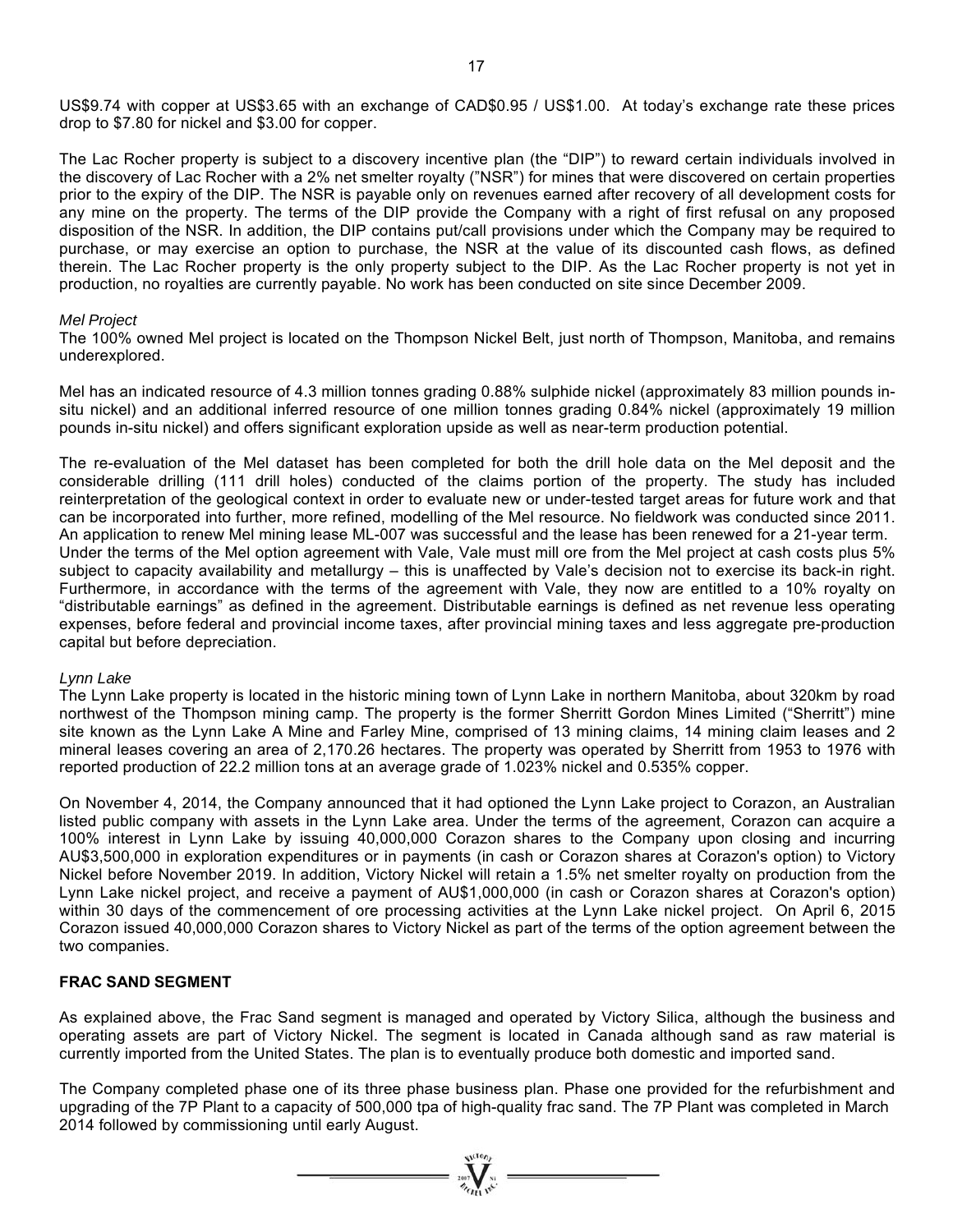Successful completion of phase one was expected to lead to phase two which provides for the building of a wash plant in Wisconsin, USA, followed by phase three which provides for the construction of a second dry processing facility in Manitoba with a capacity of approximately 1,000,000 tpa. With the completion of phase one, the Board of Directors approved proceeding with phase two provided non-dilutive financing could be arranged. However, in February 2015, the Company announced that phase two had been deferred due to the uncertainty caused by the drop in the price of oil.

Sales decreased monthly from January to March 2015 and, as a result of commodity market uncertainty and longer than expected spring break-up conditions, the Company temporarily suspended the frac sand operations on April 14, 2015. In May 2015, spot sales of frac sand from the 7P Plant resumed and the 7P Plant continues to operate on an asneeded basis only. Frac sand sales typically slow down during spring break-up due to road restrictions in Alberta. During 2015, the spring break-up slowdown was more pronounced than in prior years as the majority of E&P companies to conserve capital by postponing drilling activity to less costly periods after spring break-up. Since that time, due to continued uncertainty in the oil price, E&P companies reduced capital expenditure programs. The market uncertainty is placing pressure on Victory Nickel's oilfield service company customers to reduce E&P company drilling costs.

These companies, in turn, look to their suppliers, including frac sand producers, to help lower their costs. Accordingly, frac sand prices in Canada have decreased to levels that do not appear to be sustainable over the long term. The weakness of the Canadian dollar has made domestic sand more competitive over this period and is taking some of the market previously available for imported sand.

During the nine months ended September 30, 2017, the Company sold most of the coarser fractions of its finished goods inventory requiring the start-up of the 7P Plant to replenish finished goods, in anticipation of a continued improvement in sales.

### **TRANSACTIONS WITH RELATED PARTIES**

### **Related Party Balances and Transactions for Services**

Short-term employee benefits provided by the Company to key management personnel include salaries, directors' fees, statutory contributions, paid annual vacation and paid sick leave as well as non-monetary benefits such as medical care. In addition to short-term employee benefits, the Company may also issue options and shares as part of the stock option plan and share bonus plan. Payables to key management personnel generally relate to directors' fees, consulting fees and expense reimbursements.

Balances and transactions with related parties for the periods ended are shown in the following tables:

|                                                | September 30, |      | December 31, |  |
|------------------------------------------------|---------------|------|--------------|--|
|                                                |               | 2017 | 2016         |  |
| <b>Balances Outstanding</b>                    |               |      |              |  |
| Debt due to key management personnel           |               | 280  | 280          |  |
| Other payables due to key management personnel |               | 253  | 160          |  |
|                                                |               | 533  | 440          |  |

Key management personnel compensation is comprised of:

|                              |               | Three months ended | Nine months ended |                                    |  |
|------------------------------|---------------|--------------------|-------------------|------------------------------------|--|
|                              | September 30, | September 30,      |                   | <b>September 30, September 30,</b> |  |
|                              | 2017          | 2016               | 2017              | 2016                               |  |
| Short-term employee benefits | 86            | 84                 | 237<br>- \$       | 252                                |  |
|                              | 86            | 84                 | 237               | 252                                |  |

### **OUTSTANDING SHARE DATA**

As at November 6, 2017, the Company had 92,370,968 common shares issued and outstanding. In addition, there

 $\sum_{\substack{\text{200\%} \\ \text{200\%}}} \sum_{\substack{\text{N} \\ \text{N} \\ \text{N} \\ \text{N} \\ \text{N} \\ \text{N} \\ \text{N} \\ \text{N} \\ \text{N} \\ \text{N} \\ \text{N} \\ \text{N} \\ \text{N} \\ \text{N} \\ \text{N} \\ \text{N} \\ \text{N} \\ \text{N} \\ \text{N} \\ \text{N} \\ \text{N} \\ \text{N} \\ \text{N} \\ \text{N} \\ \text{N} \\ \text{N} \\ \text{N} \\ \text{N} \\ \text{N} \\ \text{N} \\ \text{N} \\ \text{$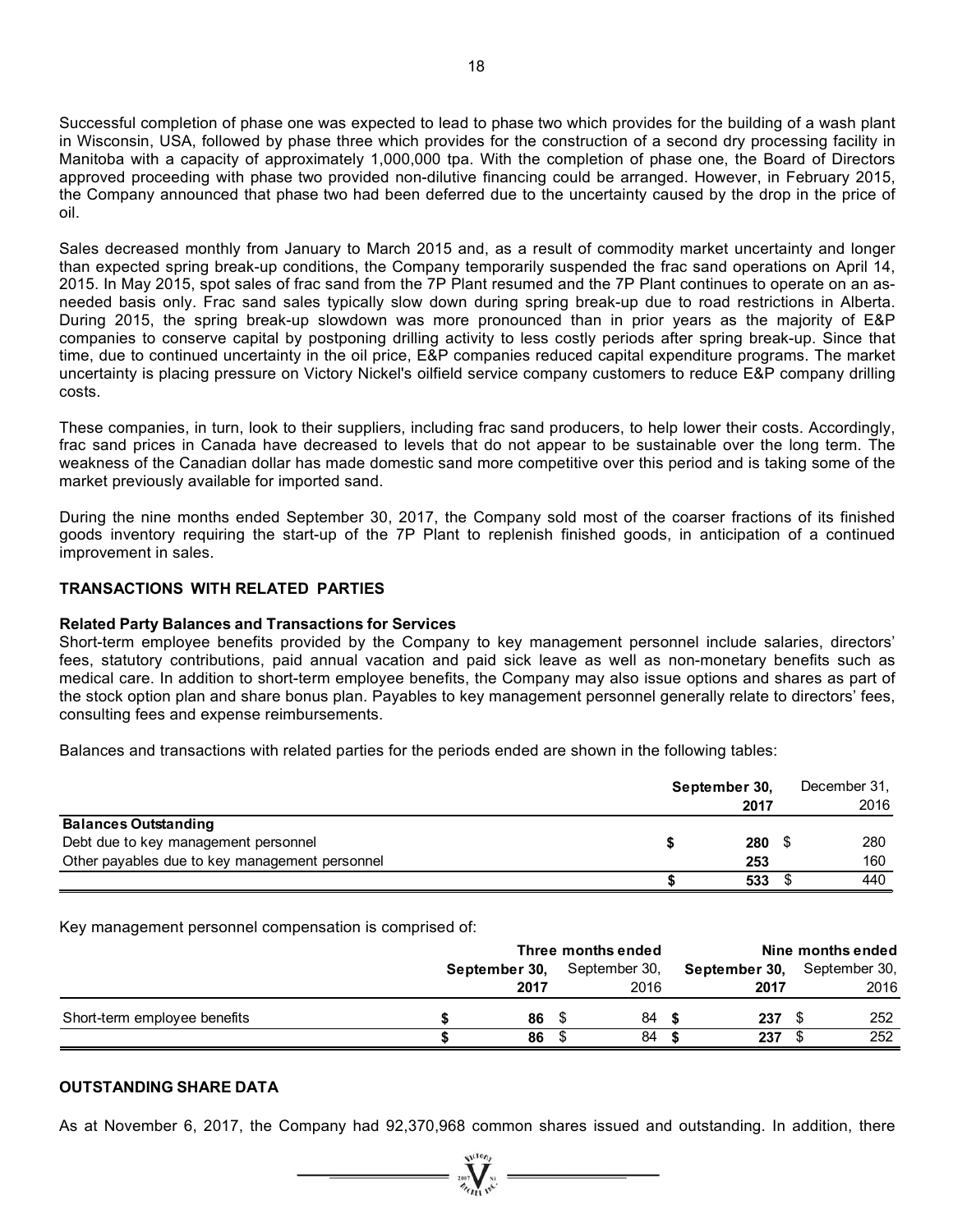were 13,580,000 stock options and 2,750,000 warrants outstanding. Of the options and warrants outstanding, none are "in-the-money".

### **CONTROLS AND PROCEDURES**

### *Evaluation of Disclosure Controls and Procedures*

The Company's Chief Executive Officer and Chief Financial Officer (collectively, the "Certifying Officers"), is responsible for designing a system of disclosure controls and procedures, or causing them to be designed under their supervision, to provide reasonable assurance that information required to be disclosed in reports filed with or submitted to, securities regulatory authorities is recorded, processed, summarized and reported within the time periods specified under Canadian securities laws and that material information relating to the Company is made known to them with respect to financial and operational conditions to allow timely decisions regarding required disclosure.

There has not been any change in the Company's disclosure controls and procedures that occurred during the six months ended September 30, 2017 that has materially affected, or is reasonably likely to materially affect, the Company's disclosure controls and procedures. Such controls are facilitated by the small size of the Company's senior management team and their access to material information.

### *Evaluation of Internal Control over Financial Reporting*

The Company's Certifying Officers are responsible for designing a system of internal controls over financial reporting, or causing them to be designed under their supervision, to provide reasonable assurance regarding the reliability of financial reporting and preparation of consolidated financial statements for external purposes in accordance with Canadian GAAP.

There has not been any change in the Company's internal control over financial reporting that occurred during the six months ended September 30, 2017 that has materially affected, or is reasonably likely to materially affect, the Company's internal control over financial reporting. Such controls are facilitated by the small size of the Company's senior management team and their access to material information.

### **RISK AND UNCERTANTIES**

The Company's risks and uncertainties for the three and nine months ended September 30, 2017 have remained unchanged since the annual MD&A for the year ended December 31, 2016.

### **FORWARD-LOOKING STATEMENTS**

This MD&A contains forward-looking information. All statements, other than statements of historic fact, that address activities, events or developments that the Company believes, expects or anticipates will or may occur in the future (including, without limitation, statements regarding estimates and/or assumptions in respect of production, revenue, cash flow, costs, economic return, net present value, mine life and financial models, mineral resource estimates, potential mineralization, potential mineral resources, timing of possible production, the Company's development plans and objectives and the ability of the Company to restructure its debt with the relevant lenders and the ability of the Company to pay future interest and other payments in connection with such debts) constitute forward-looking information

The forward-looking information contained in this MD&A reflects the current expectations or beliefs of the Company based on information currently available to the Company. Forward-looking information is subject to a number of risks and uncertainties that may cause the actual results of the Company to differ materially from current expectations, including, but not limited to, an unwillingness of the Company's lenders to refinance the Company's debts on terms favourable to the Company or at all and the ability of the Company to continue selling frac sand. Additionally, if the Company is unable to restructure its debts, obtain additional financing and/or continue generating revenue through the sale of frac sand, the Company may be required to curtail activities and/or liquidate its assets or the Company's creditors may seek to seize its assets. For a discussion in respect of risks and other factors that could influence forward-looking events, please refer to the factors discussed in the Company's 2016 Audited Financial Statements under the heading "Risk and Uncertainties". These factors are not, and should not be construed as being exhaustive.

Factors that could cause actual results or events to differ materially from current expectations include, among other things: uncertainty of estimates of capital and operating costs, production estimates and estimated economic return; the possibility that actual circumstances will differ from estimates and assumptions; uncertainties relating to the

 $= \prod_{\substack{3M\\ \text{odd }N}}^{3M}$